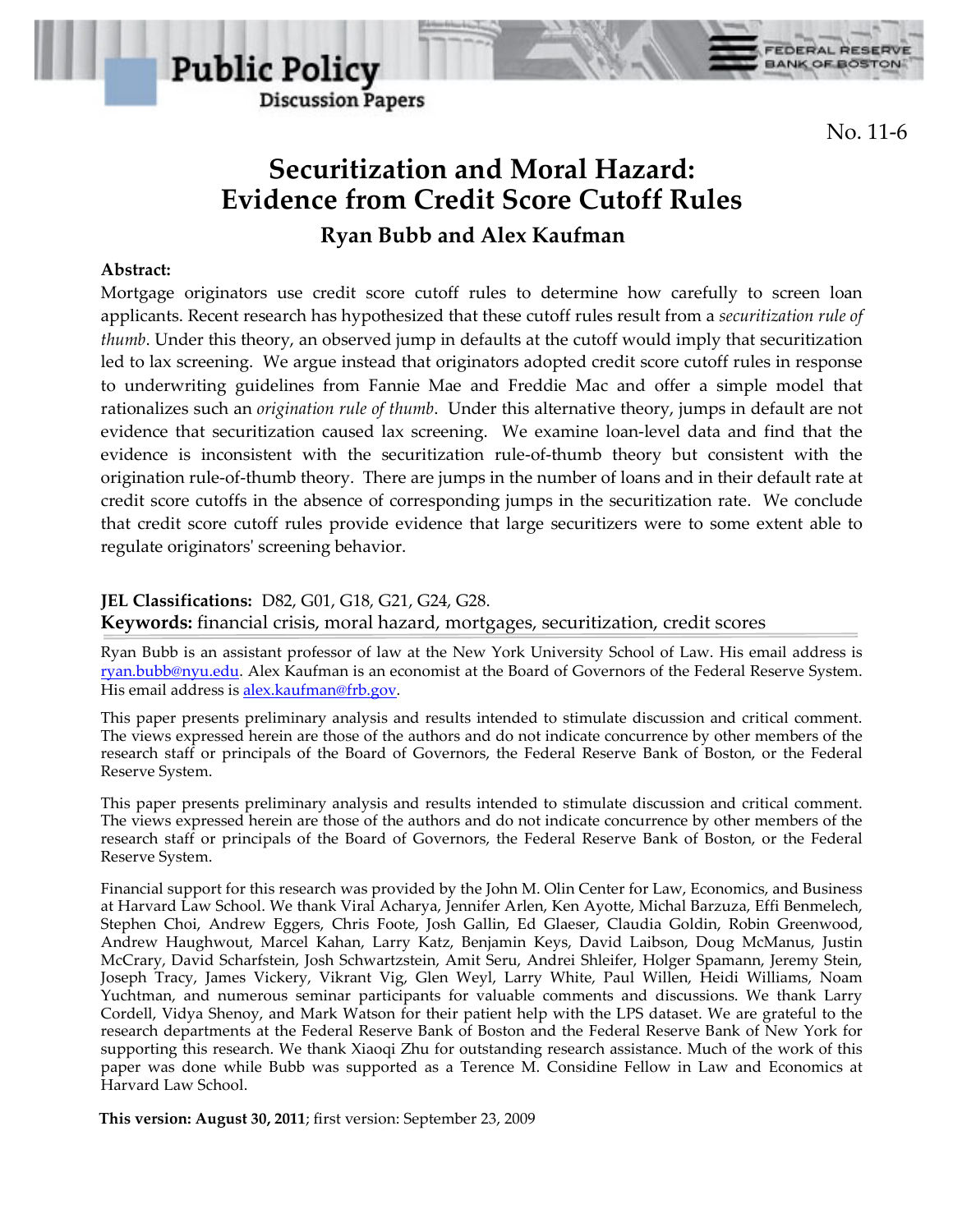## 1. INTRODUCTION

It has now become conventional wisdom that securitization contributed to the sharp rise in mortgage defaults that precipitated the recent financial crisis. The logic of the moral hazard problem posed by securitization is straightforward: lenders that sell loans they originate to dispersed investors may bear less of the cost when loans default, and hence they may have less incentive to screen borrowers. The belief that this moral hazard problem played an important role in the financial crisis has influenced regulatory reform, with the 2010 Dodd-Frank Act adopting a requirement that securitizers and/or originators retain a 5 percent interest in mortgages they securitize to better align their incentives. $<sup>1</sup>$ </sup>

However, there are reasons to think that securitization may not have had a large moral hazard effect on lender screening. Mortgage securitization was developed over decades, and as early as 1993 the overall securitization rate was nearly as high as in the period leading up to the financial crisis.<sup>2</sup> Lenders and securitizers both had strong incentives to devise ways to avoid the moral hazard problem posed by securitization, and a range of practices were indeed developed to mitigate it (Gorton, 2009). These include contractual provisions such as representations and warranties by lenders and clauses that require lenders to buy back loans that default soon after sale, monitoring strategies like the extensive underwriting guidelines and audits used by some large loan purchasers, and software systems that automate parts of the mortgage underwriting process. Hence, the extent to which securitization actually reduced lenders' screening is an empirical question.

One promising strategy for answering this question is to use variation in the behavior of lenders at credit score cutoffs. Credit scores are used by lenders as a summary measure of default risk, with higher credit scores indicating lower default risk. Despite the smoothness of the distribution of credit scores in the overall population, histograms of mortgage borrower credit scores, such as Figure 1, are step-wise functions with a series of discontinuities. It appears that borrowers with scores just above certain thresholds are treated differently than borrowers just below, even though potential borrowers on either side of the threshold are very similar. These histograms suggest using a regression discontinuity design to learn about the effects of the change in behavior of market participants at these thresholds.

<sup>1</sup>Section 941 of the Dodd-Frank Wall Street Reform and Consumer Protection Act, codified at 15 U.S.C. § 78o-11.  ${}^{2}$ For instance, 67.6 percent of new mortgage origination volume was securitized in 2006 compared with 65.3 percent in 1993 according to the 2010 *Mortgage Market Statistical Annual*, published by Inside Mortgage Finance.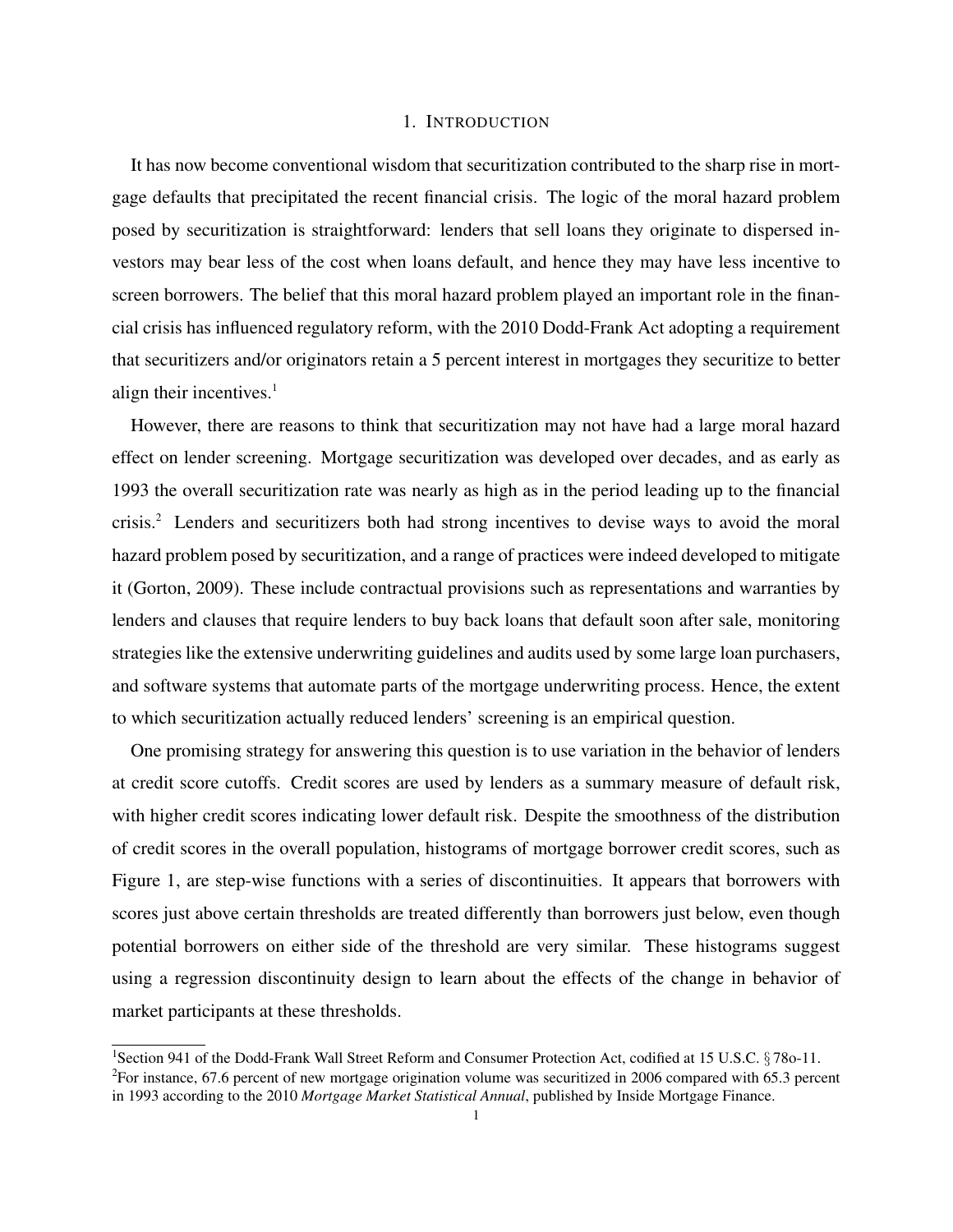In this paper we distinguish between two explanations for credit score cutoff rules, each with opposing implications for what these cutoff rules tell us about the relationship between securitization and lender screening. We refer to the explanation currently most accepted in the literature as the *securitization rule-of-thumb theory*. First offered by Keys, Mukherjee, Seru, and Vig (2010b) (hereafter, KMSV), it posits that secondary-market mortgage purchasers employ a rule of thumb whereby they are exogenously more willing to purchase loans made to borrowers with  $FICO<sup>3</sup>$ scores just above 620 than to borrowers with scores just below 620. KMSV exploits this rule of thumb in a regression discontinuity design to investigate the effect of securitization on lenders' incentives to screen. Examining a dataset of only securitized loans, the authors interpret discontinuities in loan performance at 620 as estimates of the causal effect of securitization on lender screening.

However, two assumptions are crucial to the validity of this research design. First, there must be a discontinuous increase in the probability of securitization at 620. In the terminology of instrumental variables (IV), we must have a valid first stage—the instrument (the 620 cutoff) must have an effect on the treatment of interest (the probability of securitization). KMSV's primary dataset, from LoanPerformance, contains only securitized loans, and KMSV does not show whether the fraction of loans securitized jumps at  $620<sup>4</sup>$ 

Second, lenders' discontinuous change in screening at 620 must be entirely driven by the change in probability of securitization at 620. If lenders' behavior changes discontinuously for other reasons, then we cannot attribute the jump in defaults at 620 to securitization. In IV terms, this would be a violation of the exclusion restriction—the cutoff is affecting the outcome through a channel other than ease of securitization.

We consider an alternative theory for the origin of credit score cutoff rules, which we refer to as the *origination rule-of-thumb theory*, that implies a violation of this exclusion restriction. In particular, we argue that lenders adopted credit score cutoff rules directly in response to underwriting guidelines from Fannie Mae and Freddie Mac (the government sponsored enterprises, or GSEs).

 $3$ The credit scoring model developed by Fair Isaac and Company (FICO) is the industry standard.

<sup>4</sup>KMSV (pp. 345–347) does use the Lender Processing Services dataset that we use—which contains both securitized and portfolio loans—to examine whether there is a discontinuity in GSE loans at 620, but does not use it to report any first stage showing whether the fraction of securitized loans jumps at 620. KMSV does report that the *number* of securitized loans in its sample jumps at 620, but without knowing how large the corresponding jump in the number of non-securitized loans is, this is uninformative about the probability of securitization.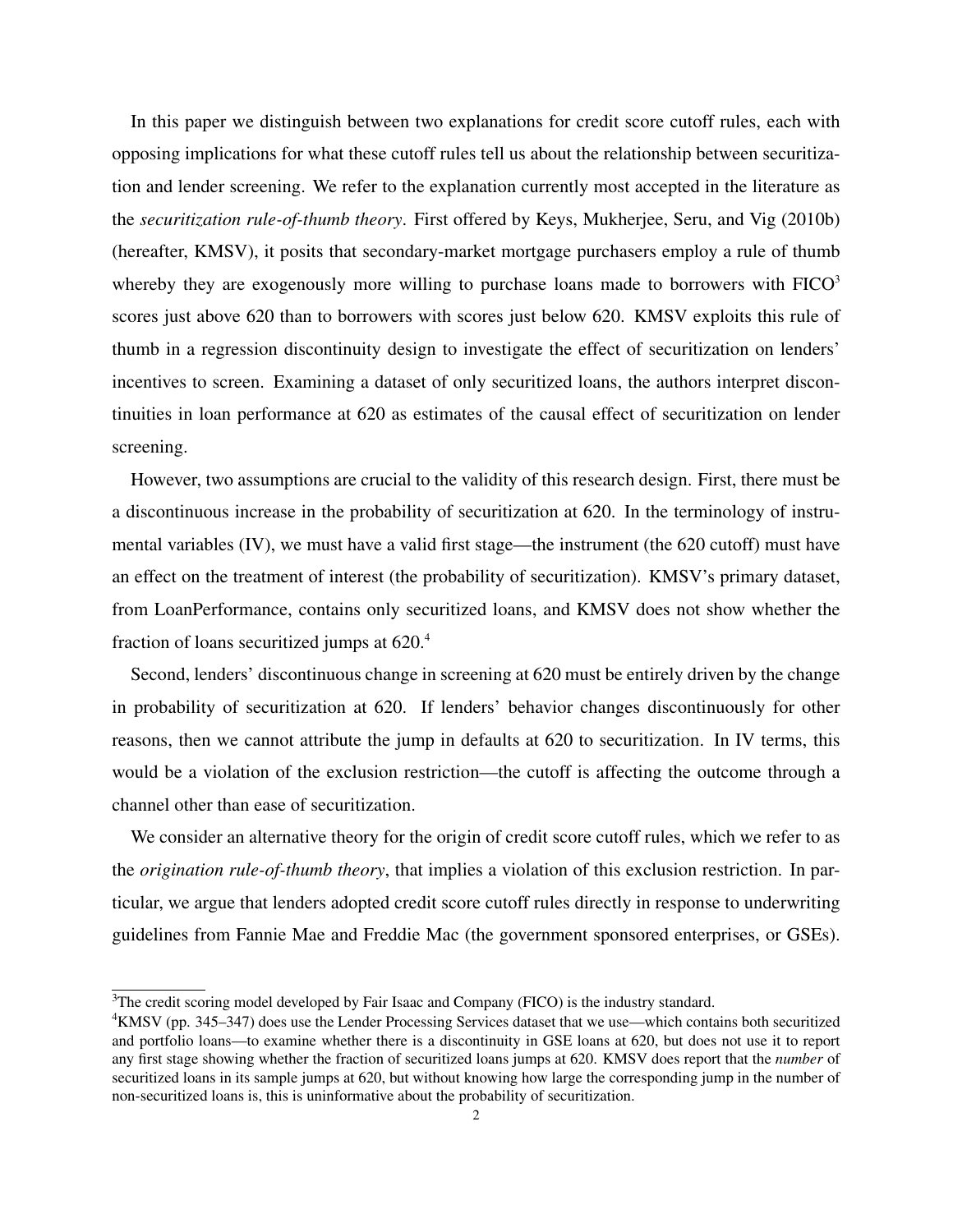This theory is based on institutional evidence that shows that in the 1990s, with the goal of improving underwriting, the GSEs required originators to adopt credit score cutoff rules to determine how carefully to screen mortgage borrowers. Moreover, these credit score cutoff rules spread widely through originators' use of underwriting software that incorporates the cutoffs. We offer a simple model based on discreteness in the cost of information collection for why the GSEs directed originators to adopt such credit score cutoff rules. Furthermore, the discontinuity in lender screening at the credit score cutoffs creates discontinuities in the amount of private information originators have about loans. Information asymmetry can inhibit trade, and hence origination rules of thumb can result in discontinuities in the securitization rate.

Importantly, the origination rule-of-thumb theory and the institutional evidence on which it is based imply a violation of the exclusion restriction of KMSV's research design. The independent change in lender screening intensity at the cutoffs confounds the effect of any change in ease of securitization, invalidating a regression discontinuity design based on these cutoffs. The jumps in default at credit score thresholds thus do not provide evidence that securitization led to lax screening.

Furthermore, using loan-level data we find large jumps in the number and default rate of loans at credit score cutoffs in the absence of corresponding first-stage discontinuities in the securitization rate. In IV terms, the first stage shows that the instrument has no effect on the treatment. Despite this, it has a large reduced-form effect on the outcome, confirming the exclusion restriction violation implied by the institutional evidence. We use data from Lender Processing Services that include both securitized and portfolio loans. Figure 8 presents our basic finding. Panels (a) and (b) reveal jumps in both the number of loans and the default rate at the FICO scores of 620 and 660, confirming the presence of lender screening cutoffs at those scores. However, panel (c) shows that there are no corresponding jumps in the securitization rate. These results are inconsistent with the securitization rule-of-thumb theory, but consistent with the origination rule-of-thumb theory.

Our findings provide evidence that securitizers were to some extent able to mitigate the incentive problems posed by securitization. When Fannie Mae and Freddie Mac, the two largest mortgage purchasers, determined that using credit score cutoff rules to determine how carefully to scrutinize loan applications could improve mortgage underwriting, they included credit score cutoff rules in their underwriting guidelines. The ubiquity of the 620 and 660 FICO credit score cutoff rules in the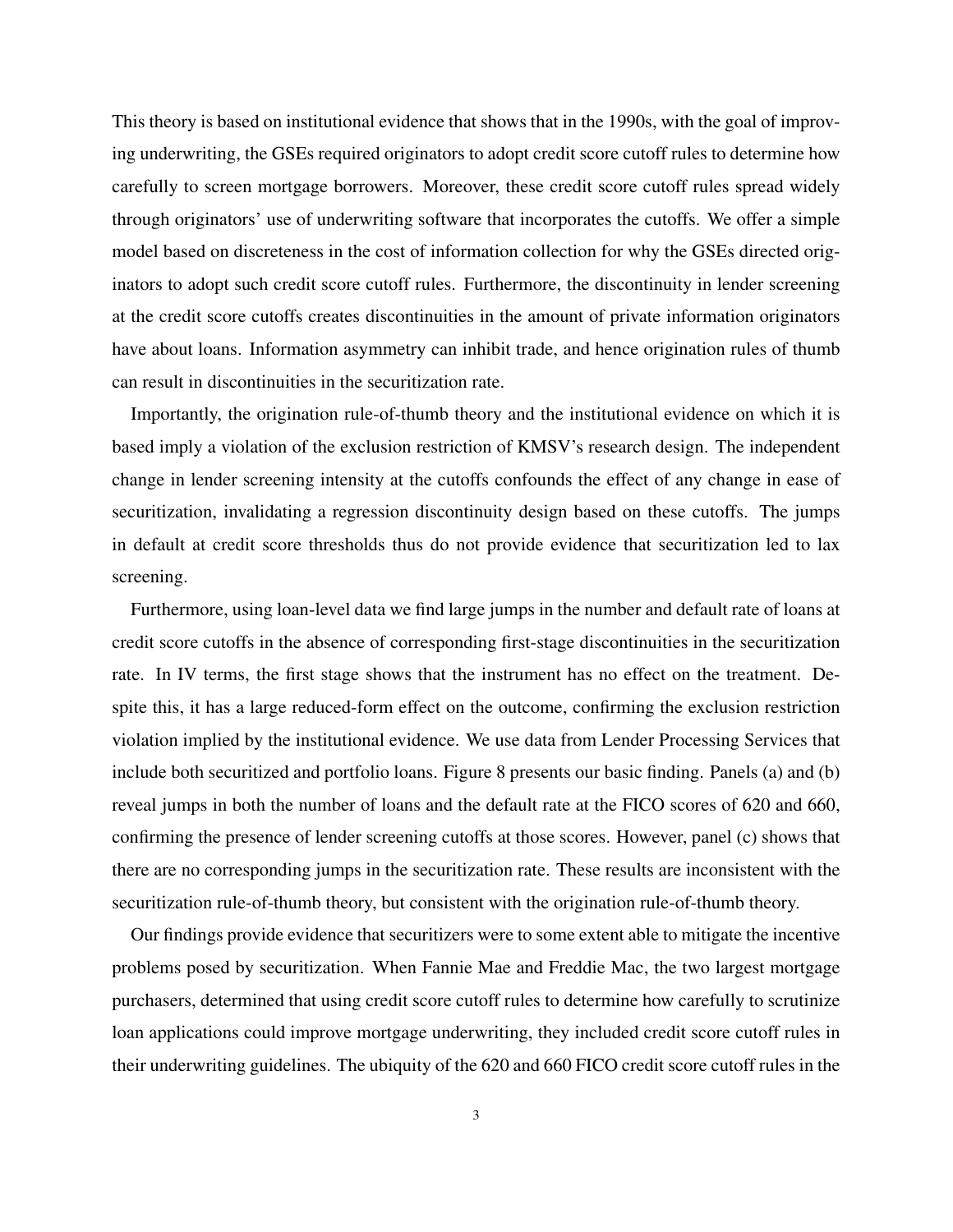mortgage markets is a testament to the ability of Fannie and Freddie to enforce their underwriting guidelines through software, contractual provisions, and monitoring. Interpreted in light of our findings and analysis, the discontinuities in default at certain credit score thresholds do not provide evidence for the hypothesis that securitization led to lax screening. Rather, they provide evidence for the opposing hypothesis: large securitizers like Fannie and Freddie were to some extent able to regulate lenders' screening behavior.

KMSV investigated our thesis that credit score cutoff rules are used by lenders for reasons unrelated to the probability of securitization and attempted to test it based on evidence from the passage of anti-predatory lending laws in Georgia and New Jersey. KMSV's authors argue that these laws affected only the ease of securitization, and that the change in the discontinuity in default at 620 FICO when the laws were in effect shows that the cutoff rule in screening is due to a purchasing rule of thumb in the secondary market and is not used by lenders for other reasons.

However, there are three problems with this analysis. First, KMSV found no default rate discontinuity at 620 when the laws were not in effect (and securitization was unimpeded), and found a *negative* default discontinuity when the laws were in effect. These are not the results predicted by their securitization rule-of-thumb theory, as the 620 cutoff continued to operate during a time when, according to KMSV, securitization was inhibited. Second, contrary to KMSV's claim that the laws affected only ease of securitization, the laws' primary aim was to reduce default directly. Accordingly, the laws restricted a broad range of lending practices, such as loan "flipping" and negative amortization loans, and for certain types of loans required that lenders reasonably believe that borrowers would be able to make their payments. Therefore, the laws can be expected to have an effect on the default discontinuity at 620 under both cutoff rule theories and do not provide a test of the origination rule-of-thumb theory. Third, KMSV used a dataset containing only securitized loans and did not test whether the laws in fact had an effect on the securitization rate. Using a differences-in-differences approach we find that the laws had no effect on the securitization rate.

In response to an earlier version of this paper, the authors of KMSV wrote a response paper (Keys, Mukherjee, Seru, and Vig  $(2010a)$ , hereafter KMSV2).<sup>5</sup> We respond in detail to the issues raised in KMSV2 in a companion paper, Bubb and Kaufman (2011), which we summarize in section 6 of this paper. KMSV2's principal claim is that our finding of discontinuities in the default

<sup>5</sup>An abridged version of that response paper, Keys, Seru, and Vig (2011), is now forthcoming in the *Review of Financial Studies*.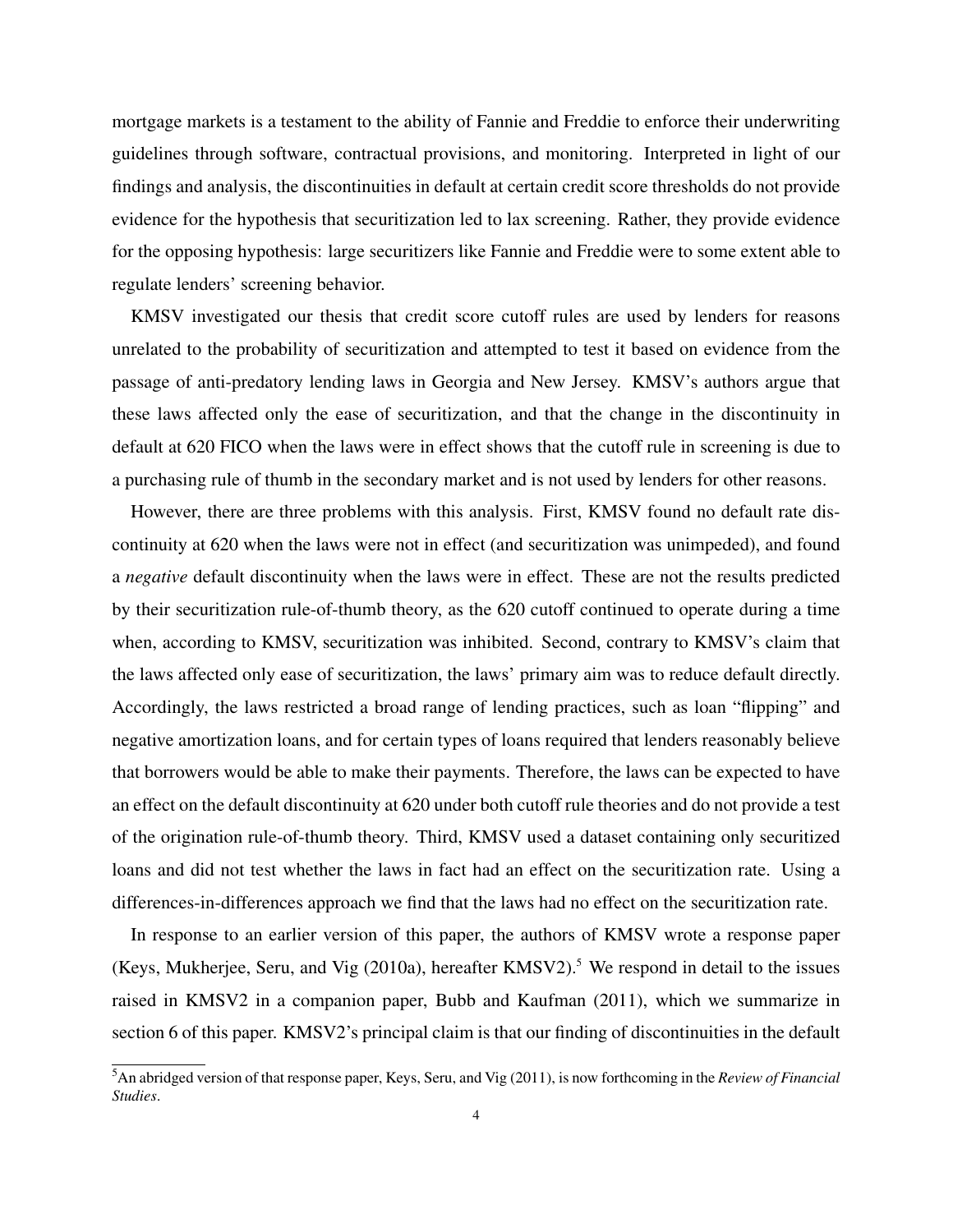rate at credit score thresholds without corresponding discontinuities in the securitization rate is an artifact of pooling loans sold to private-label securitizers with loans sold to the GSEs. The authors of KMSV2 argue that there are two separate markets: (1) the "non-agency market" of loans only at risk of being purchased by private-label securitizers; and (2) the "agency market" of loans only at risk of being purchased by the GSEs. They assume that loans are either in one market or the other and that no loan is simultaneously at risk of being bought by private-label securitizers and by the GSEs. Moreover, they argue that the 620 FICO rule of thumb was used only by private-label securitizers and not by the GSEs, and that by pooling together loans in these two markets, we have attenuated the discontinuity in securitization (KMSV2, p. 14).

However, the evidence is inconsistent with KMSV2's separate markets assumption. We look to the data and find that 18 percent of loans in our 2003–2007 conforming sample were at one point owned by the GSEs and at another point owned by private-label securitizers—a lower bound on the proportion that were simultaneously at risk of being sold to both types. Moreover, institutional evidence shows that the GSEs and private-label securitizers actively competed over subprime loans in the secondary market during this period. The fact that many loans were simultaneously at risk of being sold to the GSEs and to private-label securitizers implies that GSE loans and privatelabel securitized loans, as well as portfolio loans, must be pooled together in order to correctly estimate the probability of securitization at any given FICO score, as we do in our analysis of the conforming sample.

We furthermore show that discontinuities in the lending rate and default rate exist for loans other than private-label securitized loans. We show that these discontinuities exist for loans that were owned by the GSEs and that the lender cutoff rules in screening persist in 2008–2009, after the private-label market had shut down. Moreover, we find a discontinuity in default in the absence of a discontinuity in the probability of securitization in our jumbo sample, which is an exclusively non-agency market.

Finally, KMSV's selection of only low-documentation loans results in posttreatment selection bias. The level of documentation required by lenders for a loan is a measure of the outcome of interest, lender screening. Selecting on the outcome variable causes KMSV's regression discontinuity estimates of the change in lender screening at 620 FICO to be biased. Valid causal inference requires that any subgroups be defined by plausibly predetermined, exogenous variables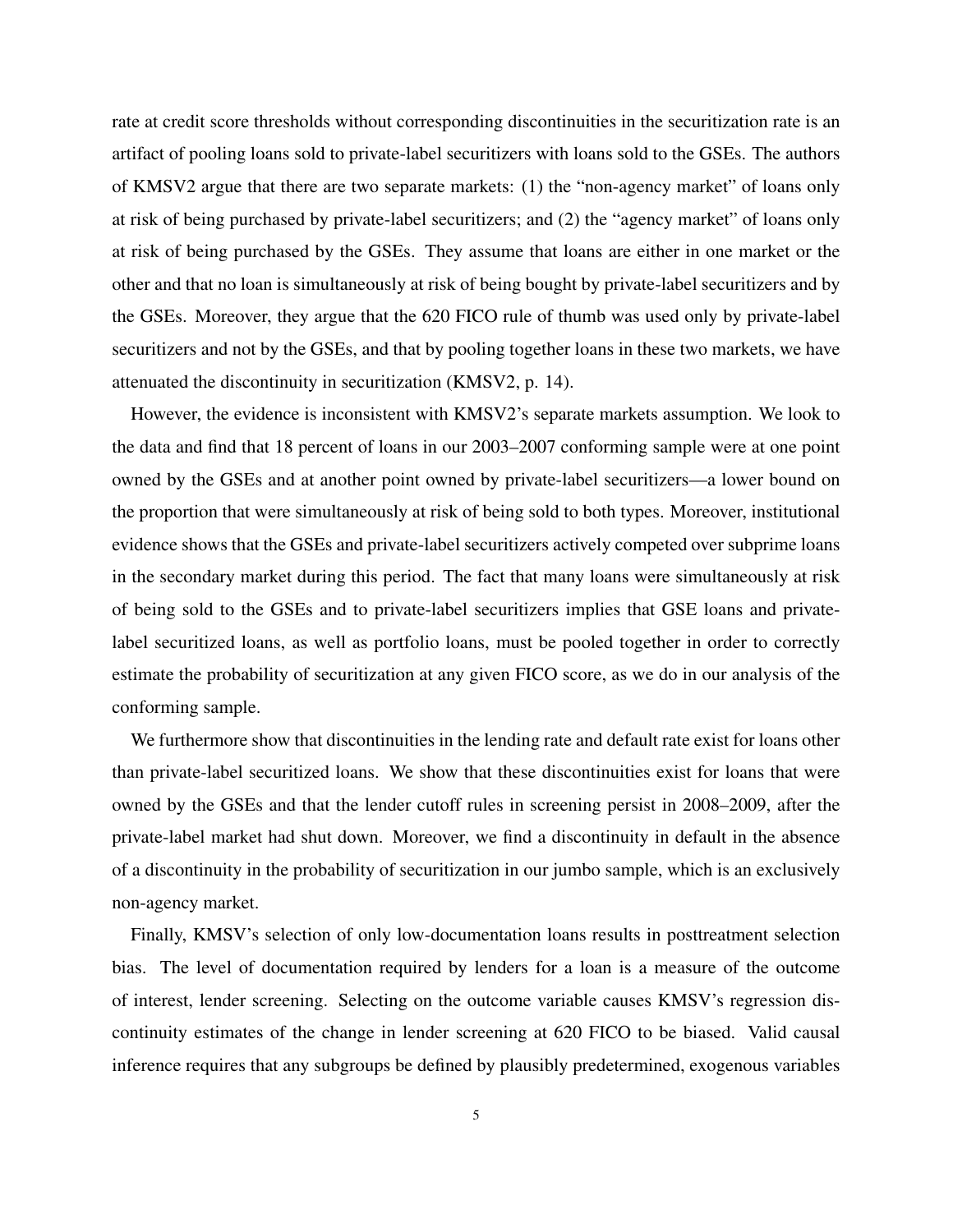only. Hence we subgroup only by loan size, origination year, and FHA / VA status, and offer a breakdown by documentation status only for comparability with KMSV's estimates.

Our paper contributes to a burgeoning literature analyzing the causes of the subprime mortgage crisis. A growing number of papers rely on the securitization rule-of-thumb theory to interpret the cutoff rule evidence, including Keys, Mukherjee, Seru, and Vig (2009), Krainer and Laderman (2009), Keys, Mukherjee, Seru, and Vig (2010b), Jiang, Nelson, and Vytlacil (2010), Rajan, Seru, and Vig (2010), and Keys, Seru, and Vig (2011). Mayer, Pence, and Sherlund (2009) documents many of the basic facts of the subprime crisis and concludes that a combination of a decline in underwriting standards and a fall in house prices led to the sharp increase in defaults from 2005 to 2008. Further evidence on the central role of the fall in housing prices in the mortgage crisis is provided by Gerardi, Shapiro, and Willen (2007). Demyanyk and Van Hemert (2009) provides evidence that the increased future default rates of high LTV loans were to some extent priced into the mortgage rate well before the onset of the crisis, suggesting that securitizers who influence those rates were aware of the coming increase in defaults. The connection between securitization and the increase in defaults is investigated by Jiang, Nelson, and Vytlacil (2009), Elul (2009), Mian and Sufi (2009), and Demiroglu and James (2011). Downing, Jaffee, and Wallace (2009) explores whether the market for mortgage backed securities is a lemons market. Adelino, Gerardi, and Willen (2009) and Piskorski, Seru, and Vig (2008) investigate whether securitization inhibited modifications of loans for distressed borrowers.

Our work also relates to the literature on loan sales more generally. Gorton and Pennacchi (1995), Pennacchi (1988), and Sufi (2007) consider institutional mechanisms to mitigate the moral hazard problem in screening and monitoring posed by loan sales, including the use of portfolio loans as an incentive instrument. Drucker and Puri (2008) documents the use of loan covenants to address agency problems in loan sales.

The paper proceeds as follows. Section 2 describes the securitization rule-of-thumb theory and its implications for using credit score cutoffs to learn about the effect of securitization on screening. Section 3 presents the competing origination rule-of-thumb theory and the institutional evidence on which it is based. Section 4 tests predictions of the competing theories with evidence from a loan-level dataset. Section 5 presents analysis of the Georgia and New Jersey law changes. Section 6 summarizes KMSV2 and our response, Bubb and Kaufman (2011). Section 7 concludes.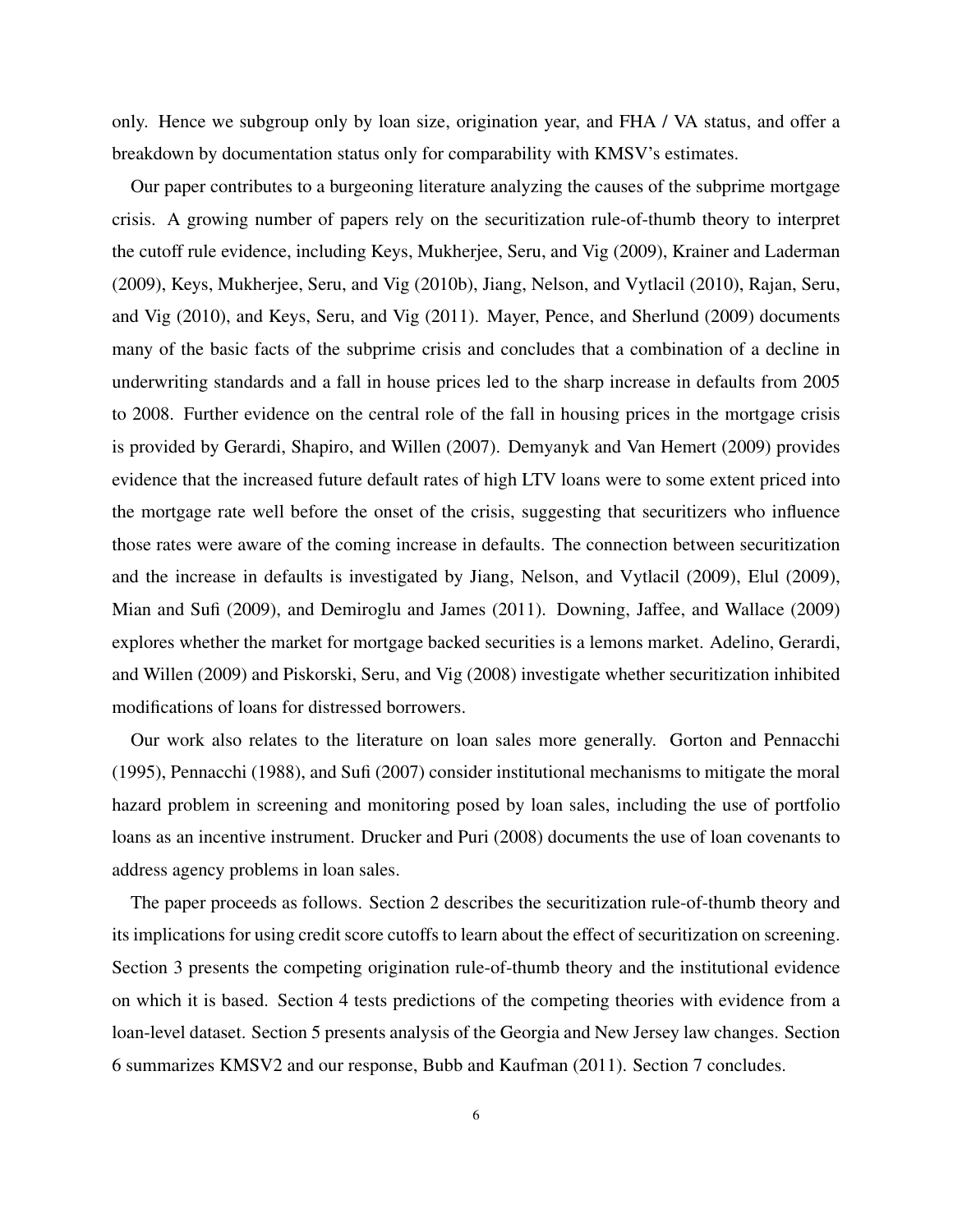## 2. SECURITIZATION RULE-OF-THUMB THEORY

Why might lenders adopt credit score cutoff rules? The theory currently most accepted in the literature, first offered in KMSV, is that lenders adopt credit score cutoff rules solely in response to a rule of thumb followed by securitizers in their purchasing decisions. This rule of thumb made securitizers more willing to buy mortgage loans made to borrowers with FICO scores of 620 or above than loans to those with scores of 619 or below. KMSV (pp. 318–319) argues that this rule of thumb originated from advice from the GSEs that FICO scores below 620 indicate much riskier borrowers. Importantly, the authors assume that lenders did not respond to this GSE guidance directly. Rather, they argue that only private-label securitizers and MBS investors followed this advice of the GSEs by adopting the purchasing rule of thumb. In later work, they also argue that the GSEs did not follow this rule of thumb in their own purchasing decisions (Keys, Mukherjee, Seru, and Vig, 2010a). We refer to this theory as the *securitization rule-of-thumb theory*.

KMSV argued that, if the securitization rule-of-thumb theory is true, one can use the variation in secondary market demand for loans to estimate the causal effect of securitization on lender screening. Figure 2 provides a graphical depiction of KMSV's research design based on the securitization rule-of-thumb theory. The pools of potential borrowers with FICO scores of 619 and 620 are very similar. But when originators consider applicants from each of these pools, the probability they can sell the loans made to the two pools is different because of the rule of thumb followed by purchasers in the secondary market. In particular, the probability they can sell a 620 loan is higher than the probability they can sell a 619 loan. Or equivalently, the probability that a 620 loan stays on the originator's books ("in portfolio") is lower than the probability that a 619 loan stays on the originator's books. This reduction in "skin in the game" for loans made to 620 borrowers results in more lax originator screening behavior for 620 applicants as compared to 619 applicants. The result is that more loans are made to 620 borrowers and that those loans default at a higher rate. Hence, KMSV ascribes the difference in probability of default between the 620 and 619 borrowers to the discontinuous change in the probability of securitization.

However, this research design is based on two identification assumptions. First, lenders must face a discontinuously greater probability of selling loans at 620 than at 619. This is equivalent to the IV assumption that there be a valid first stage. The instrument  $Z \in \{0, 1\}$  is an indicator for whether a loan is made to a borrower with a FICO score greater than or equal to 620. For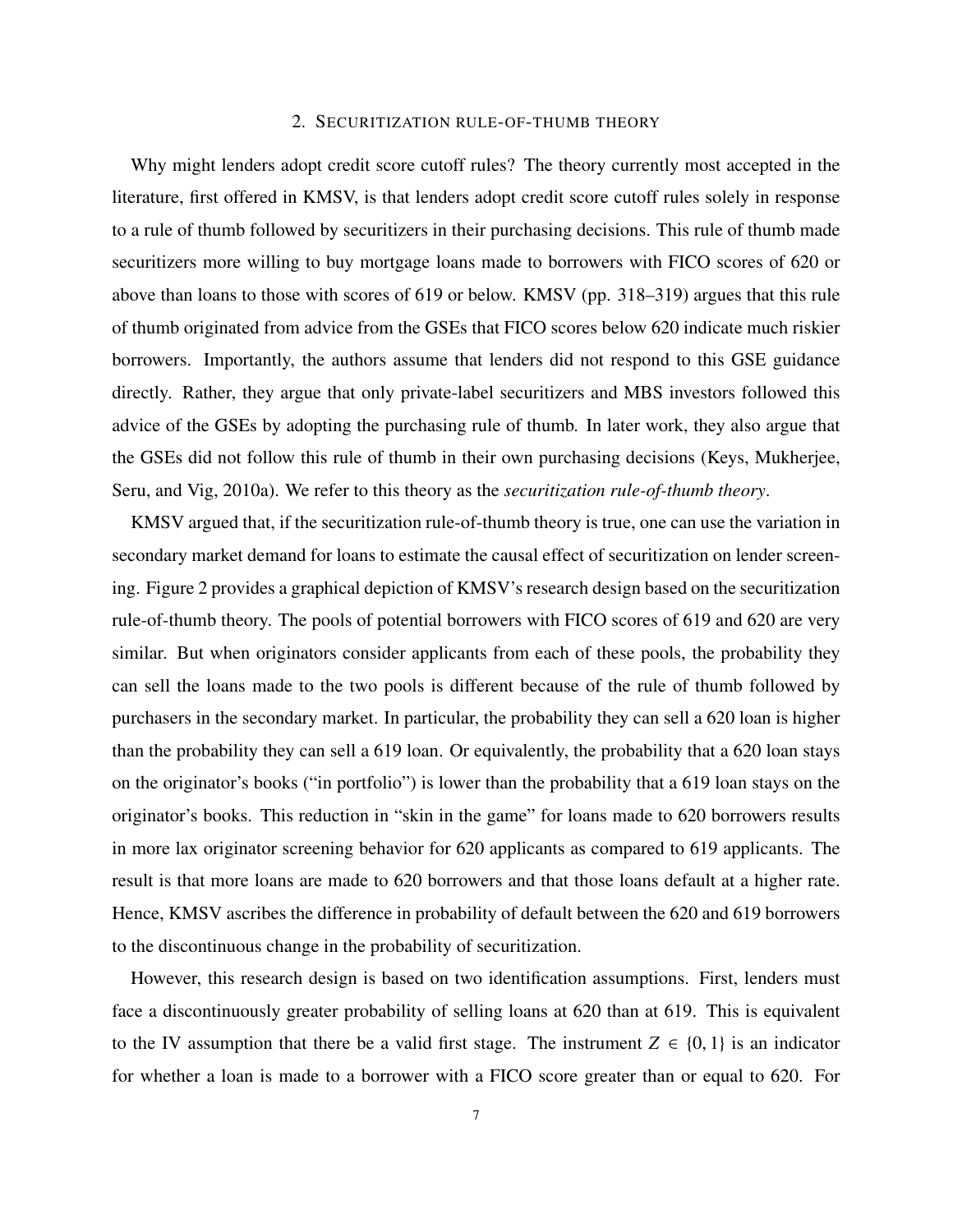KMSV's research design to be valid, *Z* must have an effect on (more precisely, a non-zero partial correlation with) the treatment of interest, the probability of securitization, when other covariates are controlled for. KMSV does not report a first stage showing that the probability of securitization changes discontinuously at 620. The primary dataset the authors use is composed entirely of securitized loans and hence is uninformative about the probability of securitization.

A second identifying assumption of this RD research design is that there is no reason for the default rate to discontinuously change at the 620 threshold other than in response to a change in ease of securitization.<sup>6</sup> In standard RD designs, this assumption is formulated as a continuity assumption on the conditional expectation of the outcome variable.<sup>7</sup> It can also be expressed in IV terms as an exclusion restriction. The reduced form effect of the 620 cutoff on default can be interpreted as the causal effect of the change in probability of securitization at the cutoff only if the 620 cutoff does not have an effect on defaults through any channel other than its effect on the probability of securitization (the exclusion restriction). If instead there is a reason for the default rate to discontinuously change at 620 even if the securitizers' behavior did not change at that cutoff, then one cannot estimate the causal effect of any change in probability of securitization at 620 by estimating the change in default rates at 620.

Furthermore, even if these identification assumptions hold, this research design cannot distinguish a moral hazard effect of securitization on lender screening from the general effect of credit expansion on the identity of the marginal borrower. The purchasing rule of thumb in the secondary market posited by KMSV would shift outward the supply of credit for borrowers at 620, resulting in the marginal 620 borrower having a higher default risk than the marginal 619 borrower, even if the incentives of originators were perfectly aligned with the interests of securitizers and MBS investors (that is, in the absence of moral hazard). This credit supply effect would generate higher default rates at 620 than at 619.

 $6$ KMSV (p. 321) focuses on a necessary condition for this identifying assumption to hold, namely that there is not a discontinuous change in the credit quality of potential borrowers at 620. However, this condition is not sufficient. It must also be the case that there is no reason for lenders' behavior to change discontinuously at 620 other than in response to a change in the probability of securitization.

 $^{7}$ Imbens and Lemieux (2008) provide a general formulation of this identifying assumption in RD designs using a potential outcomes framework.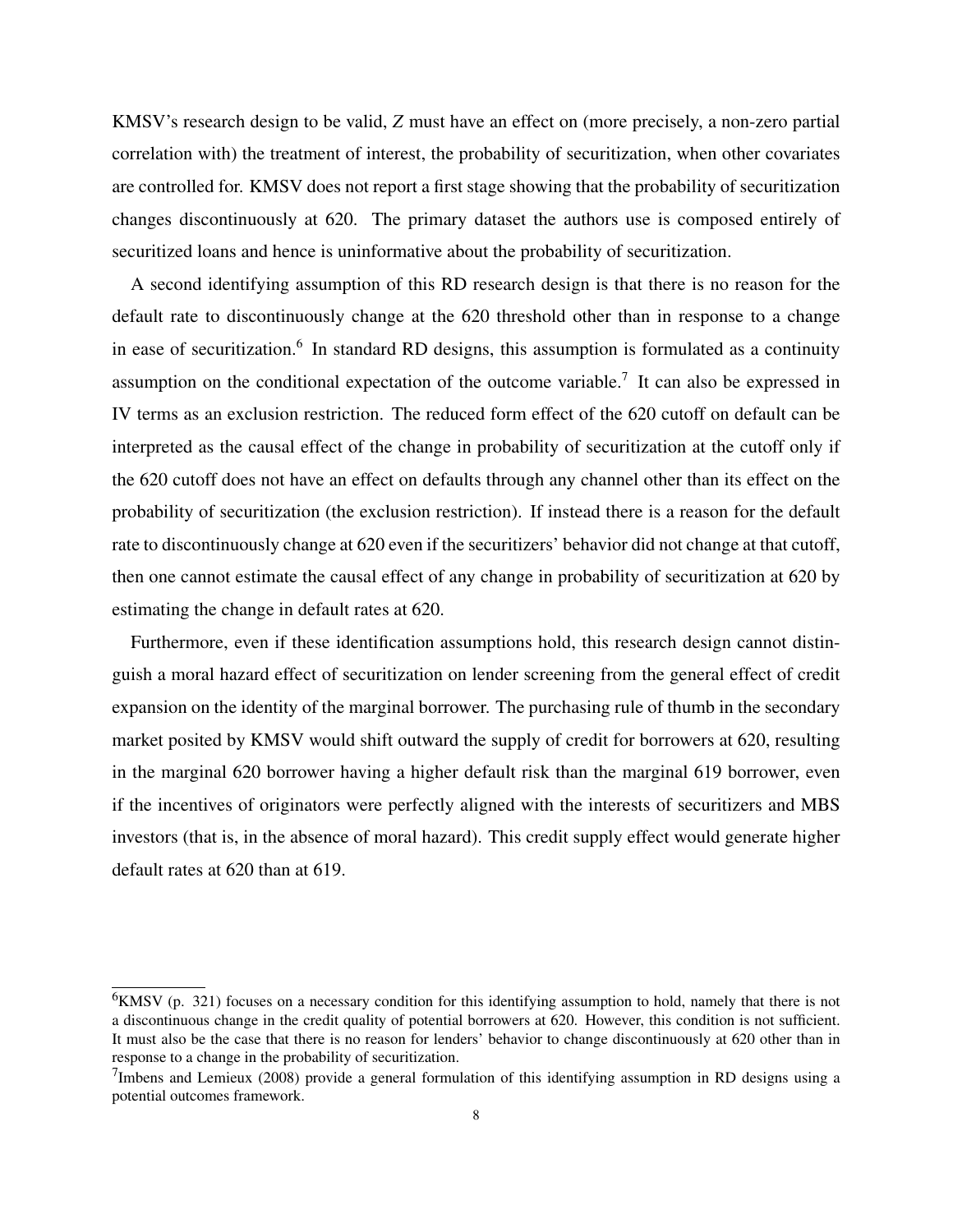## 3. ORIGINATION RULE-OF-THUMB THEORY

We elaborate an alternative theory for the origin of credit score cutoff rules. We argue based on institutional evidence that lenders responded directly to the underwriting guidelines of the GSEs, which required lenders to adopt credit score cutoff rules to determine how carefully to screen borrowers. Moreover, automated underwriting systems (AUSs) that incorporate cutoff scores led to widespread use of credit score cutoff rules. We refer to this theory as the *origination rule-ofthumb theory*. We begin by describing the institutional evidence that forms the basis for the theory and then offer a simple model that rationalizes the GSEs' guidance on credit score cutoff rules. Importantly, this theory and the institutional evidence on which it is based imply that the exclusion restriction for KMSV's research design is invalid, and therefore that credit score cutoff rules cannot be used to estimate the causal effect of securitization on lender screening.

3.1. The adoption of credit score cutoff rules by mortgage originators. Mortgage lenders began to incorporate FICO scores into their underwriting procedures in the mid-1990s (Straka, 2000). Lenders employed cutoff rules that required increased scrutiny of loan applicants below some threshold FICO score, and 620 quickly became a widely adopted threshold. Avery, Bostic, Calem, and Canner (1996, p. 628) describe the use of cutoff rules in mortgage lending thus:

To operate a scoring system for credit underwriting, a lender must select a cutoff score (such as 620) that can be used to distinguish acceptable from unacceptable risks. Regardless of the cutoff score selected, some customers with bad scores will be offered credit because of offsetting factors, and some customers with good scores will be denied credit, also because of offsetting factors.

Underwriting guidelines from the GSEs were an important catalyst of the mortgage industry's adoption of FICO scores. The GSEs had conducted research into the relationship between FICO scores and mortgage performance showing that "despite the fact that those borrowers who had FICO scores in the lower range (620 or less) represented only a very small percentage of the total universe, they (as a group) accounted for approximately 50 percent of the eventual defaults..." (Fannie Mae, 1995, p. 4).

In 1995 Freddie Mac sent a letter to originators establishing three tiers of credit scores in order to help originators "better assess and manage the quality of [their] loan originations, reduce servicing costs and sustain profitability" (Freddie Mac, 1995, p. 2). The FICO scores of 620 and 660 were key cutoffs. For borrowers with FICO scores above 660, lenders were to do a "basic" review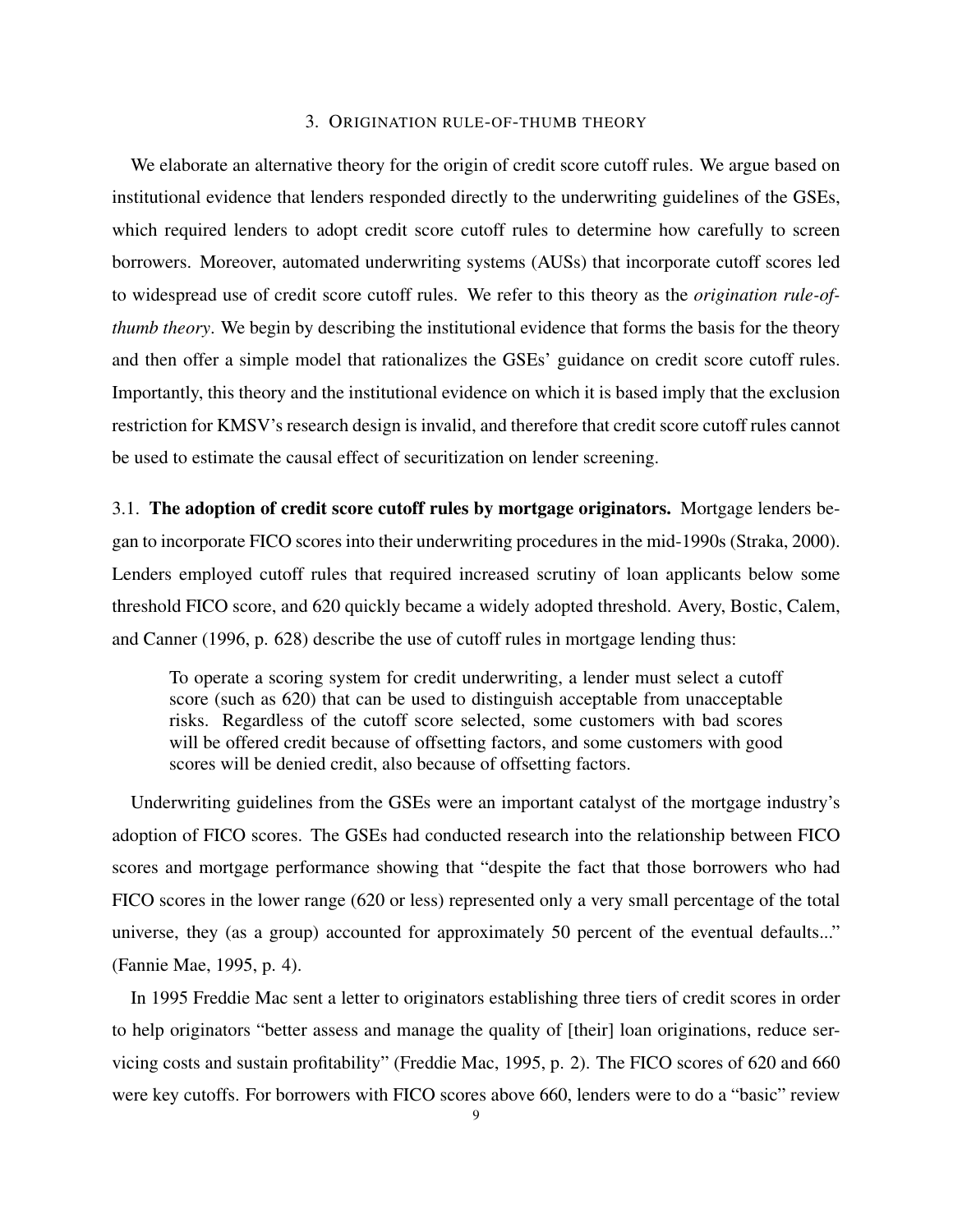to "underwrite the file as required to confirm the borrower's willingness to repay as agreed." For borrowers with FICO scores between 660 and 620, lenders were to perform a "comprehensive" review to "underwrite all aspects of the borrower's credit history to establish the borrower's willingness to repay as agreed." For borrowers with FICO scores below 620, lenders were warned to be "cautious" and to "perform a particularly detailed review of all aspects of the borrower's credit history to ensure that you have satisfactorily established the borrower's willingness to repay as agreed. Unless there are extenuating circumstances, a credit score in this range should viewed as a strong indication that the borrower does not show sufficient willingness to repay as agreed."

Fannie Mae (1997, pp. 8–9) established a similar set of credit score cutoffs, stating that applicants with FICO scores below 620 represent a "very high" risk of default, and "the underwriter must apply good judgment when he or she considers the unique circumstances of each application" and "if there are sufficient compensating factors or extenuating circumstances that offset the higher risk of default associated with credit scores in this range, the underwriter may approve the financing." In contrast, for borrowers with scores above 660, Fannie Mae required that the lender only verify that the credit history is complete.

Importantly, the GSEs did *not* establish 620 as a minimum threshold for loans to be eligible to be sold to the GSEs. Loans above and below 620 remained eligible for purchase by the GSEs. Fannie Mae (1997, p. 13) stated: "There are several compensating factors that are acceptable for offsetting a FICO Bureau Score below 620. We do not specify a minimum FICO Bureau Score that must be attained before an underwriter can consider approving an applicant for mortgage credit based on the existence of compensating factors."<sup>8</sup>

Lenders who sell loans to Fannie Mae and Freddie Mac were contractually obligated to follow the GSEs' guidance letters establishing credit score cutoff rules for screening.<sup>9</sup> In addition to a lawsuit for breach of contract, lenders who did not follow the GSEs' underwriting guidelines

<sup>&</sup>lt;sup>8</sup>See also Cassidy and Englestad (1998): "Fannie Mae constantly and consistently communicates to our lenders that we will purchase mortgages with credit scores below 620. ... Freddie Mac has repeatedly advised lenders that a credit score of 620 should not be viewed as an absolute threshold."

<sup>9</sup>As Fannie Mae's April 1, 2009, Single Family Selling Guide (p. 11) states: "Lenders are bound by and must comply with the [Mortgage Selling and Servicing Contract], the Selling Guide and Servicing Guide (including any Announcements or Lender Letters), and any other applicable agreement(s) a lender has entered into with Fannie Mae, as they currently exist or as they may be revised. The lender's obligations under all of these agreements are referred to in this Guide in their entirety as the 'Lender Contract.' "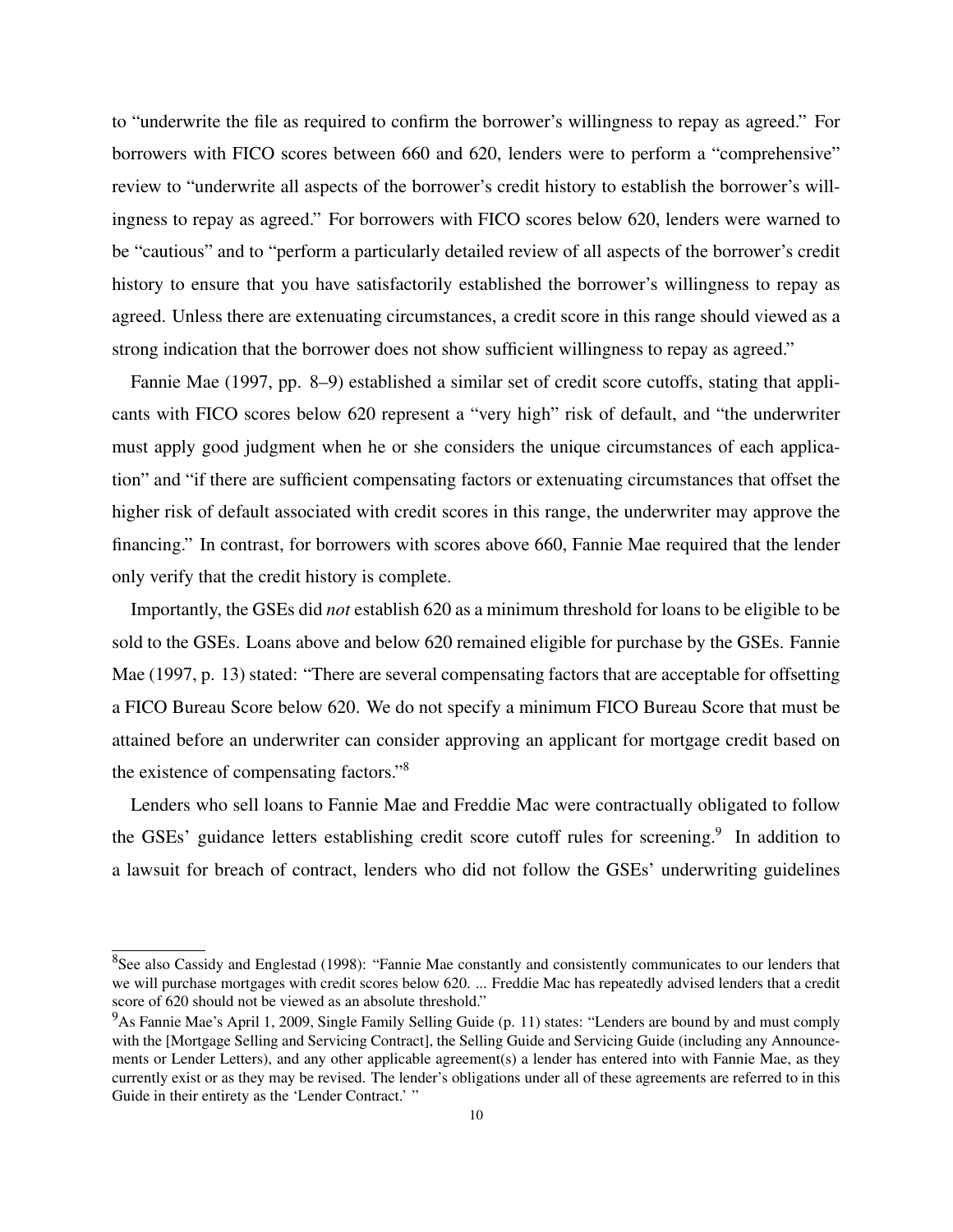were at risk of having their relationship with the GSEs terminated.<sup>10</sup> Accordingly, lenders widely adopted the GSEs' rules on the use of FICO scores, including the use of the FICO score thresholds they recommended for gathering additional information about borrowers' creditworthiness.

3.2. Automated underwriting systems encode the credit score cutoff rules. Another way credit score cutoff rules spread was through their incorporation into automated underwriting systems (AUSs), which became widely adopted beginning in the mid-1990s (Hutto and Lederman, 2003). Most mortgage originators use either the Desktop Underwriter (DU) program, created by Fannie Mae, or the Loan Prospector (LP) program, created by Freddie Mac. These and other similar programs take as inputs information such as FICO score, loan-to-value ratio, and debt-to-income ratio, and quickly compute a recommendation.

When lenders get an "approve" or "accept" recommendation from their AUS, that is usually the end of the process and they approve the loan. When they receive a "refer" or "caution" recommendation, they may then begin the process of manual underwriting (Hutto and Lederman, 2003).<sup>11</sup> Manual underwriting is similar to underwriting as it was done before the advent of AUSs. The lender collects additional information, such as information about non-standard sources of income, cash reserves, and the applicant's explanation of recent income or payment shocks. The lender may also conduct a face-to-face interview in order to gauge "character risk." The lender then makes a holistic judgment to determine whether to extend credit. Hutto and Lederman (2003, p. 201) write:

[W]ith the advent of the statistical systems used by AUSs, the "accept" and "approved" loans are now more science than art. However, those loans ranked "refer" or "caution" do still require the use of the underwriting art since the evaluation of compensating factors is involved... Automated underwriting has allowed underwriters to focus on those loans where mortgage bankers most need their special expertise—that is, in the refer/caution area where underwriting judgment is critical.

Because DU and LP are designed and distributed by the GSEs, which require lenders to use 620 and 660 as cutoffs, these cutoffs were coded directly into the AUS decision rules.<sup>12</sup> Though AUSs calculate default risk using smooth functions of FICO score, they also employ a layer of

<sup>&</sup>lt;sup>10</sup>Freddie Mac (2001), Chapter 5, "Disqualification or Suspension of a Seller/Servicer" details the process by which Freddie Mac can terminate its relationship with an originator.

 $11$ Notably, "reject" is not one of the recommendations given by AUSs. They merely "refer" the lender to a more thorough underwriting protocol (Fannie Mae, 2007).

 $12$ Personal communication with Freddie Mac executives, October 9th, 2009. Fannie Mae changed DU in 2000 to calculate its own risk rating based on the underlying credit report data (Quinn, 2000), but FICO scores are still required to evaluate loans in DU (Fannie Mae, 2007).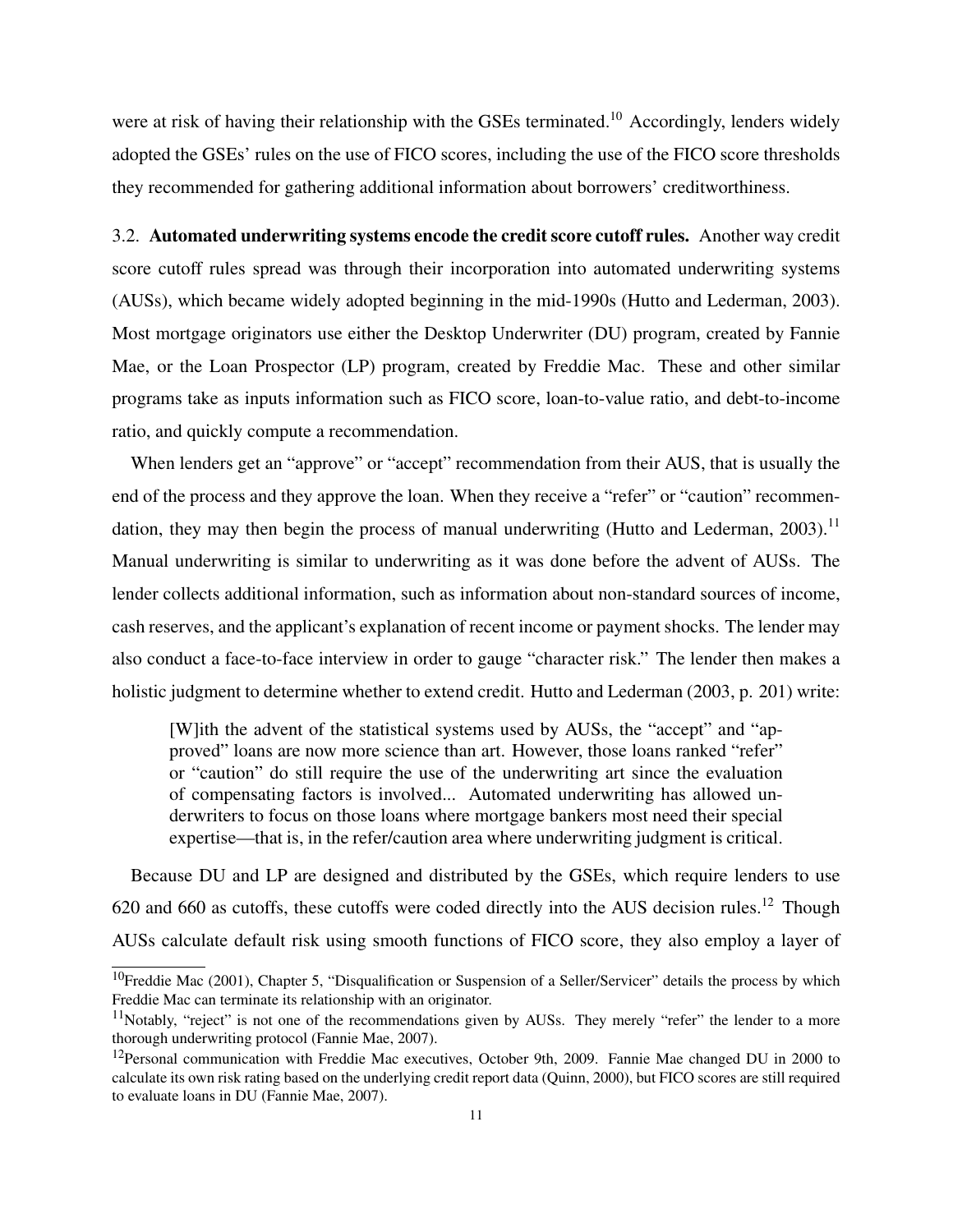"overwrites" which are triggered when borrowers fall into certain categories—for instance, borrowers with FICO scores below 620. The effect is that a loan to a borrower with a FICO of 620 is discontinuously more likely to receive an "approve" recommendation from the AUS than a similar borrower with a FICO of 619. As a result, lenders following AUS recommendations are discontinuously more likely to initiate manual underwriting for a borrower with 619 FICO than for a borrower with 620 FICO. Loans that are "referred" are still eligible for purchase by the GSEs (and private securitizers) so long as the lender judges them to be acceptable through its manual underwriting process.<sup>13</sup> Securitizers commonly buy loans that are initially referred and later approved through the manual underwriting process.

DU and LP were quickly adopted as the industry standard and used not only for loans sold to the GSEs but also for portfolio loans and loans sold to private-label securitizers, including jumbo loans for amounts above the GSEs' conforming loan limits. When it created LP in 1995, Freddie Mac worked with Standard & Poor's to validate LP for loans that did not meet Freddie Mac's eligibility requirements. Subprime and jumbo originators, such as IndyMac, adopted DU or LP to underwrite loans that were sold to private-label securitizers.<sup>14</sup> And private-label securitizers often required originators to use DU or LP as their automated underwriting system.<sup>15</sup> Competitors to DU and LP did emerge, such as Countrywide's CLUES software and GMAC-RFC's Assetwise software, many of which also rely on FICO scores (Poon, 2009).

3.3. A rational model of credit score cutoff rules. Why did the management of the GSEs believe that using a credit score cutoff rule to determine how carefully to screen potential borrowers would help originators "better assess and manage the quality of [their] loan originations" (Freddie Mac, 1995, p. 2)? In general, lenders face nondivisible, discrete screening decisions: whether to manually underwrite a loan, whether to conduct a face-to-face interview, and so on. We posit that the discreteness of such decisions implies that the optimal lender screening strategy takes the form of a credit score cutoff rule or set of cutoff rules.

<sup>&</sup>lt;sup>13</sup>In addition to the approve/refer recommendation, DU presents a separate eligible/ineligible output that tells the lender whether the loan violates one of Fannie Mae's eligibility guidelines, such as limits on loan size. Until 2008 there was no minimum FICO score that would make a loan ineligible, and since 2008 Fannie Mae still allows exceptions to the minimum credit score requirements for certain manually underwritten loans (Fannie Mae, 2011).

<sup>&</sup>lt;sup>14</sup>Press Release, "Freddie Mac, Indy Mac, and Standard & Poor's use technology to set industry standard for entire single-family mortgage market," (1996).

<sup>15</sup>For example, see Washington Mutual Home Loans (2006).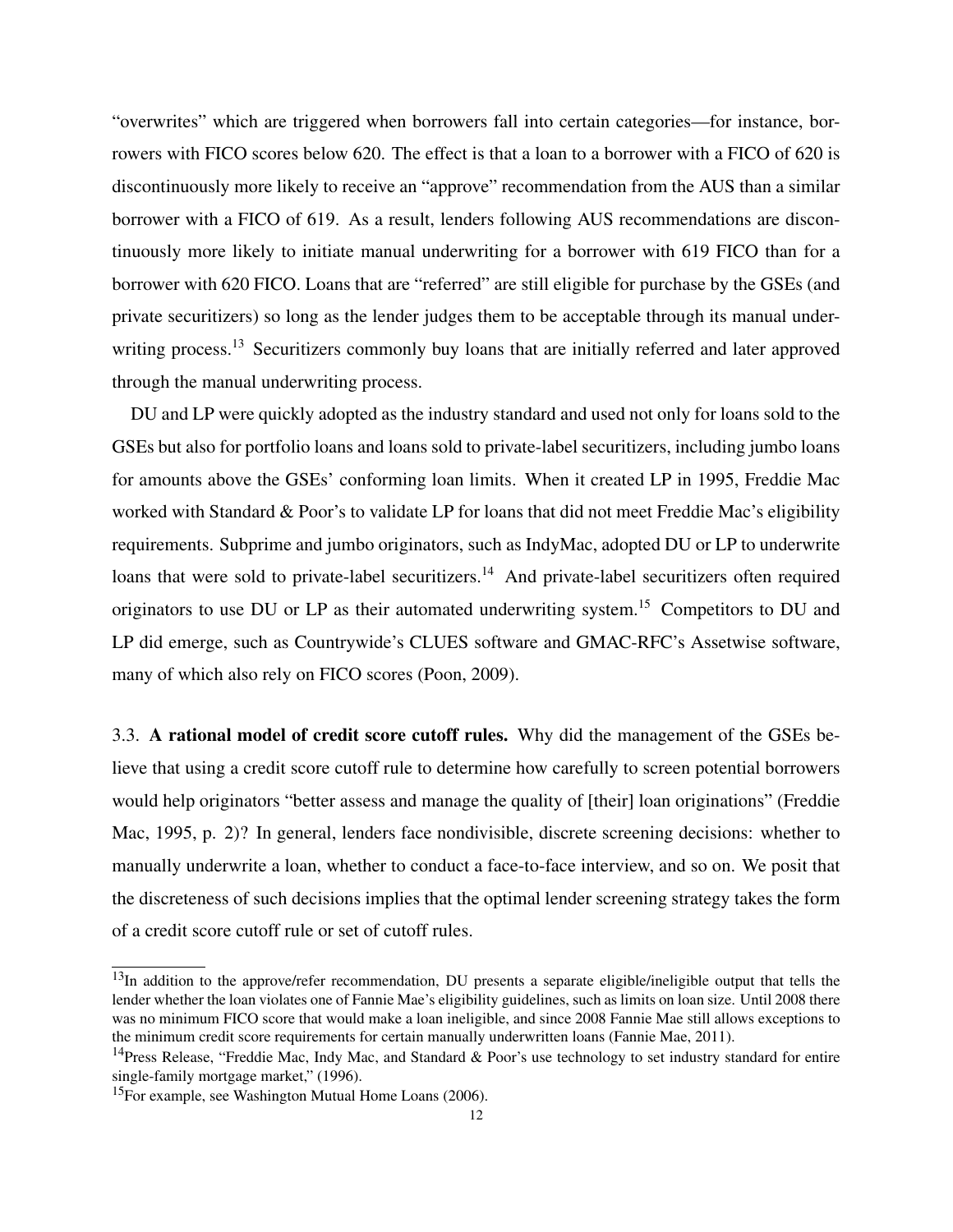This rationale for credit score cutoff rules can be formalized in a simple model. Suppose that there is a continuum of prospective borrowers of unit mass. Each borrower has a credit score *x* that represents hard information about the likelihood that the borrower will default. To economize on notation, let  $x \in [0, 1]$  represent both the borrower's credit score and the fraction of borrowers with that credit score who would repay a mortgage. For simplicity, the remaining 1 − *x* fraction of borrowers with that credit score would default without making any payments on the mortgage. *x* is distributed according to the strictly positive, continuous probability density function  $f(x)$ . Borrowers would like to take out a mortgage for 1 unit of the numeraire good at time 0 to be repaid with interest at time 1, but they have an outside option such that they will refuse a loan offer with a gross interest rate above  $\bar{R} > 1$ . There is a single risk-neutral lender with discount factor normalized to 1. At time 0 each borrower applies to the lender for a mortgage. The lender observes each applicant's *x*.

The lender then chooses whether to further investigate each borrower's creditworthiness. To do so, the lender must bear a fixed cost  $c > 0$  per applicant. The fixed cost arises from discreteness in the information production function available to the firm managers who set underwriting policy. For example, requiring loan officers to meet with loan applicants in person, or to perform manual underwriting in addition to the commonly used computer-aided automated underwriting process, entails a fixed cost per applicant. Moreover, it would be difficult for managers (or the GSEs) to specify continuous investigation intensities for continuous distributions of borrowers, given difficulty in monitoring their agents' screening behavior (Ellison and Holden, 2008). Consequently, firm managers face a discrete choice set of investigation intensities.<sup>16</sup>

If the lender investigates and the borrower is a defaulter, the lender learns this with probability  $s \in (0, 1)$ , and otherwise the lender observes nothing. The lender's investigation thus reveals this "defaulter signal" about a borrower with credit score *x* with probability  $(1 - x)s$ . We assume that  $c < \frac{(\bar{R}-1)s}{\bar{R}}$  $\frac{f(x)}{\bar{R}}$  so that investigation is cheap enough that it will pay for the lender to investigate some applicants. The lender then chooses whether to lend to each applicant and, if so, makes a take-itor-leave-it interest rate offer  $R(x)$ . Those offered loans then decide whether to accept the offer. In period 1, borrowers learn whether they are defaulters, and the nondefaulters pay the lender  $R(x)$ .

<sup>&</sup>lt;sup>16</sup>Though for simplicity we model a binary investigation choice, the model could be extended to accommodate multiple levels of discrete investigation intensity, each with its own cost:  $c_1 < c_2 < c_3$ ... and so on. Each discrete level of investigation would induce a separate threshold, a prediction consistent with the observation of multiple thresholds in the data (see Figure 1). However, a binary choice captures the essence of the theory.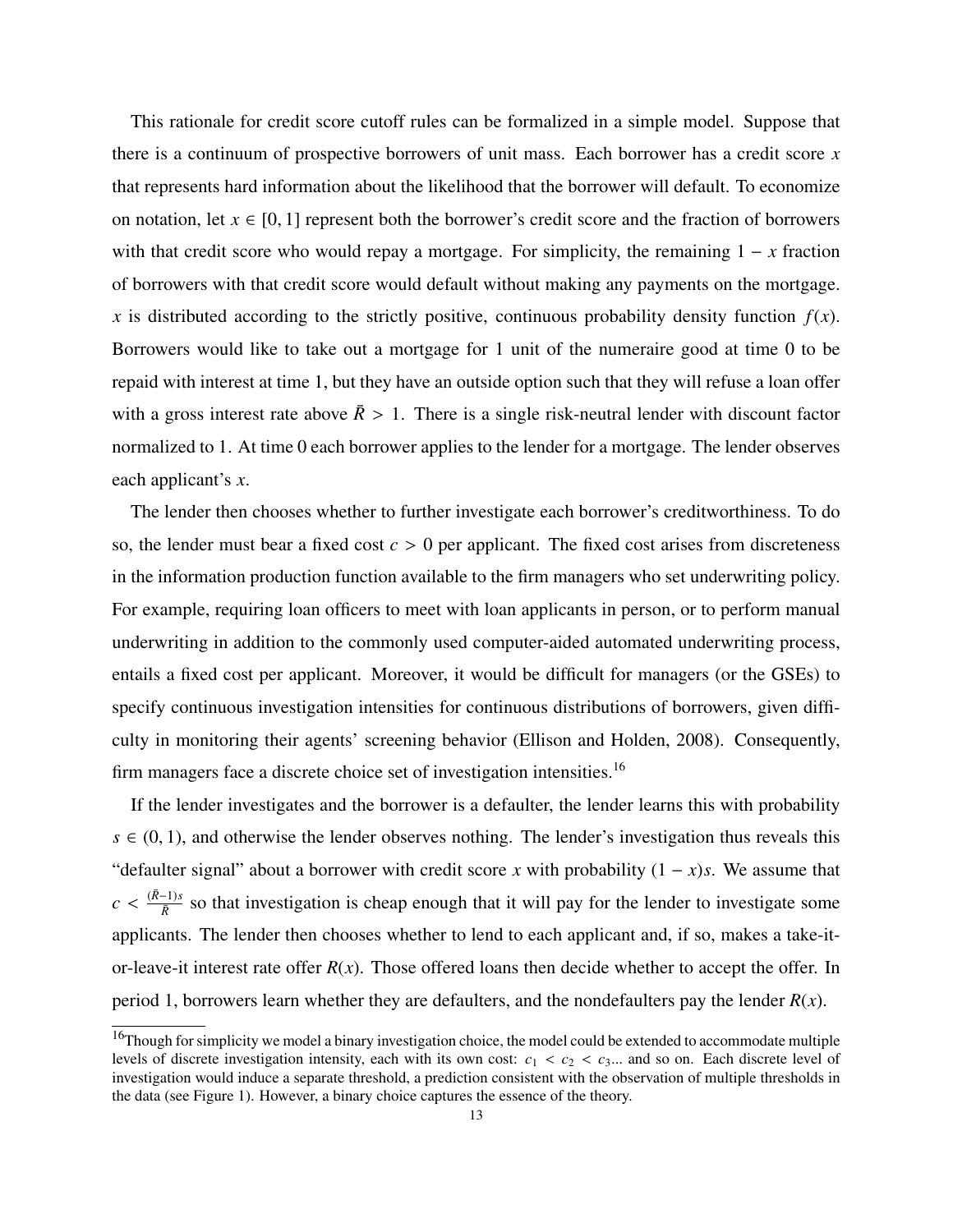Obviously the lender never chooses to lend to applicants for which its investigation revealed the defaulter signal. Furthermore, because we have given the lender all of the bargaining power, it should be obvious that, if the lender lends, it is a dominant strategy to offer  $\bar{R}$ , and for all borrowers offered a loan to accept.<sup>17</sup> Hence, the equilibria of the game are characterized by an investigation strategy (which borrower types the lender investigates) and a lending strategy (to which types the lender offers loans). We now have our main result:

Proposition 1. *In the unique equilibrium, the lender uses cutoff rules based on a lending threshold*  $\underline{x} = \frac{1-s+c}{\bar{R}-s}$  and a screening threshold  $\bar{x} = 1 - \frac{c}{s}$  $\frac{c}{s} > \underline{x}$ .

- (1) *The lender rejects borrowers with*  $x < x$
- (2) *The lender investigates borrowers with*  $x \leq x < \bar{x}$  *and offers loans to those for which its investigation does not reveal the defaulter signal.*
- (3) *The lender offers loans to borrowers with*  $x \geq \bar{x}$  *without investigation.*

All proofs are in Appendix A.

This screening behavior by lenders results in a discontinuous jump in the density of loans at the  $\bar{x}$  screening threshold, depicted in Figure 5, and a similar jump in the default rate of loans, depicted in Figure 6. The intuition for how these discrete costs result in discontinuities in default rates is straightforward: if lenders gave stricter scrutiny to loan applicants just above the  $\bar{x}$  threshold it would reduce the default rate, but this reduction would not justify bearing the fixed cost *c* per applicant to collect the information. In contrast, for loan applicants just below the  $\bar{x}$  threshold the benefit of additional information outweighs the fixed cost.

Our simple model provides a rationale for the GSEs' expressed belief that requiring originators to follow a credit score cutoff rule would improve underwriting. As with the credit score *x* in the model, there is a continuous, monotonic relationship between FICO score and default risk. Mapped into our model, a FICO score such as  $620$  corresponds to the screening threshold  $\bar{x}$ .

The GSEs were uniquely well suited to bring about the adoption of such a credit score cutoff rule. As guarantors for the vast majority of mortgages, they had much more data on mortgage

<sup>&</sup>lt;sup>17</sup>It is possible to complicate the model by making *R* a decreasing function of *x*, but it does not yield new insights. Under reasonable assumptions the single crossing property still holds and lenders still employ a cutoff rule.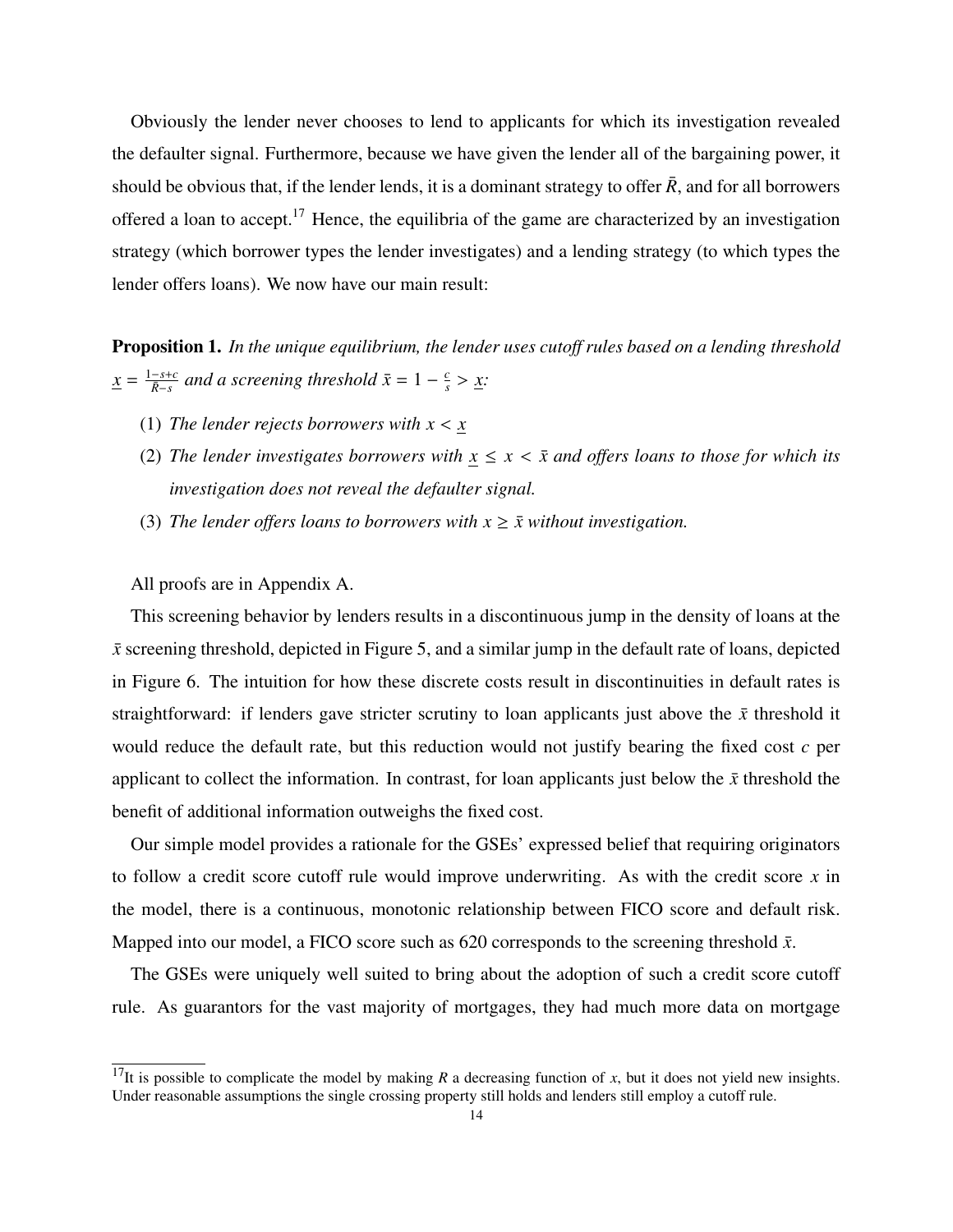performance than any single lender (Poon, 2009). Moreover, they stood to gain from the industrywide improvement in underwriting that adoption of credit score cutoff rules by originators could bring about.

It is also not surprising that the GSEs created a single set of cutoffs that they required all originators to use. It would likely have been prohibitively costly for the GSEs to tailor the precise cutoffs that they required to the specific circumstances of each originator. Reliance on AUSs is another reason why, even though the fixed cost *c* may theoretically vary among originators, originators coordinated on a few key FICO thresholds.<sup>18</sup>

It is unlikely that the credit score cutoff rules required by the GSEs were perfectly optimal. For example, if other information in the loan application is predictive of mortgage performance, the optimal credit score cutoff rule would vary from applicant to applicant, based on these other covariates. Optimal screening rules under such multidimensionality would result in a smoother marginal distribution of FICO scores than the distribution in Figure 1. Rather, we think of credit score cutoff rules as imperfect but useful rules of thumb in the spirit of Baumol and Quandt (1964).

3.4. Implications for securitization. Credit score cutoff rules can also result in discontinuities in the securitization rate at the credit score thresholds. Originators' greater investigation of applicants below the screening threshold results in originators' having greater private information about those loans than the loans above the cutoff. This increase in information asymmetry can inhibit trade in mortgages. If a loan purchaser, which we will refer to somewhat imprecisely as a *securitizer*, bargains with an originator over the purchase of loans, it will face an adverse selection problem. The lender would like to originate and sell to the securitizer loans that it knows are lower credit quality, keeping for itself the high credit quality loans. As in Akerlof (1970), asymmetry of information on borrower quality can inhibit trade. Because the amount of private information changes discontinuously at the screening threshold, this adverse selection problem can cause the volume of trade—that is, the securitization rate—to change discontinuously at the same threshold.

If instead the originator and securitizer can bargain over a loan purchase contract prior to the originator's making investigation and lending decisions, a moral hazard problem arises. If the

<sup>&</sup>lt;sup>18</sup>Adverse selection can also lead to coordination. Poon (2009) recounts that when Freddie Mac first adopted its FICO score screening thresholds in 1995, Fannie Mae swiftly followed by adopting the same thresholds because "they suddenly found themselves besieged ... by loans that passed through their rule-based [non-FICO] guidelines but which were adversely selected because many had already been ... rejected by Freddie."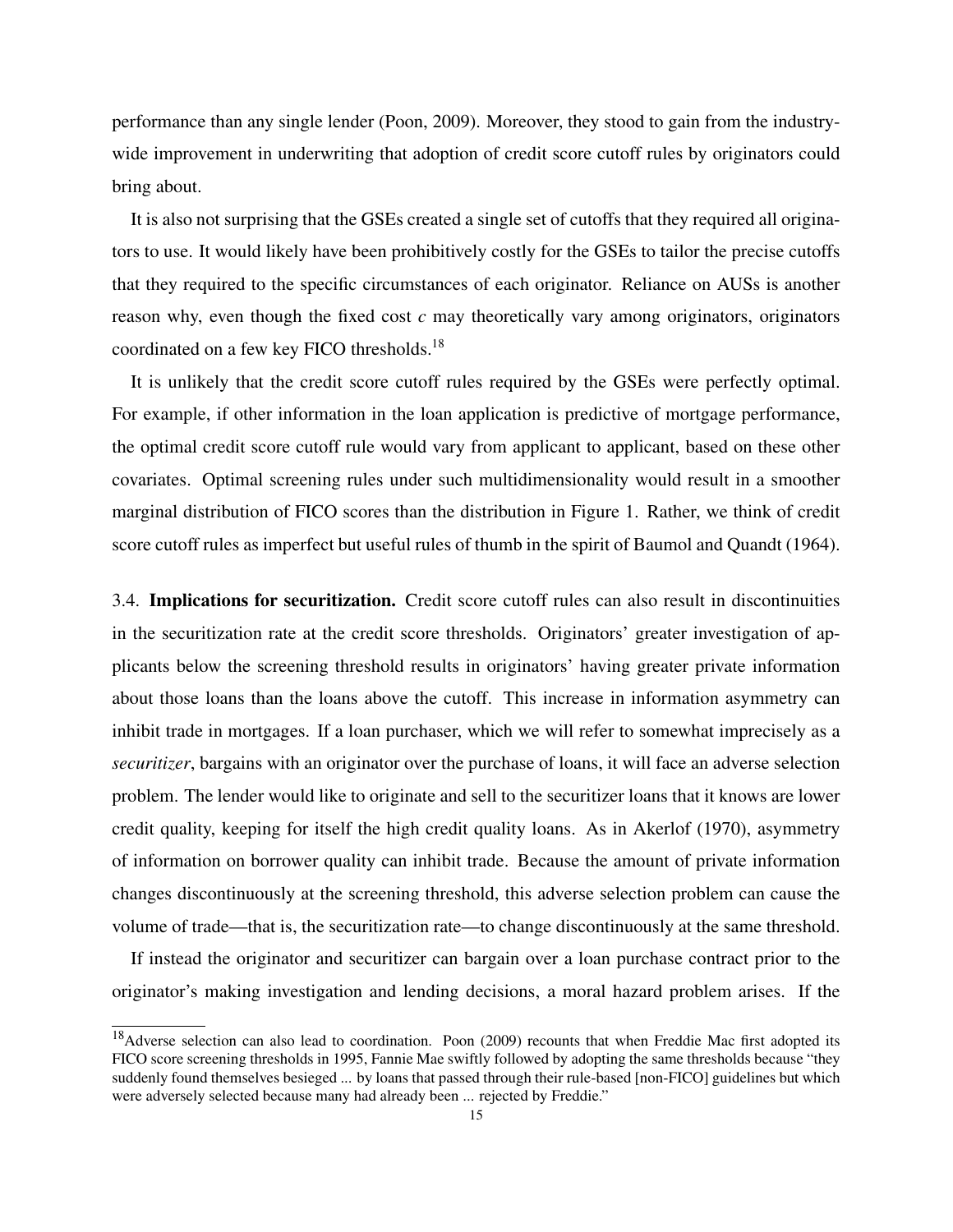contract specifies that a loan to a particular potential borrower will be sold, then the originator will have no incentive to investigate the borrower and make efficient lending decisions. One incentive instrument that the securitizer can use to mitigate this problem is portfolio loans. The contract can specify that only a fraction of loans (of some type) will be sold, with the particular loans chosen at random and the rest of the loans remaining on the books of the originator to maintain its incentives to screen.<sup>19</sup> An originator cutoff rule in screening can result in a discontinuity in the securitization rate under this moral hazard setup. Because it is efficient to screen more below the screening threshold, the originator has to retain a larger fraction of loans under the screening threshold to maintain its incentives to screen.<sup>20</sup>

The origination rule-of-thumb theory thus predicts that, when information is asymmetric, credit score cutoff rules in screening may produce corresponding discontinuities in the securitization rate. More generally, there are many characteristics of loans that affect the likelihood that originators will sell the loan. The change in lender screening produces a different pool of loans on each side of the credit score cutoff, and these differences may result in different securitization rates. Crucially, any securitization rate discontinuities that result would be consequences, not causes, of the discontinuities in lender screening.

Of course, securitizers may use a range of incentive instruments other than portfolio loans to mitigate the problem of asymmetric information. Securitizers commonly audit loans to check whether underwriting conforms to the standards set out in their contract, and may sue or force the originator to buy back the loan if it does not.<sup>21</sup> Even in the case that screening is not observable through audits, as long as underwriting quality can be inferred from default outcomes a large securitizer can use the threat of contract termination to discipline originators.<sup>22</sup> If securitizers use such alternative incentive instruments, or if they ignore the change in lender screening intensity entirely,

 $19$ This is indeed a standard practice. See Comptroller of the Currency (1997, p. 14).

 $20$ We analyzed the moral hazard case formally in an extension of our model in an earlier version of this paper, Bubb and Kaufman (2009).

 $21$ The recent \$8.5 billion settlement by Bank of America of litigation brought by MBS investors charging that Bank of America violated its representations and warranties with respect to mortgages that Countrywide, now a subsidiary of Bank of America, originated and sold to be securitized is a (belated) example of this.

<sup>&</sup>lt;sup>22</sup>For example, Freddie Mac (2001), Chapter 5, "Disqualification or Suspension of a Seller/Servicer" details the process by which Freddie Mac can terminate its relationship with an originator. The GSEs do indeed terminate sellers who violate their underwriting guidelines. For example, New Century Financial Corp., a subprime lender, was terminated by Fannie Mae in March, 2007. *See* "New Century says cut off by Fannie Mae," Reuters, March 20, 2007.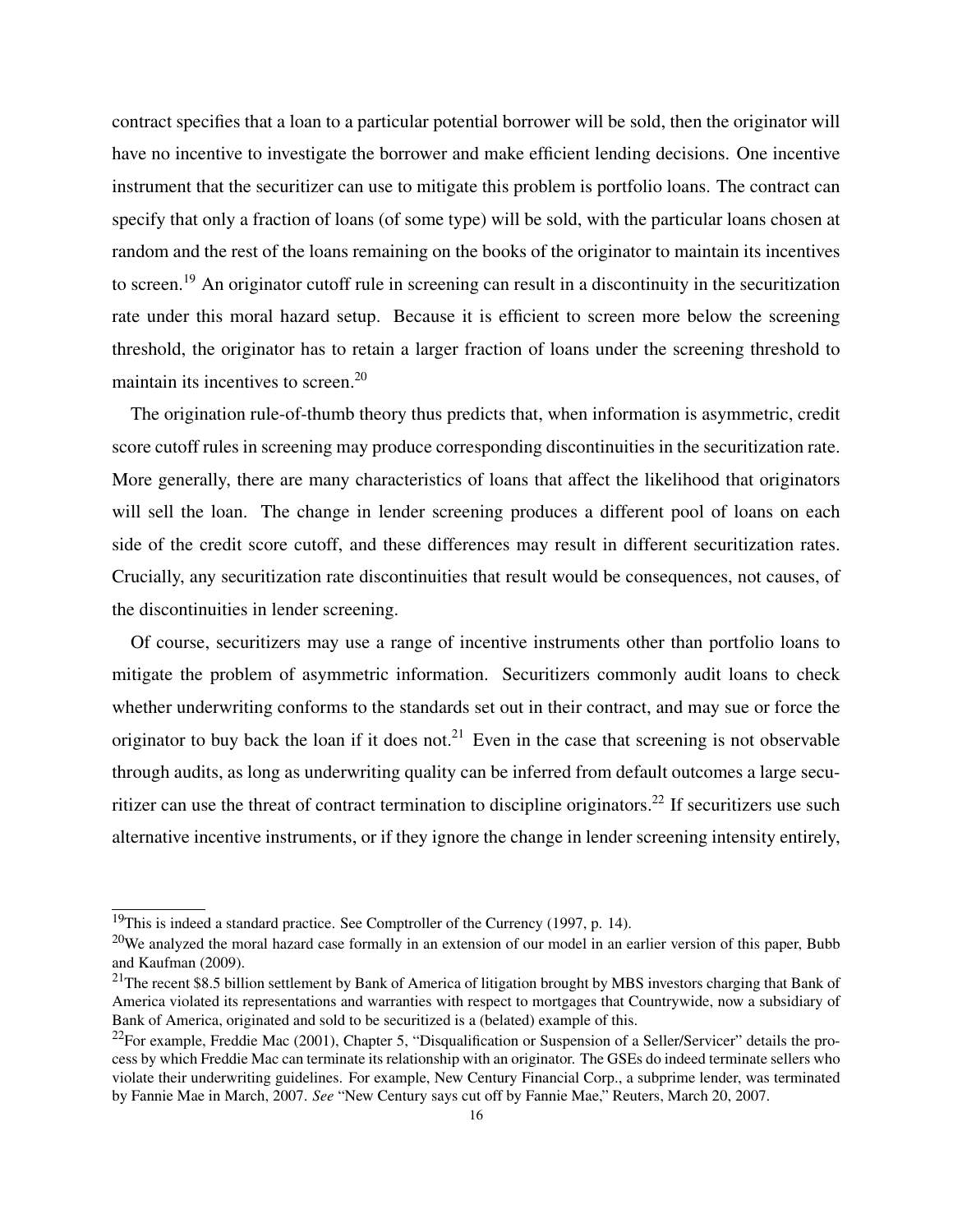we may observe a securitization rate that is continuous through the cutoff under the origination rule-of-thumb theory.

3.5. Discussion. For the changes in default at these credit score thresholds to be interpreted as the causal effect of securitization on lender screening, an exclusion restriction must hold. This identification assumption is depicted in Figure 3. KMSV's RD research design requires that the GSEs' underwriting guidelines for originators affected the decisions of private-label securitizers, which they suppose adopted a purchasing rule of thumb in response to the guidelines. The exclusion restriction, represented by the crossed-out arrow from the GSEs to originators, requires that the GSEs' underwriting guidelines for originators had no direct effect on the decisions of originators.

The institutional evidence that forms the basis of the origination rule-of-thumb theory, on the other hand, is depicted in Figure 4. It shows that the GSEs' guidance on credit score cutoff rules was directed at originators. Moreover, these credit score cutoff rules were incorporated into the GSEs' contracts with originators and into underwriting software that was widely used in the industry, including for loans sold to private-label securitizers. Even if securitizers did follow purchasing rules of thumb at those same thresholds, any resulting incentive effect would be confounded by originators' independent use of cutoff rules in screening and by the effect of the discontinuous change in GSE guidance and AUS output at those same thresholds. Moreover, the origination ruleof-thumb theory implies that causality can run opposite to the direction supposed by the securitization rule-of-thumb theory. By introducing discontinuities in the amount of private information that originators have about loan applicants, the cutoff rule used by originators can potentially induce discontinuities in the securitization rate.

The institutional evidence thus makes the identifying assumptions underlying KMSV's RD research design implausible. The discontinuity in defaults at credit score thresholds should therefore not be taken as evidence that securitization caused lax lender screening. Instead they show that the two largest securitizers, Fannie Mae and Freddie Mac, were to some extent able to regulate lenders' screening behavior.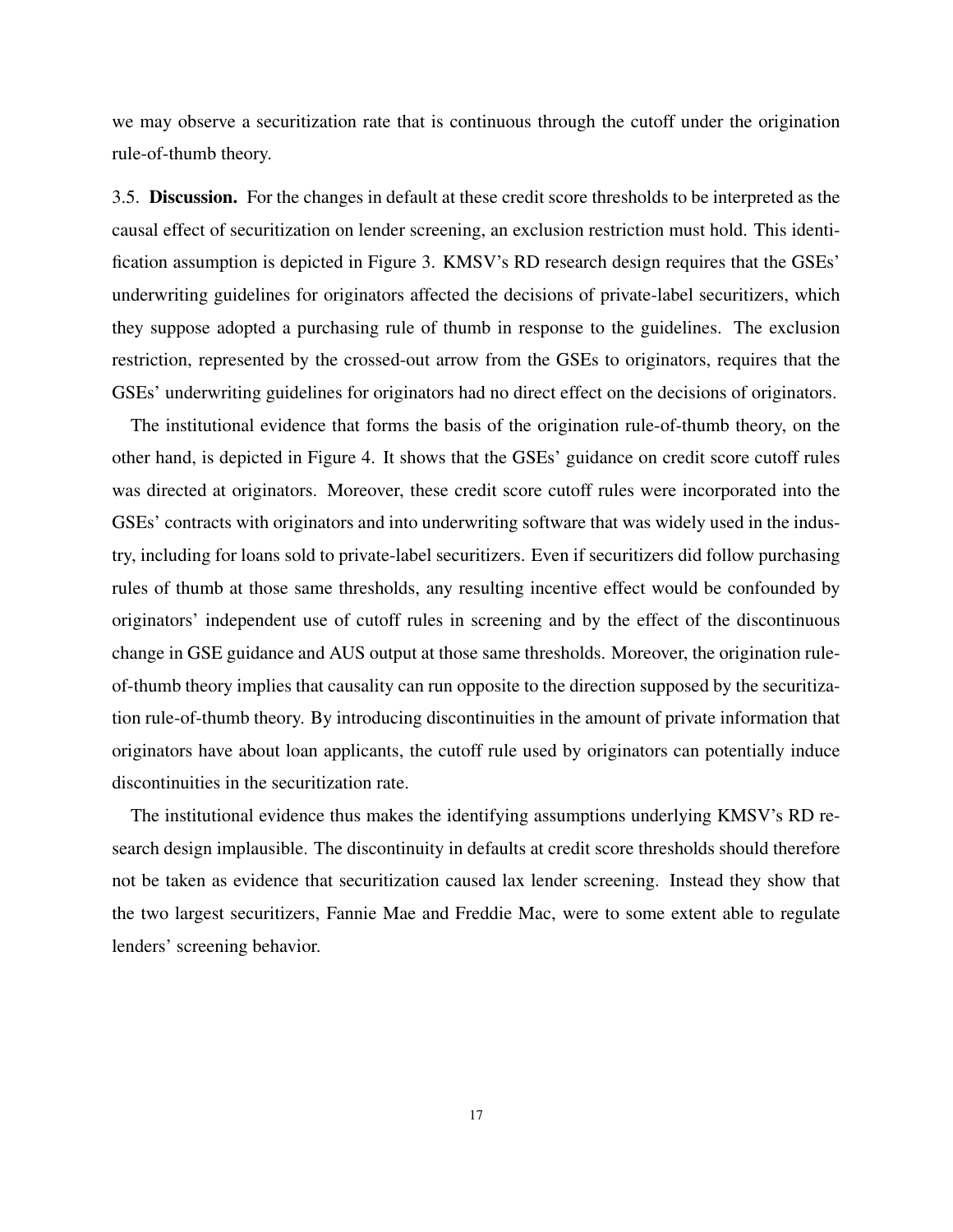## 4. QUANTITATIVE EVIDENCE

We analyze loan-level data to further distinguish the origination rule-of-thumb theory from the securitization rule-of-thumb theory.

4.1. Data. Our data come from Lender Processing Services Applied Analytics, Inc. (LPS). These are loan-level data collected through the cooperation of mortgage servicers, including the 10 largest servicers in the United States. Originators commonly contract with outside servicers who manage the day-to-day collection of mortgage payments.<sup>23</sup> All of the loans in LPS were either originated by one of the contributing servicers or had their servicing rights sold to one of these servicers. LPS contains privately securitized loans, GSE-purchased loans, and portfolio loans (loans for which the originator retains rights to the payment stream).<sup>24</sup> The data cover over half of outstanding mortgages in the United States and contain more than 32 million active loans. Key variables in the dataset include borrower FICO scores, detailed loan terms, monthly securitization status, and monthly loan performance data.

We select from LPS first-lien, non-buydown, owner-occupied, single-family mortgage loans originated between January 2003 and June 2009. Borrowers must have FICO scores between 500 and 800 to be included in the sample.<sup>25</sup> In order to avoid survivorship bias, we eliminate loans that do not appear in the dataset by their sixth month after origination, even if they appear later.<sup>26</sup>

4.2. Measuring probability of securitization. Before detailing our estimation framework, we first clarify the relevant measure of securitization. An unusual aspect of KMSV's implementation of their empirical strategy is that they use a regression discontinuity design, where probability of securitization is the "treatment," using a dataset with only securitized loans. Using this dataset KMSV cannot estimate a first stage to confirm that there is a discontinuity at 620 in the probability

 $^{23}$ An originator's decision to sell servicing rights is distinct from its decision to sell rights to the stream of payments from the loan itself. Some originators are also servicers. Servicing divisions of originating banks operate fairly autonomously and can buy servicing rights to loans not originated by the parent bank.

<sup>&</sup>lt;sup>24</sup>We cannot distinguish between loans that GSEs hold in their own portfolio and loans that the GSEs securitize. However, the distinction is irrelevant for our purposes. For simplicity we use the term "securitized" to refer to all loans purchased on the secondary-market.

<sup>&</sup>lt;sup>25</sup>14.8 percent of loans from LPS that meet our other sample selection criteria have missing FICO scores and are dropped from our analysis sample.

 $^{26}$ Loans that first enter the dataset significantly after they are originated (so-called "seasoned" loans) can potentially lead to biased estimates. Those loans least at risk of terminating early, either through repayment or foreclosure, are often not typical of the greater population of loans, and such loans will be over-represented in seasoned data. For this reason we consider only loans with seasoning of 6 months or fewer.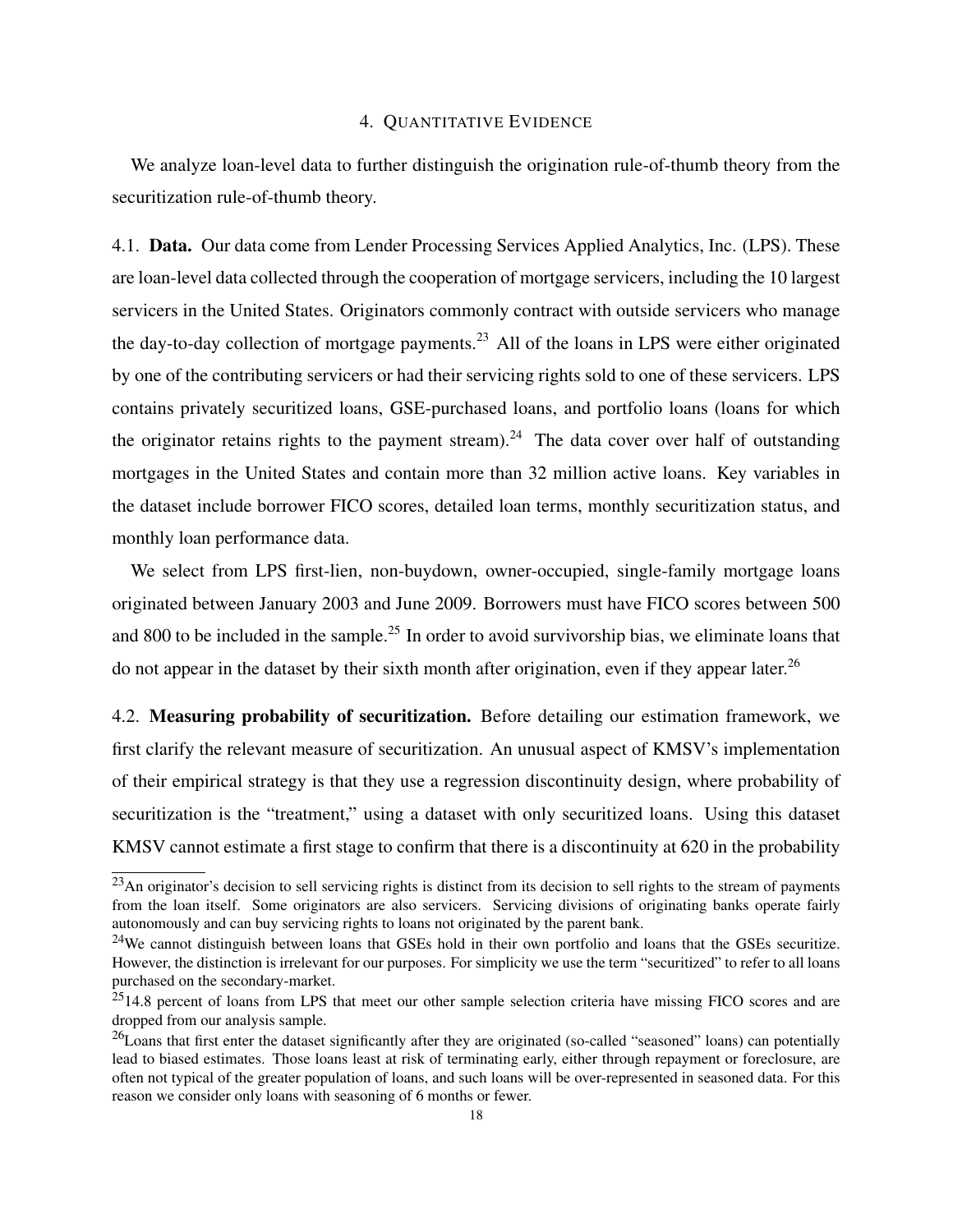that loans are securitized. Instead, KMSV show that the *number* of loans in their dataset of securitized loans jumps at 620. Because the FICO distribution of potential borrowers is continuous at 620, they argue that this shows that the "unconditional probability" of securitization (that is, the probability that a *potential* borrower is given a loan which is later securitized, rather than either not being given a loan at all or being given a loan that is kept in portfolio) jumps at 620.

However, the probability relevant for testing the hypothesis that securitization diluted the screening incentives of lenders is the probability that a loan is securitized, not the probability a potential borrower is given a securitized loan. If a lender has a very high probability of selling a loan, say to a naive securitizer, then the lender's incentives to screen borrowers might be attenuated. If instead there is a large chance that the lender will keep the loan, then the moral hazard problem is less severe. This probability a loan is kept is what is usually meant by "skin in the game."

The unconditional probability in which KMSV demonstrates a jump conflates two different probabilities: (1) the probability that *potential* borrowers are given a loan, which we will refer to as the lending rate; and (2) the probability that loans are securitized, which we call the securitization rate. More formally, let  $L_i \in \{0, 1\}$  denote whether potential borrower *i* is given a loan and let  $S_i \in \{0, 1, \emptyset\}$  denote whether borrower *i*'s loan is securitized (with  $S_i = \emptyset$  if borrower *i* is not given a loan). KMSV's unconditional probability is then:

(1) 
$$
Pr(S_i = 1) = Pr(L_i = 1) * Pr(S_i = 1 | L_i = 1)
$$

The first factor on the right-hand side of this equation is the lending rate; the second factor is the securitization rate. KMSV shows that this product, measured as the number of securitized loans, jumps at 620, but does not show whether this is because the lending rate jumps or because the securitization rate jumps. Our dataset contains both securitized and portfolio loans, enabling us to decompose the jump in the unconditional probability into jumps in the lending rate and securitization rate.

4.3. Subgroups. We divide the sample into two origination date time periods: a pre-crisis period of January 2003–December 2007, and a post-crisis period of January 2008–June 2009. Studying the pre-crisis period is of obvious importance for understanding the causes of the financial crisis.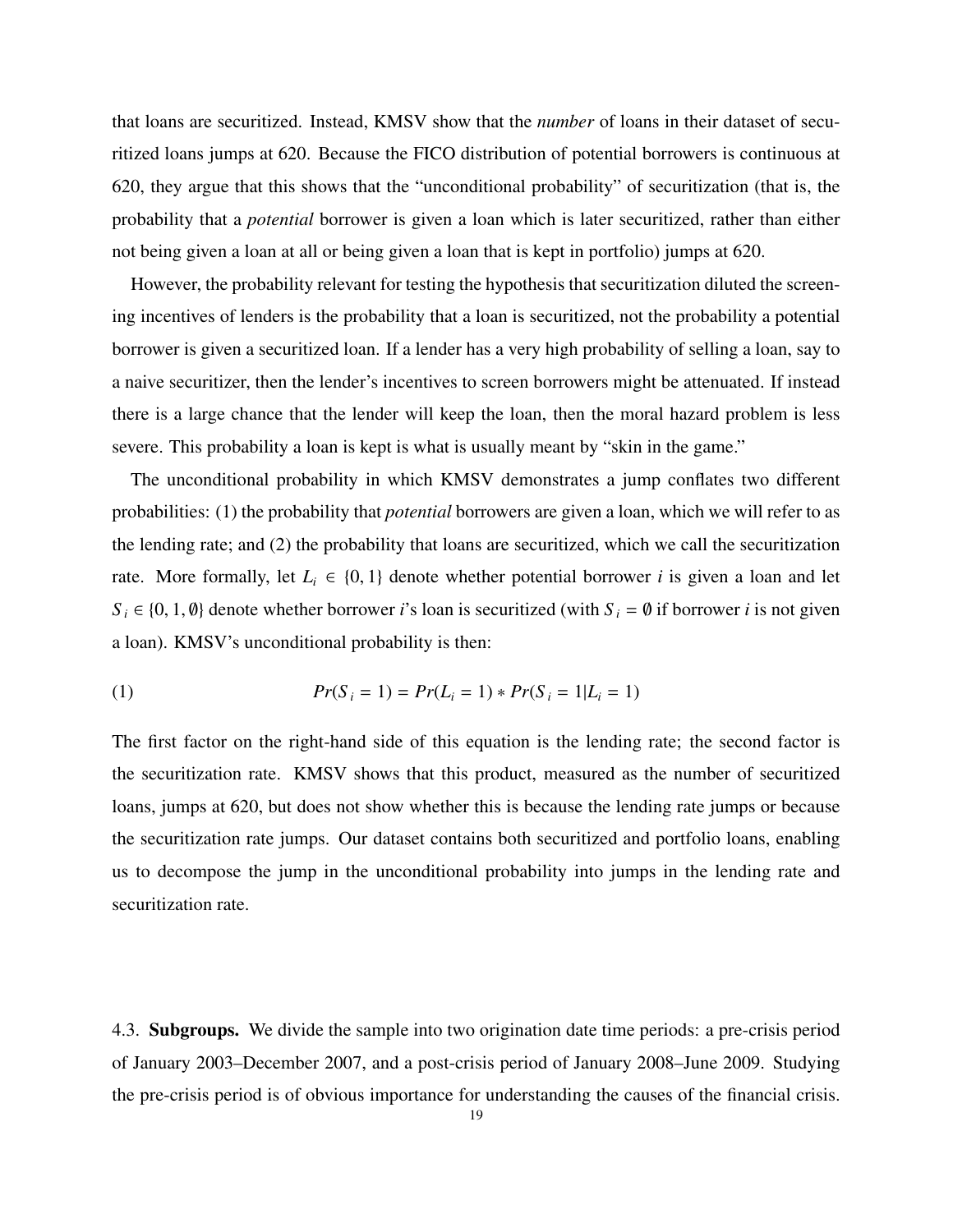During the post-crisis period, private-label mortgage securitization shut down. Studying the postcrisis period provides another way to investigate whether the credit score cutoff rules in screening were exclusively caused by a rule of thumb in the private-label secondary market.

Because of the large influence of the GSEs, we split the 2003–2007 sample into a "conforming" sample of loans for amounts below the conforming loan limits,  $27$  which the GSEs are bound to observe, and a jumbo sample of loans that exceed these limits.<sup>28</sup> The GSEs buy only loans for amounts that are below these limits and that meet additional eligibility criteria, such as limits on debt-to-income ratios.<sup>29</sup> During the 2003–2007 period the GSEs purchased 74.8 percent of all securitized loans in the conforming market, a number that rose to 98.7 percent in the postcrisis period. In contrast, virtually all loan purchases in the jumbo market were done by private securitizers. Analyzing the jumbo market separately provides an opportunity to see whether the rules used in screening mortgage borrowers, and their effect on securitization, are different in the absence of the GSEs. In the 2008–2009 sample there are few jumbo loans and few private-label purchases, so we do not analyze the jumbo market separately.

In addition to the conforming and jumbo samples, we examine the low-documentation ("lowdoc") and full-documentation ("full-doc") subgroups in order to provide additional comparability with KMSV's results. One feature of the recent mortgage boom was the proliferation of so-called low-doc loans, which unlike standard full-doc loans required limited or no documentation of borrowers' income and assets.<sup>30</sup> KMSV restricts the main analysis to low-doc loans because, the authors argue, soft information plays a bigger role in screening these loans due to their lack of

 $27$ For the continental United States, the conforming loan limits for single-family homes were \$322,700 in 2003, \$333,700 in 2004, \$359,600 in 2005, and \$417,000 in 2006 and 2007. Limits outside the continental U.S. were 50 percent higher. Beginning in 2008 conforming limits became more complex, with limits based on local cost-of-living calculations.

 $^{28}$ KMSV2 argues that pooling loans sold to private-label securitizers with loans sold to the GSEs in our conforming sample is inappropriate. The authors argue that there are two separate markets: (1) the "non-agency" market of loans only at risk of being purchased by private-label securitizers and not the GSEs; and (2) the "agency" market of loans only at risk of being purchased by the GSEs and not private-label securitizers. They assume that loans are either in one market or the other and that no loan is at risk of being bought by both private-label securitizers and the GSEs. As discussed below in Section 6.1, this assumption is inconsistent with the data, and estimation of the probability of securitization at a given FICO score requires pooling GSE-securitized loans, private-label-securitized loans, and portfolio loans.

 $^{29}$ Although "non-jumbo" would technically be a more accurate term, for simplicity we use the term "conforming" for all loans that are for amounts below the conforming loan limits, including loans that fail to meet these other eligibility criteria.

<sup>&</sup>lt;sup>30</sup>Our definition of "low-documentation" includes so-called "no-documentation" loans.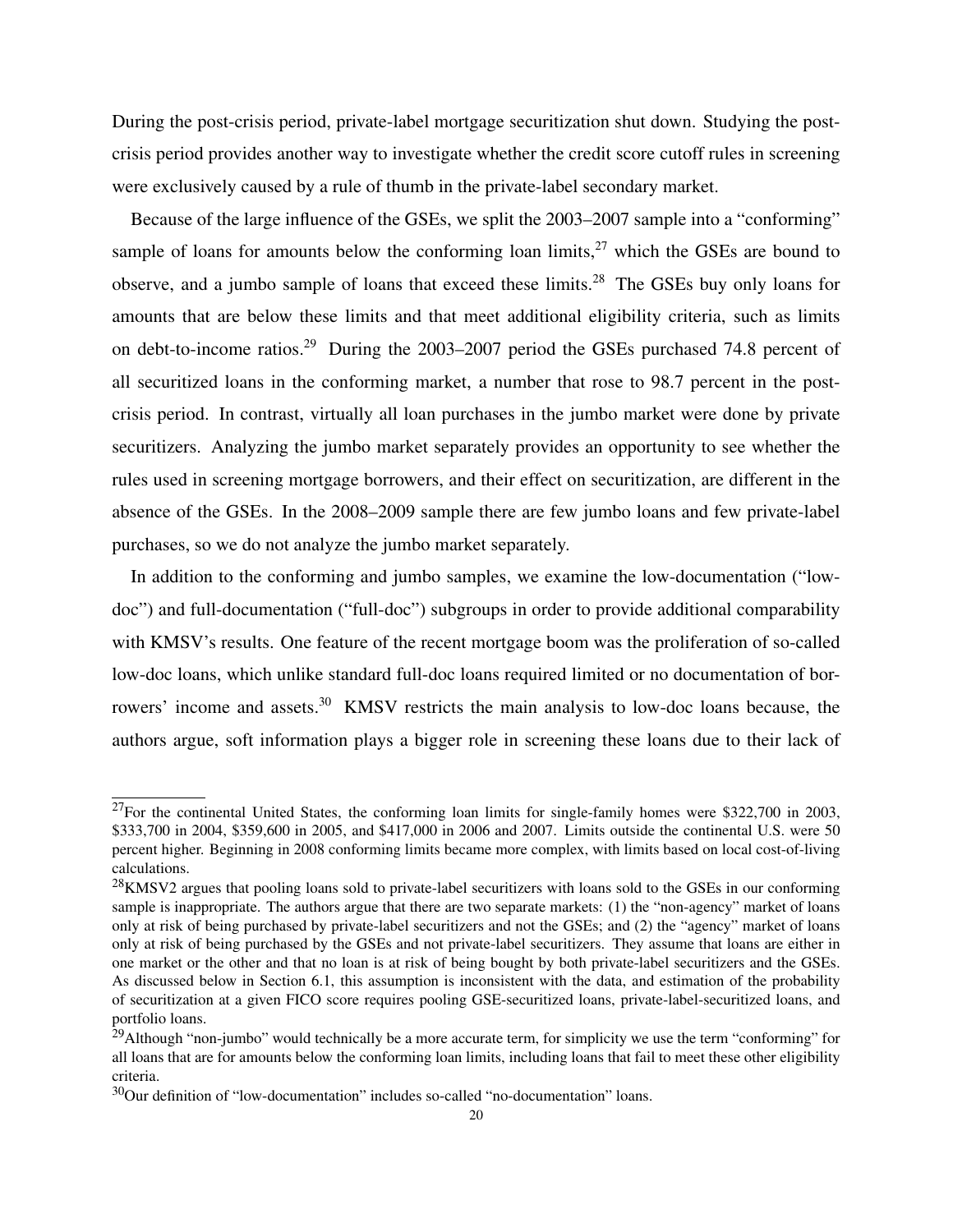hard information. Hence, they expect that securitization has a bigger effect on lender screening for low-doc loans than for full-doc loans.

However, the amount of documentation required by lenders is an important aspect of lender screening, which is the outcome variable of interest. Indeed, documentation status is a more direct measure of lender screening than is loan performance. Figure 7 plots the percentage of loans in our conforming sample that are classified as low-doc loans as a function of FICO score. Consistent with other evidence that lender screening changes at cutoffs such as 620 and 660, there are large jumps in the fraction of low-doc loans at 620 and 660. Accordingly, selecting the sample based on the outcome results in biased estimates of the effect of the change in market participants' behavior at 620 on loan performance—a problem referred to by statisticians as posttreatment selection bias (Frangakis and Rubin, 2002). Nonetheless, we include analysis of the low-doc and full-doc samples to provide better comparability with KMSV's results.

4.4. Econometric specifications and variable definitions. If lenders become discontinuously less strict right above a credit score cutoff, that should be manifested in jumps in the number of loans and their credit quality at the cutoff. To test for discontinuities in the number of loans at credit score thresholds, we follow McCrary (2008), which develops a formal test of the continuity of the density function of the running variable in RD analyses that allows for proper inference.

We use the default rate of loans as our measure of credit quality. We define default as being delinquent by 61 days or more. We use as long a follow-up period as possible in order to observe default. However, the observable follow-up period varies with origination vintage. Therefore, for each of our subgroups we use the longest follow-up period that is observable for all loans in the subsample. This means that for our 2003–2007 sample we define delinquency as a binary variable equal to 1 if payment was delinquent by 61 days or more at any time in the first 36 months after origination, and 0 otherwise.<sup>31</sup> For our January 2008–June 2009 sample we are only able to employ an 18-month follow-up period.

We define securitization analogously as a binary variable equal to 1 if a loan is sold out of portfolio at any time during the loan's follow-up period. Our results are robust to alternate definitions of both default and securitization.

<sup>&</sup>lt;sup>31</sup>We obtained our dataset in early 2011, when December 2010 was the most recent available month.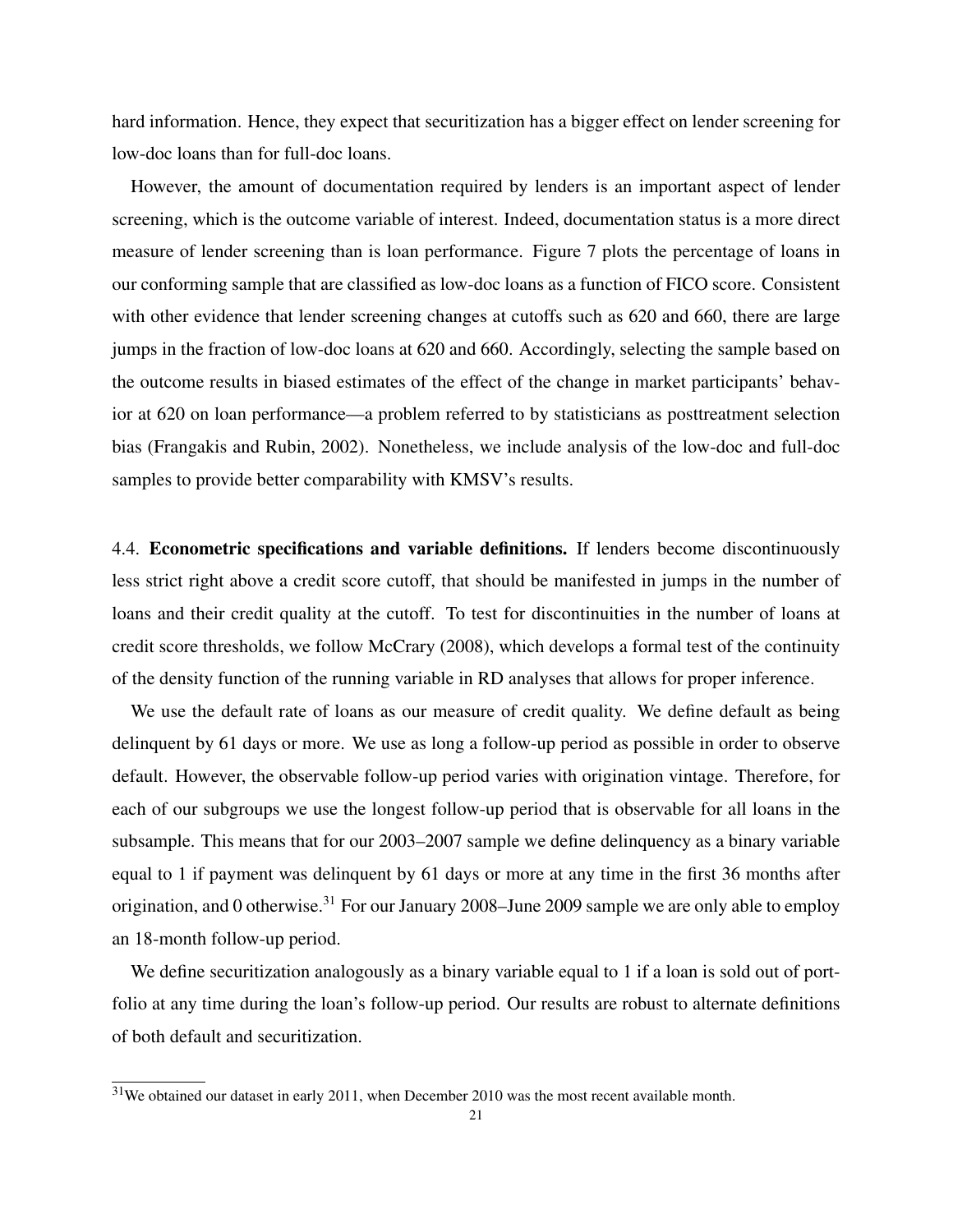To estimate discontinuities in the default rate and the securitization rate, we perform a standard RD analysis. For the 620 FICO cutoff, we estimate 6th-order polynomials on either side of the cutoff using the full sample:

(2) 
$$
Y_i = \beta_0 + \beta_1 \mathbb{1}_{\{FICO_i \ge 620\}} + f(FICO_i) + \mathbb{1}_{\{FICO_i \ge 620\}} * g(FICO_i) + \epsilon_i
$$

where *i* indexes individual loans,  $Y_i$  indicates whether loan *i* defaulted (or was securitized), and both *f*(*F ICOi*) and *g*(*F ICOi*) are 6th-order polynomials in *F ICO*. We use analogous specifications to estimate discontinuities at the FICO score of 660.<sup>32</sup>

4.5. Summary statistics. Tables 1, 2, 3, and 4 provide sample sizes and summary statistics for our data. Although the conforming and jumbo samples are mutually exclusive, all loans in the low-doc sample appear also in either the conforming or the jumbo sample. Among conforming loans, 91 percent of the sample is securitized through either the GSEs or private securitizers. In the jumbo sample only 73 percent are securitized; of these, nearly all are privately securitized.<sup>33</sup> In the 2003–2007 period approximately 13 percent of conforming loans became at least 61 days delinquent within 36 months of origination, though the rate was nearly twice that for borrowers in the neighborhood of 620.

#### 4.6. Results.

4.6.1. *The pre-crisis period: 2003–2007.* We begin with the subsample of mortgages originated in 2003–2007. The data show that originators used credit score cutoff rules to screen mortgage borrowers in this period. Figure 1 presents a histogram of loan originations by FICO score in 2003–2007. The graph is a step-wise function, with sharp, sizable increases in loan frequency at the FICO scores of 600, 620, 660, 680, and 700. Because the underlying distribution of FICO score is continuous in the population of potential borrowers (KMSV, p. 311), these discontinuities in the distribution of loans demonstrate that the lending rate itself (that is, the probability a potential borrower gets a loan) jumps at these cutoffs.

 $32$ Results are similar using a local linear regression in which the sample is restricted to a 10 FICO score point band on either side of the threshold (unreported for brevity).

<sup>&</sup>lt;sup>33</sup>We use a flag provided in the LPS dataset to identify which loans are jumbo loans. In theory the GSEs should not buy any jumbo loans; either the 2 percent of our jumbo sample that were purchased by the GSEs are miscoded or the GSEs do not comply perfectly with the conforming loan limits.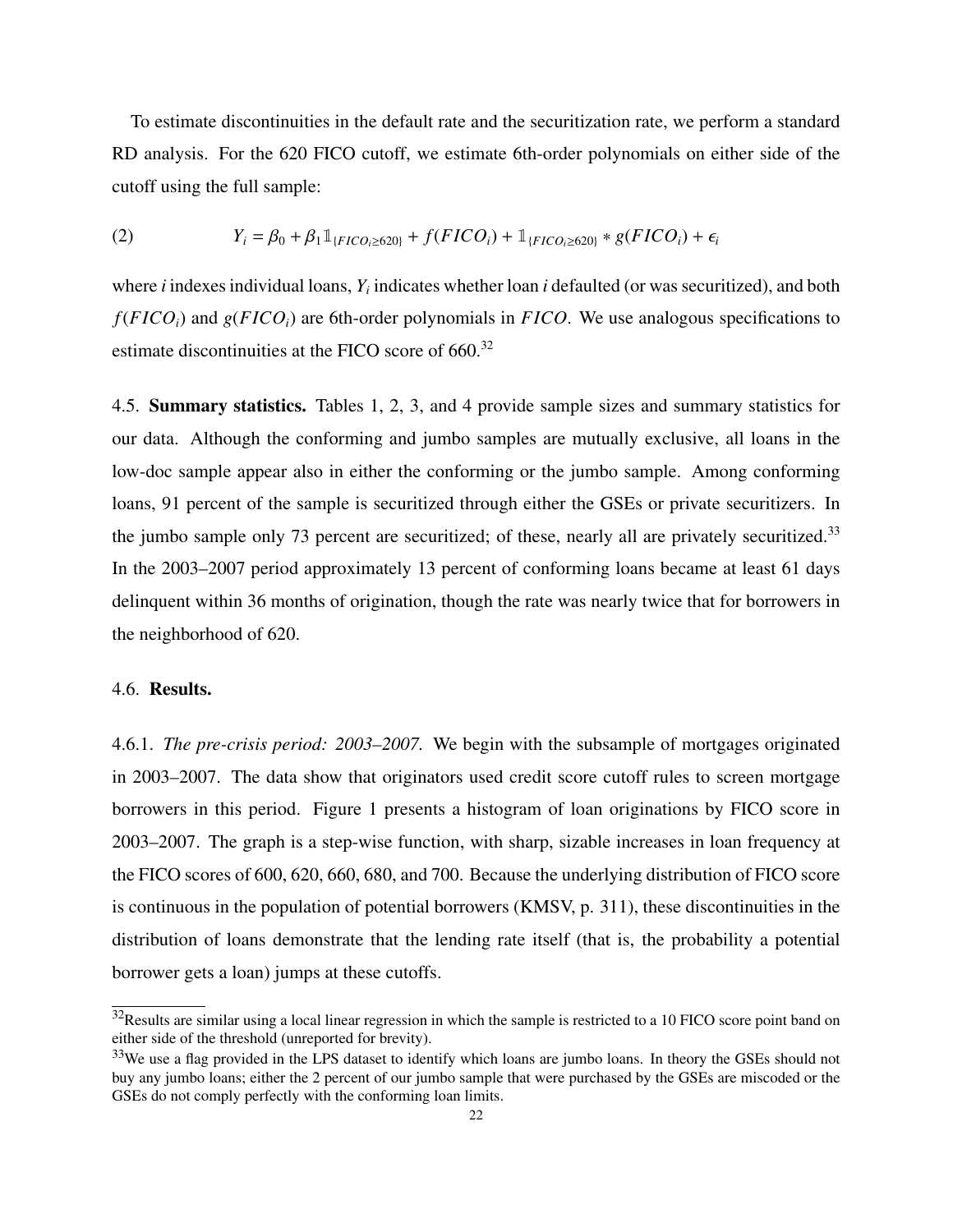For the remainder of the paper we focus on the two lowest credit score cutoffs established in the GSEs' underwriting guidelines:  $620$  and  $660$  FICO.<sup>34</sup> We focus on  $620$  because of its use in KMSV and the large size of the discontinuity at 620. The cutoff at 660 is also informative about the competing cutoff rule theories since it features prominently in the GSEs' guidance letters. Evidence of a screening cutoff in the absence of a discontinuity in the securitization rate at 660 would provide further evidence that the GSEs' underwriting guidelines had a direct effect on lender behavior.

Table 5 presents estimates of the discontinuities in the lending rate, default rate, and securitization rate for the 2003–2007 conforming, jumbo, low-doc, and full-doc subgroups. Panel A shows that in the conforming sample there are statistically and economically significant jumps in both the number of loans and their default rate at 620 and 660, but no corresponding jumps in the securitization rate. The jumps in default rate are estimated at 3.3 percentage points on a base default frequency of 23.2 percent at 620, and 2.1 percentage points on a base default frequency of 15.3 percent at 660.<sup>35</sup> The jumps in the securitization rate at 620 and 660 are estimated at -0.6 and -0.2 percentage points, respectively. These jumps are not economically significant in terms of the change in lenders' incentives and are of the opposite sign from that predicted by the securitization rule-of-thumb theory.<sup>36</sup> Figure 8 presents these results graphically in plots of loan frequency, default, and securitization by FICO scores.

Panel B of Table 5 and Figure 9 show a largely similar pattern in the jumbo market. There are significant jumps in the number of jumbo loans as well as their default rate. The number of loans roughly doubles at 620—there are 1,530 loans in the sample with a FICO score of 619, compared with 3,238 loans in the sample with a FICO score of 620—and the size of the jump in number of loans at 660 is similar. We estimate default discontinuities of 3.4 and 3.2 percentage points at

<sup>34</sup>Jiang, Nelson, and Vytlacil (2010) also focuses on 620 and 660 using KMSV's RD research design.

 $35$ The data show that originators did price this increased default risk to some extent. For example, there is a 6.3 basis point jump at 620 in the interest rate that applies six months into the term of the loan (full regression table unreported for brevity). Results are similar when the discontinuity is estimated separately for fixed-rate and adjustablerate mortgages. Because hybrid adjustable-rate mortgages are still in their initial fixed rate period six months into the loan, we also estimated the discontinuity as the sum of the adjustable rate margin plus the value of the interest rate index at the time of origination and find a 5.2 basis point jump in interest rates. While these jumps may seem modest in comparison to the default rate jumps, the sizes are consistent with the bubble in housing prices causing lenders to underestimate the effect of their change in screening at 620 on the ultimate realized default rate.

 $36$ While we find little change in the securitization rate at 620 or 660 in these samples, KMSV2 raises the possibility that the time it takes originators to securitize a loan changes at credit score cutoffs. We investigated this possibility but found only minor discontinuities in the time it takes originators to sell their loans. We report our time-to-securitize results in full in our companion paper, Bubb and Kaufman (2011), and summarize them in Section 6.3 below.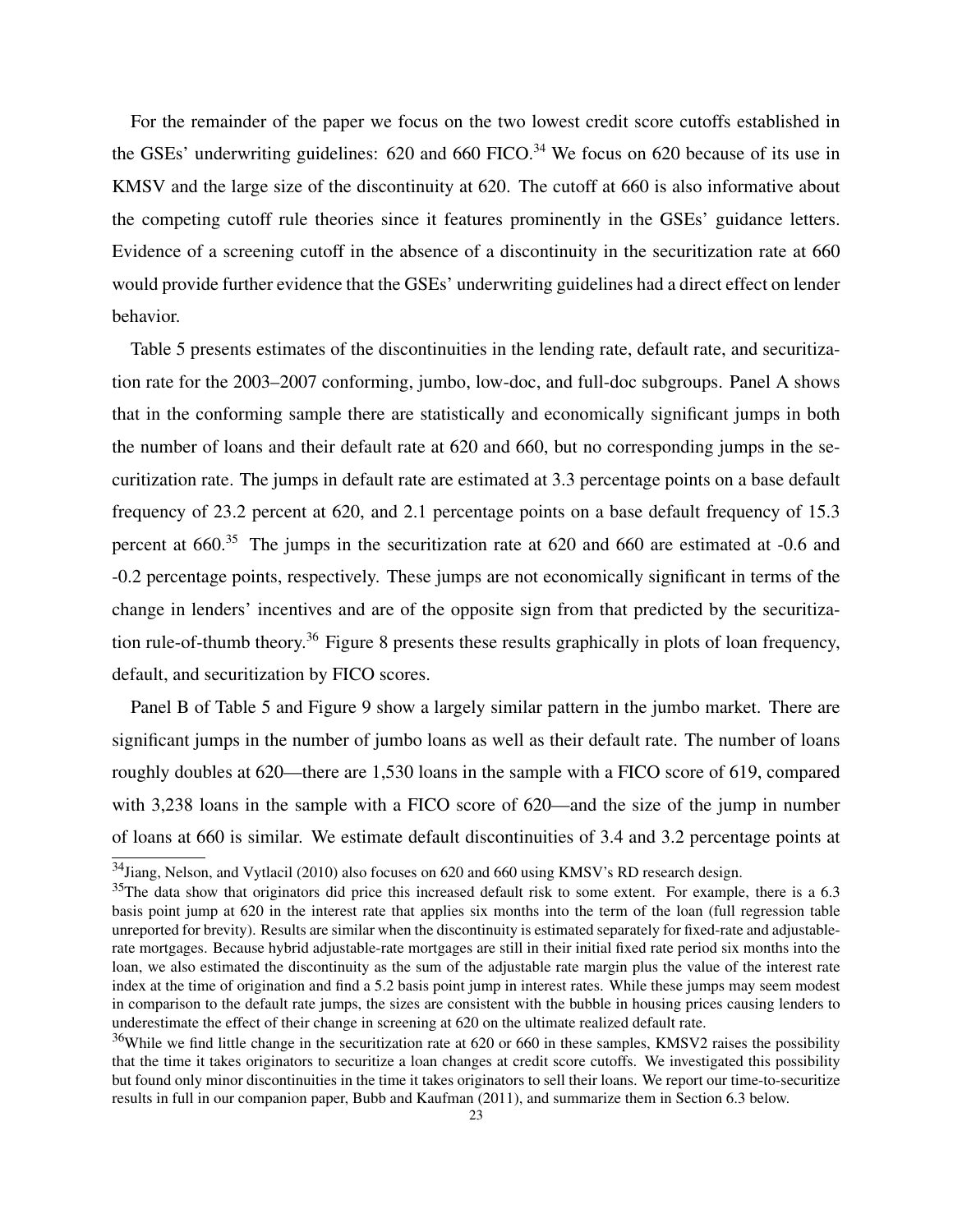620 and 660, respectively. In contrast to the conforming sample, we do find a small jump in the securitization rate in the jumbo sample at 620, estimated at 2.0 percentage points from a base rate of 80.7 percent below 620. However, the scatter plot in Figure 9 shows no apparent discontinuity at 620. At 660 there is no statistically significant discontinuity in the securitization rate.

Finally, Panels C and D show that the low-doc and full-doc subgroups exhibit patterns very similar to the conforming sample—jumps up in the number of loans and their default rate but small *negative* jumps in the securitization rate at 620 and 660. Figures 10 and 11 present these results graphically.

The existence of discontinuous changes in default and lending rates in the absence of a jump up in the securitization rate in these subgroups is inconsistent with the securitization rule-of-thumb theory. The evidence shows that lenders are following cutoff rules in screening at 620 and 660 despite the absence of an increase in the probability of securitization. This is consistent with the institutional evidence that shows that the GSEs directed lenders to adopt 620 and 660 FICO score cutoff rules. More formally, it is direct evidence of a failure of the exclusion restriction. Furthermore, the absence of securitization discontinuities in these samples implies a violation of the first identifying assumption: there is no first stage. But, importantly, the violation of the exclusion restriction that we document means that focusing on subgroups that do exhibit a first stage discontinuity in securitization would not make KMSV's research design valid. The discontinuous change in lender screening caused by the origination rule-of-thumb would confound any change in incentives due to a change in the probability of securitization at the credit score thresholds.

In contrast, these estimates are consistent with the origination rule-of-thumb theory. The jumps in default and number of loans at 620 and 660 show that lenders are following credit score cutoff rules in screening. The origination rule-of-thumb theory predicts that this discontinuous change in lender screening may induce a jump in the securitization rate much like the one we find in the jumbo market at 620.

4.6.2. *The post-crisis period: 2008–2009.* Another way to investigate whether credit score cutoff rules are solely a product of a rule of thumb among private-label securitizers is to analyze a sample of loans originated in January 2008–June 2009, after the private-label market shut down. During the peak years of 2005 and 2006, private-label securitizers issued \$1,191 billion and \$1,146 billion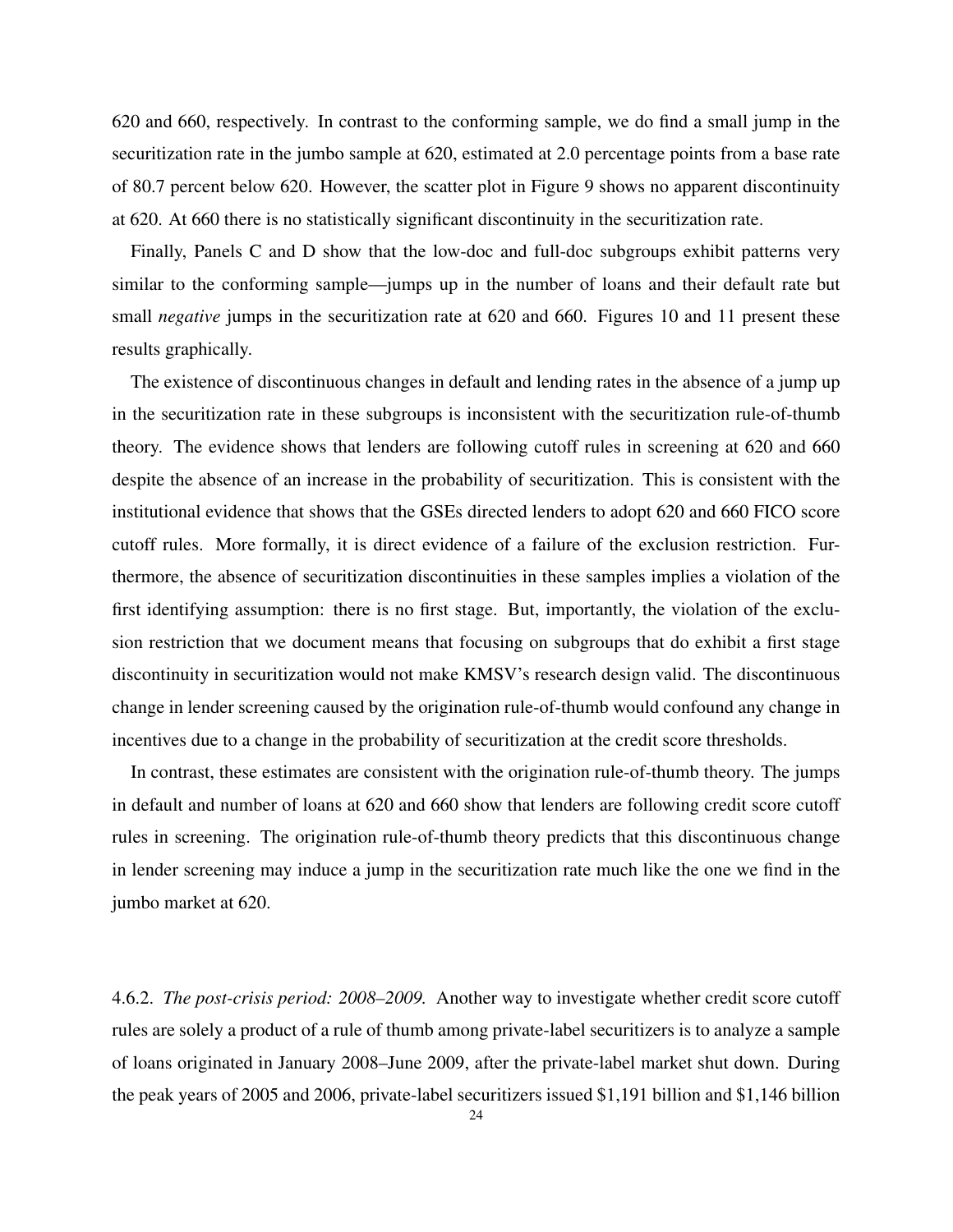of MBS, respectively.<sup>37</sup> However, after the mass downgrades of private-label MBS by the rating agencies in 2007 that followed the onset of the subprime mortgage crisis, private-label MBS issuance ground to a halt. In 2007 only \$707 billion private-label MBS were issued, followed by a mere \$58 and \$60 billion in 2008 and 2009, respectively. Of these, only \$2 billion and \$0.9 billion, respectively, were subprime MBS. This is tiny relative to the \$1,500 billion and \$1,800 billion in mortgages originated in 2008 and 2009, respectively. If credit score cutoff rules in screening are a product of a rule of thumb among private-label securitizers, then there should be no credit score discontinuities in our sample of loans originated in 2008–2009.

The 2008–2009 sample had a very different price appreciation experience than the 2003–2007 sample, since its loans were originated after the bursting of the housing bubble. Moreover, we have a much shorter follow-up period available: we use whether the loan defaulted within 18 months of origination as our measure of loan performance. These differences should result in smaller measured jumps in default for the same jump in borrower creditworthiness than in the 2003–2007 sample. Our ability to observe jumps in lending volume is unchanged.

Figure 12 and Panel A of Table 6 show the discontinuities at 620 and 660 FICO in lending volume, default rate, and securitization rate for loans originated in 2008–2009. The data reveal that the cutoff rules in screening at 620 and 660 FICO persist in this period without private-label securitization. There are large jumps in the number of loans at each of these thresholds. As expected, the jumps in default are relatively small but still statistically significant. Securitization appears smooth through the cutoffs, with no statistically significant jump at 620 and a jump of only 0.7 percentage points at 660.

During this period, loans insured by the Federal Housing Administration (FHA) and the Veterans Administration (VA) grew to become a substantial fraction of the mortgage market. FHA and VA loans constitute 33 percent of our 2008–2009 sample. The secondary market for FHA and VA loans is dominated by the Government National Mortgage Association (Ginnie Mae), a federal agency. Virtually all FHA and VA loans are bought by Ginnie Mae, so all are securitized. There should be no jump in the securitization rate at FICO 620 or 660 for these loans. This subgroup offers another way to test the securitization rule-of-thumb theory.

<sup>37</sup>These statistics are from the 2011 *Mortgage Market Statistical Annual*, published by Inside Mortgage Finance.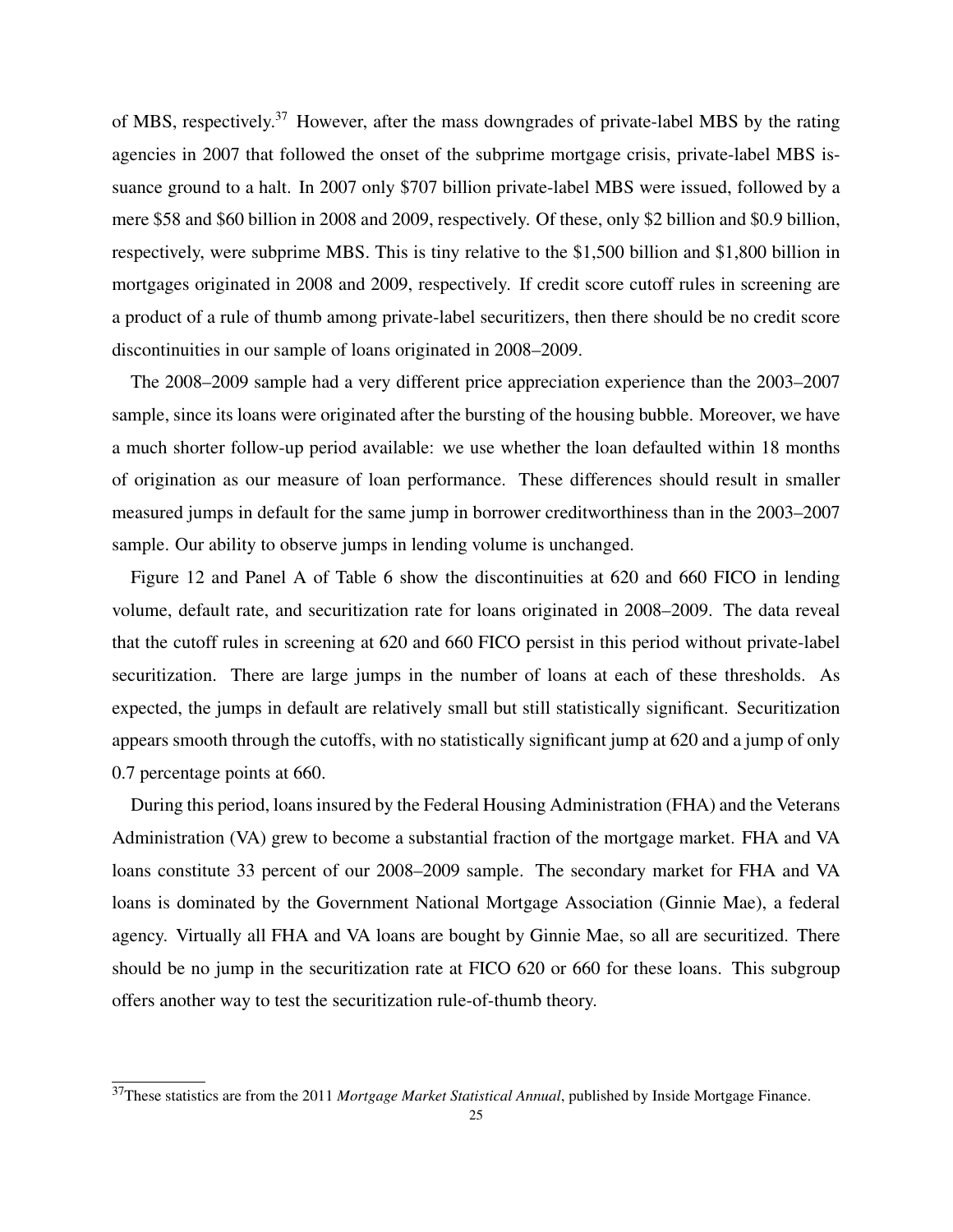Figure 13 and Panel B of Table 6 present the discontinuities in the subgroup of FHA / VA loans. In this subgroup too we see discontinuities in the number of loans and the default rate of loans at 620 and 660 but no corresponding changes in the probability of securitization.<sup>38</sup> As expected, the plot of the securitization rate for this sample shows that virtually all of these loans are securitized.

These results provide more evidence against the identification assumption underlying the RD research design in KMSV. The data from 2008–2009 show that even when there is essentially *no* private-label securitization, and no discontinuity in securitization at these thresholds, lenders screen differentially across the 620 and 660 FICO thresholds. This is strong evidence that the 620 and 660 FICO score lender screening cutoff rules operate independently of a change in securitization.

4.6.3. *Cohort analysis.* We can extend our analysis of the 2008–2009 period by looking more generally at the size of the 620 cutoff for different cohorts of loans by origination year and comparing them to the size of the private-label MBS market over time. Private-label MBS issuance began as a small portion of the overall mortgage market. In 2004, however, its share began to increase rapidly, reaching 39 percent of the mortgage market in 2006, before collapsing to nearly nothing after 2008. If the 620 cutoff is caused solely by a purchasing rule of thumb used by private-label securitizers, as argued in KMSV2, we would expect to see the size of the discontinuity at 620 similarly rise and fall over this period.

Figure 15 shows the size of the discontinuity in (log) number of loans at 620 for these cohorts from 1997 to 2010, as well as the fraction of mortgages originated during each period that are bought by private-label securitizers.<sup>39</sup> The proportion of mortgages bought by private-label securitizers follows a clear inverted U pattern. The 620 discontinuity, however, follows a very different pattern. It is positive though small in the period following the GSEs' original 1995 credit score

 $38$ The histogram reveals that at both 620 and 660, the number of loans is far greater than the number of loans at surrounding FICO scores—the markers at these two scores float above the rest of the markers in the figure. One potential explanation for this is that mortgage borrowers with lower credit scores wait until their scores reach these thresholds and hence they are subject to less screening—before applying for loans. At 620, there is a clear discontinuity in the number of loans even ignoring the data right at 620. In contrast, at 660 there is not a discontinuity if the loans right at 660 are ignored.

<sup>39</sup>The MBS data come from the *Mortgage Market Statistical Annual*, compiled by Inside Mortgage Finance. We are able to use origination data through December 2010 here because this application of the data does not require any follow-up period for observation of outcomes.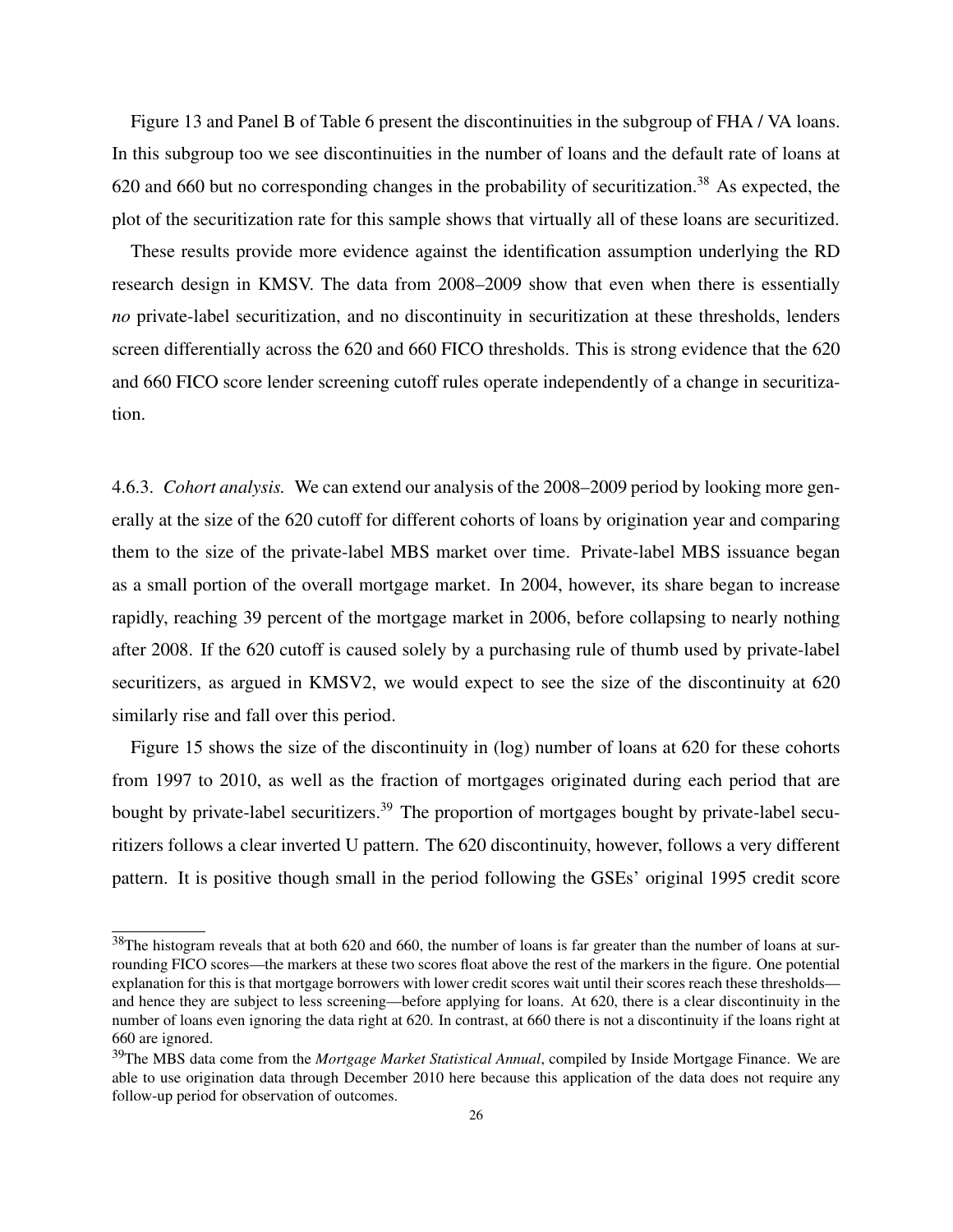cutoff rule guidelines,<sup>40</sup> grows steadily throughout the boom in private-label mortgage securitization, and finally reaches its greatest size in the years 2009–2010, when the private-label market is nonexistent. This is further confirmation that the 620 discontinuity is not an artifact of private-label securitization.<sup>41</sup>

## 5. USING VARIATION FROM ANTI-PREDATORY LENDING LAWS

KMSV (pp. 341–344) explicitly considers our central hypothesis—that the 620 FICO score threshold was used by lenders for reasons unrelated to securitization—and attempts to test it by using variation induced by the passage of state anti-predatory lending laws in Georgia and New Jersey in 2002 and 2003, respectively. We examine this analysis here and conclude that the evidence is both consistent with the origination rule-of-thumb theory and inconsistent with the securitization rule-of-thumb theory.

The Georgia Fair Lending Act  $(GFLA)^{42}$  and the New Jersey Home Ownership Security Act  $(NJHOSA)^{43}$  restricted a range of lending practices by mortgage originators and also made assignees of mortgages, such as securitizers, liable if the originator violated the laws' proscriptions. Both laws were later weakened by amendments. KMSV (p. 341) argues that the laws made it harder for lenders to securitize mortgages but kept "everything else equal." The authors argue that these laws provide a test of the origination rule-of-thumb theory, arguing that if originators use 620 as a "cutoff for screening unrelated to securitization, we expect the passage of these laws to have had no effect on the differential screening standards around the threshold" (p. 342). They argue that, in contrast, if the securitization rule-of-thumb theory is true and "these laws affect the differential ease of securitization around the [620] threshold ... the screening differentials [around 620] we observed earlier should attenuate" (p. 342).

<sup>&</sup>lt;sup>40</sup>Pooling together the 1997–2000 subgroup, the number of loans jumps by a statistically significant .06 log points at 620.

<sup>41</sup>KMSV2 (pp. 14–16) examines different cohorts of privately securitized loans in the LoanPerformance dataset and finds that variation across cohorts in the size of the jump in the default rate of securitized loans at 620 correlates with variation across cohorts in the size of the jump in the number of securitized loans at 620. They argue that this corroborates their securitization rule-of-thumb theory. However, a time-series correlation between the size of jumps in the number of loans and in the default rate is equally consistent with the origination rule-of-thumb theory, and indeed with any theory that holds that jumps in the number of loans are driven by discontinuous lender screening intensity. When lenders reduce their screening intensity above 620, it both increases the number and lowers the credit quality of loans made above 620. Thus, the bigger the drop in screening intensity at 620 for a cohort of loans, the larger both the jump in the number of loans and the jump in default rates, *ceteris paribus*.

<sup>42</sup>O.C.G.A. § 7-6A-1, *et seq.*

<sup>43</sup>N.J.S.A. 46:10B-22, *et seq.*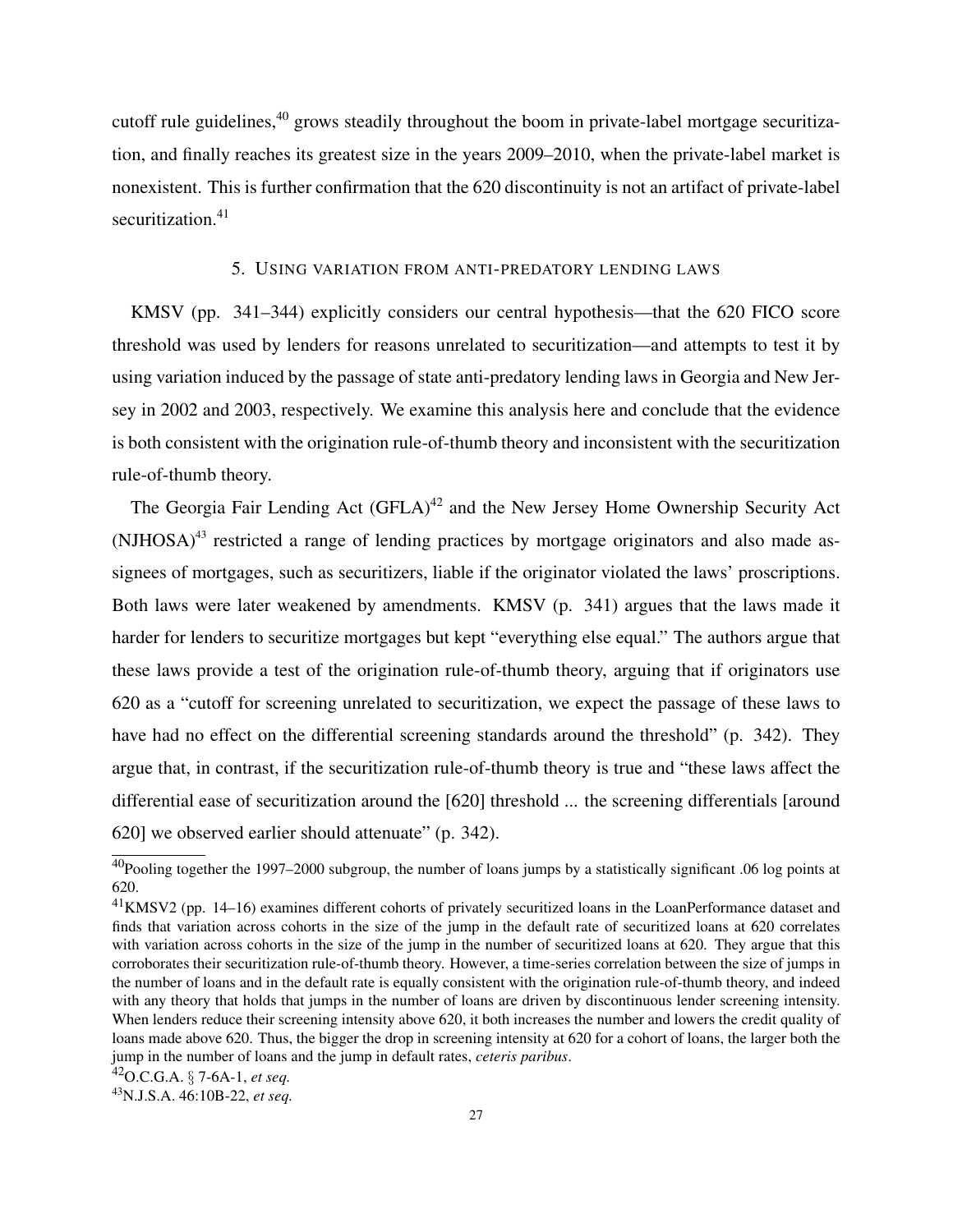Using this approach, KMSV first shows that the jump in the number of low-doc private-label securitized loans at 620 is smaller for mortgages originated in the two states during the period the laws were in effect unamended than it is for mortgages originated before and after the laws. Second, surprisingly KMSV finds that there is no jump in the default rate of low-doc privatelysecuritized loans at 620 for loans originated in the two states before and after the laws. And the authors find that there *is* a jump in the default rate at 620 for loans originated in the two states when the laws were in effect, but that that jump is *negative* (KMSV, Table IV, p. 343). They argue that "taken together, these results suggest that our findings [of default discontinuities at 620] are indeed related to differential securitization at the credit threshold and that lenders were not blindly following the rule of thumb in all instances" (p. 344).

However, there are three problems with this analysis. First, the securitization rule-of-thumb theory does not predict the pattern in the data they found. Rather, their theory predicts that there should be a positive default discontinuity at 620 when the laws were not in effect, and no default discontinuity at 620 when the laws were in effect.<sup>44</sup> KMSV's finding that a 620 rule of thumb operated during the period in which they argue securitization was inhibited thus undercuts the securitization rule-of-thumb theory.

Second, KMSV's claim that the laws changed only ease of securitization, and that therefore the laws would have no direct effect on the size of the discontinuity in default at 620, is inconsistent with the content of the laws. The goal of the NJHOSA was to prevent abusive lending practices. In addition to enabling borrowers to assert any claims against the purchaser of their mortgage that they could have asserted against the originating lender (that is, creating "assignee liability"), it restricted a range of lending practices, including certain kinds of lender-financed insurance, loan "flipping," and late payment fees. Furthermore, for a class of "high-cost" loans, the Act limited the rate at which scheduled payments could increase on adjustable rate mortgages, negative amortization, interest rate increases upon default, and the financing of points and fees. The GFLA contained similar provisions targeting a range of abusive lending practices.<sup>45</sup> Furthermore, the GFLA prohibits lenders from making certain high-cost loans unless the borrower has received

<sup>&</sup>lt;sup>44</sup>One possible source of confusion is that, under the predictions of KMSV's theory, the coefficient on the interaction between the law and the default discontinuity is negative. In KMSV's actual results the interaction is negative as well. However, a positive jump that goes to zero under the law and a zero jump that becomes negative under the law are not equivalent. The former is consistent with the securitization rule-of-thumb theory while the latter is not. <sup>45</sup>O.C.G.A. § 7-6A-1, *et seq.*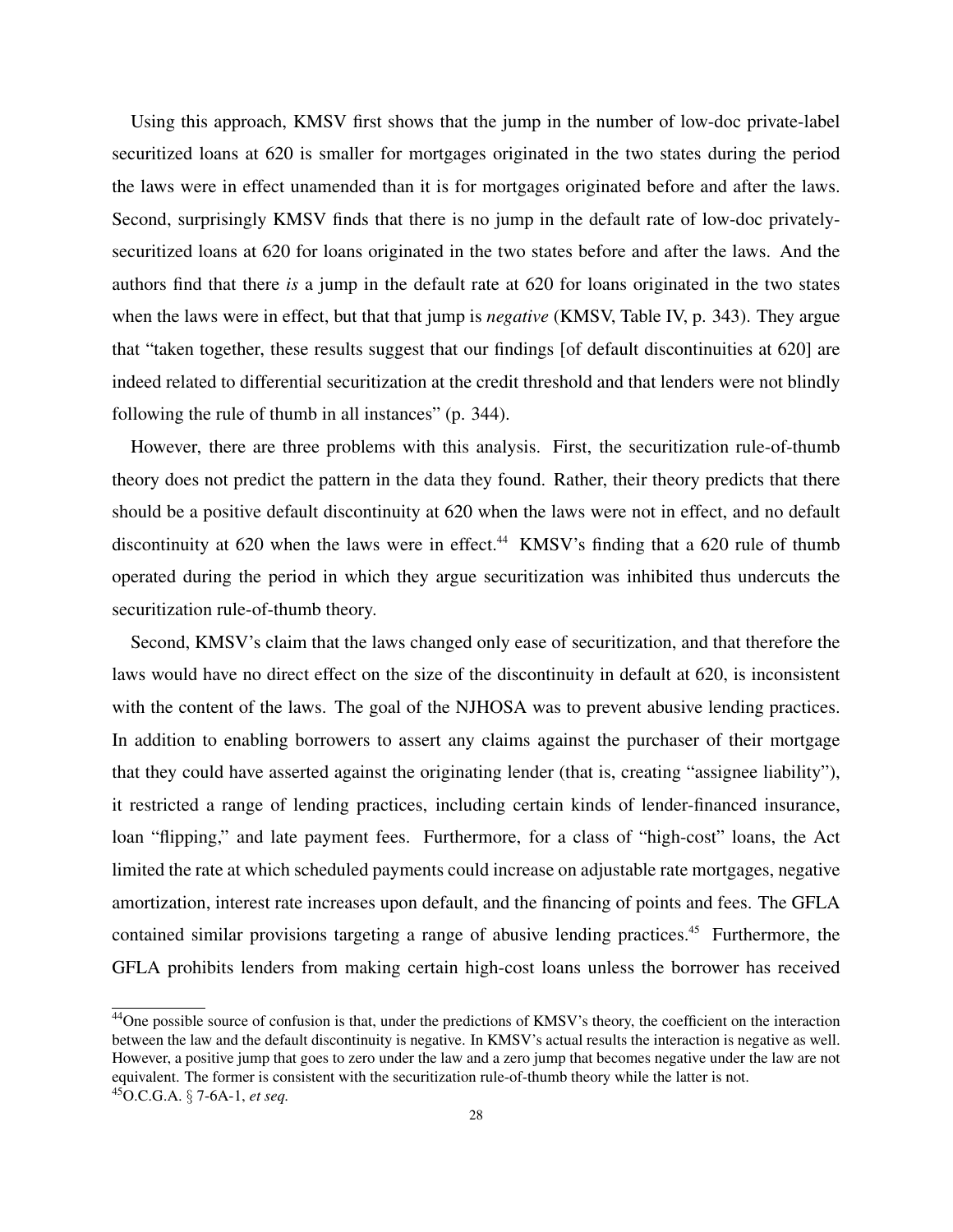counseling on the advisability of the loan and the lender reasonably believed that the borrower would be able to make the payments on the loan.<sup>46</sup> One of the express purposes of these provisions was to reduce default.

These restrictions can be expected to change the lending rate and default rate discontinuities at 620 through channels other than securitization. The laws were designed to lower default levels directly. And because there are more high default risk loans above 620, the laws can be expected to have a bigger effect on default above 620. Regressions (not reported for brevity<sup>47</sup>) also confirm statistically significant discontinuities around 620 in contract terms such as LTV, debt-to-income ratio, prepayment penalties, interest-only loans, and negative amortization, all of which further reinforce that the laws could affect loans above the threshold differently from loans below. Jiang, Nelson, and Vytlacil (2010) also find discontinuities in contract terms at 620 using data from a single large originator. Given the content of the laws and their potential to affect lending through channels other than securitization, they do not provide a valid test of the origination rule-of-thumb theory.

Third, because the authors use a dataset containing only securitized loans, they cannot confirm that the laws in fact lowered the rate of securitization. KMSV (p. 343) shows that the discontinuity in the number of low-doc, private-label securitized loans at 620 fell when the laws were in effect. However, that finding is consistent with the origination rule-of-thumb theory. Provisions of the laws, such as the GFLA's requirement that lenders reasonably believe the borrower would be able to make the payments on the loan, can be expected to reduce the discontinuity in the number of low-doc loans. In this section we estimate the effect of the laws on the securitization rate using the LPS data and show that, contrary to the assumptions in KMSV, these laws did not lower the rate of securitization. Because the laws did not actually lower the rate of securitization, examining the size of discontinuities in default during the law changes cannot be informative about the effects of securitization.

Shortly after they were passed, both laws were amended to weaken their restrictions. The amendment to the GFLA limited the relief that could be granted against an assignee, and the amendment to the NJHOSA provided that borrowers could seek relief under the act only in their individual capacity and not as part of a class action. We define the period when each law was in

 $^{46}$ O.C.G.A. § 7-6A-5 (6)-(7).

 $47$ We provide the results in Bubb and Kaufman (2011).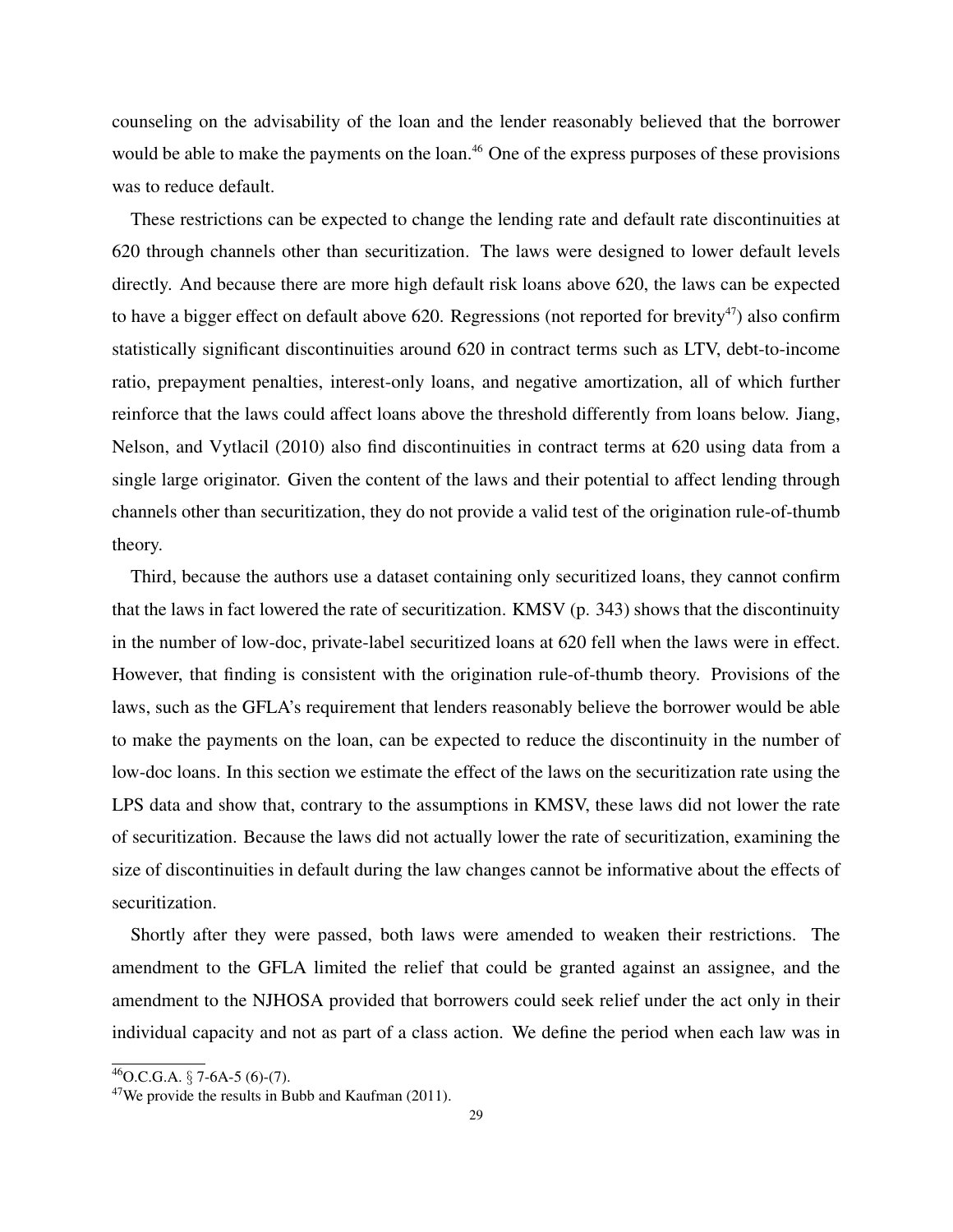effect as the interval between the date when it initially took effect and the date its amendment took effect. These are from the start of October 2002 to the end of February 2003 for the GFLA, and between the start of December 2003 and the end of May 2004 for the NJHOSA.

We use a difference-in-differences (DD) strategy to estimate the effect of each law on securitization. In order to make the requisite parallel trends assumptions more plausible, we use as comparison groups for each state the states that border them, and restrict the dataset to the period from six months before each law was passed to six months after it was amended.<sup>48</sup> To maximize the sample size, we pool conforming and jumbo loans. For Georgia, with the sample restricted to contain loans originated in Georgia and its comparison group during the appropriate time window, we estimate:

(3) 
$$
Y_i = \delta_0 + \delta_1 GA_i + \delta_2 LawPeriod_i + \delta_3 Law_i + \epsilon_i,
$$

where  $Y_i$  is a securitization dummy,  $GA_i$  is an indicator of whether loan *i* was originated in Georgia, *LawPeriod<sup>i</sup>* is an indicator of whether the loan was originated during the period when the GFLA was in effect but not yet amended, and *Law<sup>i</sup>* is the interaction of *GA<sup>i</sup>* and *LawPeriod<sup>i</sup>* . We thus pool the pre-law and post-amendment periods together as the control period. We estimate the analogous specification for New Jersey separately.

Table 7 shows results for the two law changes. For Georgia, the DD estimate of the effect of the law is an insignificant 0.3 percentage point *increase* in securitization. For New Jersey, the effect is a signficant 0.5 percentage point increase. Our data thus show that the laws did not have a negative effect on the securitization rate. Because the New Jersey and Georgia laws may have affected default rates directly, and because the laws do not appear to have lowered securitization rates, analysis of these laws cannot be used as evidence against our thesis that lenders employed credit score cutoff rules for reasons unrelated to the probability of securitization.

# 6. FURTHER ARGUMENTS MADE IN KMSV2

KMSV2 is a response to an earlier version of this paper in which the authors of KMSV make a set of additional arguments in favor of the securitization rule-of-thumb theory. We respond to these arguments in detail in a companion piece, Bubb and Kaufman (2011), the main points of which we summarize here.

<sup>&</sup>lt;sup>48</sup>Specifically, the bordering states are DE, NY, and PA for NJ; and AL, FL, NC, SC, and TN for GA.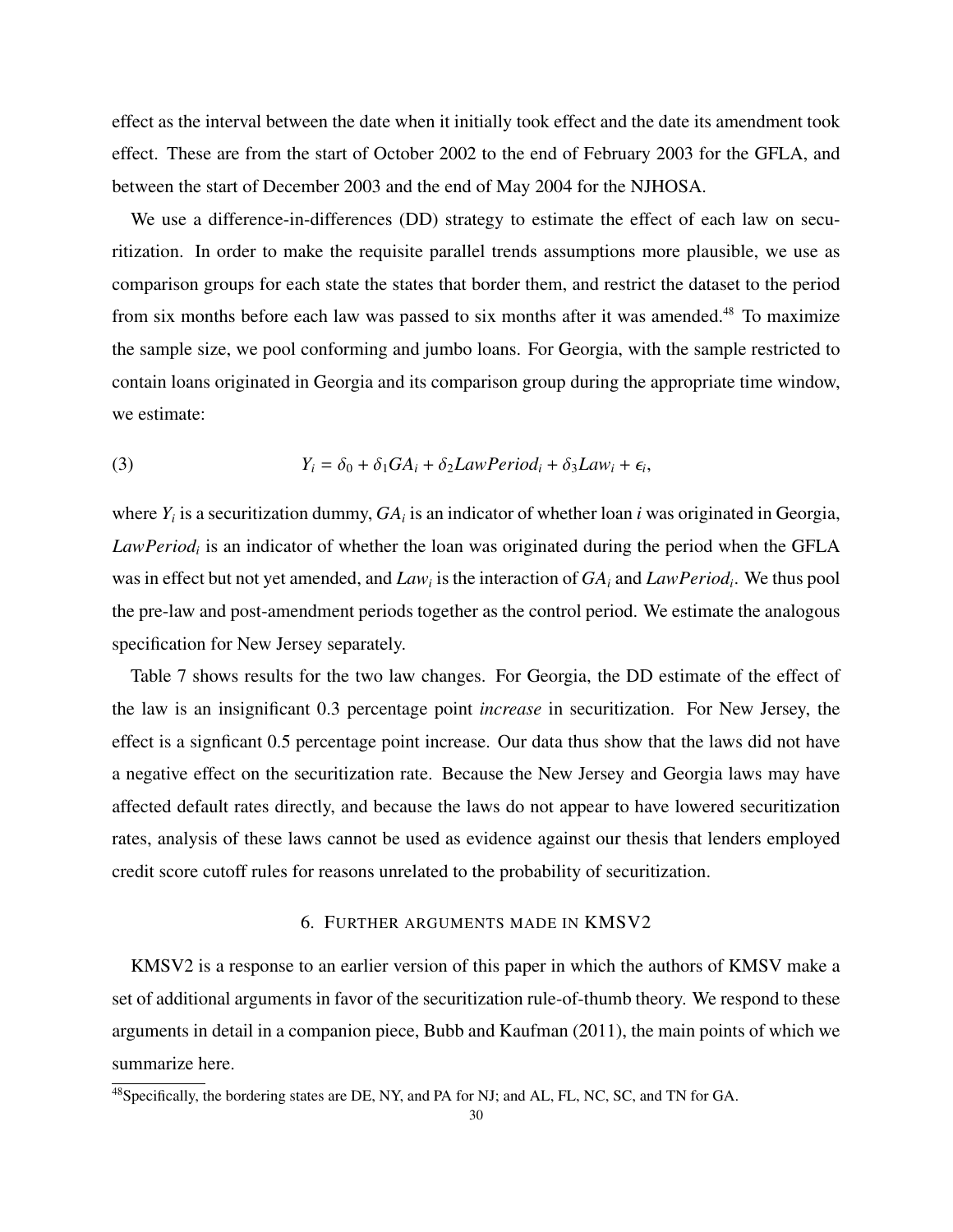6.1. Separate markets assumption. KMSV2 argues that our approach of pooling loans sold to private-label securitizers with loans sold to the GSEs in our conforming sample is inappropriate. The authors argue that there are two separate markets: (1) the "non-agency market" of loans only at risk of being purchased by private-label securitizers and not the GSEs (which they also refer to as the "subprime" market); and (2) the "agency market" of loans only at risk of being purchased by the GSEs and not by private-label securitizers (which they also refer to as the "prime" market). They assume that loans are either in one market or the other and that no loan is simultaneously at risk of being bought by private-label securitizers and by the GSEs. Moreover, they argue that the 620 FICO rule of thumb was used only by private-label securitizers and not by the GSEs, and only for low-doc loans, not for full-doc loans (KMSV2, p. 9).

However, the evidence is inconsistent with this separate markets assumption. We look to the data and find that 18 percent of loans in our 2003–2007 conforming sample were at one point owned by the GSEs and at another point owned by private-label securitizers. This is only a lower-bound on the overlap between the two types of purchasers—many loans that were *ex ante* simultaneously at risk of being bought by both were *ex post* held by only one type of buyer. Moreover, institutional evidence shows that the GSEs and private-label securitizers actively competed over subprime loans in the secondary market during this period. The fact that loans were at risk of being sold to both GSEs and private-label securitizers implies that GSE loans and private-label securitized loans, as well as portfolio loans, must be pooled together in order to correctly estimate the probability of securitization at any given FICO score.

We furthermore show that discontinuities in the lending rate and the default rate exist for loans other than low-doc private-label securitized loans. We show that even when we examine only loans that were owned by the GSEs, as well as full-doc loans owned by the GSEs, the discontinuities are still evident.<sup>49</sup> Similarly, as shown above, the lender cutoff rules in screening persist in 2008–2009, after the private-label market had shut down. Finally, note that we see a discontinuity in default in the absence of a discontinuity in the probability of securitization in our jumbo sample, which is an exclusively non-agency market.

6.2. Measuring ease of securitization. KMSV2 (pp. 19–21) considers different aspects of what the authors refer to as "ease of securitization" and argues that the *number* of securitized loans at

 $49$ This result contradicts KMSV2's finding of no discontinuity among GSE-securitized loans. We are unaware of any reason for the discrepancy. When asked, the authors did not provide us with the code they used to generate their result.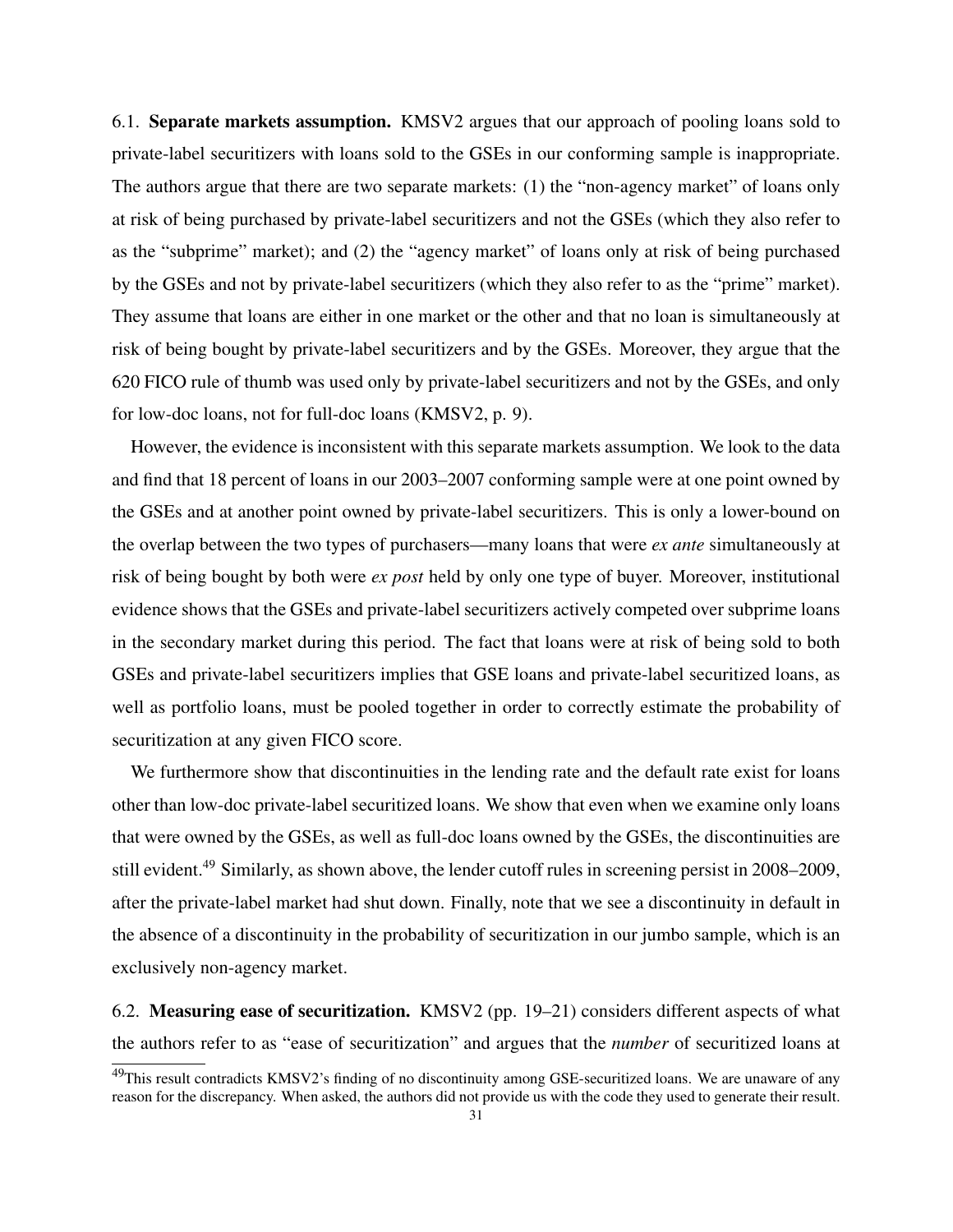a FICO score is a better measure of ease of securitization for loans at that FICO score than is the *fraction* of loans that are securitized (that is, the securitization rate) at that FICO score because it "is likely to capture the complete impact" of securitization on lenders' payoffs (p. 21).

However, as we explained above in Section 4.2, the jump in the number of securitized loans at a credit score cutoff cannot be used as a measure of the change in lenders' incentives due to securitization at the cutoff because it confounds changes in the lending rate and changes in the securitization rate.

To illustrate the problem with using the total number of securitized loans rather than the securitization rate as a measure of ease of securitization, we offer a thought experiment: suppose we were investigating the opposite hypothesis from KMSV, namely that a *lack* of securitization—that is, lenders' having to keep loans in portfolio—causes lax screening. Applying KMSV's approach to test this hypothesis, we would use the *number* of portfolio loans as a measure of the risk lenders get stuck with loans. If we find jumps in the number of portfolio loans and their default rate at a threshold like 620, we would interpret that as evidence that skin in the game ruins lenders' incentives.

We can use the LPS dataset to actually implement this research design. We mimic KMSV's approach by restricting our dataset to only unsecuritized (portfolio) loans, and we test whether increases in the number of unsecuritized loans are associated with jumps in the default rate. We estimate a jump in the number of unsecuritized loans at 620 of 0.342 log points, and a jump in the default rate of those loans of 6.5 percentage points. Figure 14 panels (a) and (d) show these jumps graphically, alongside similar panels for GSE securitized and private-label securitized loans from the same origination years.

Interpreted using KMSV's approach, we have provided evidence that a *lack* of securitization led to lax underwriting and contributed to the financial crisis. The problem with this interpretation of the jump in portfolio loans at 620 is that lenders changed their overall lending rate at this cutoff. This can be seen in the jumps in the number of private-label securitized loans and GSE securitized loans from the same origination years, also displayed in Figure 14.

6.3. Time to securitize. KMSV2 raises the possibility that the time it takes originators to securitize a loan changes at credit score cutoffs. Using the same RD methodology as before, we estimate the change in the number of months securitized loans are on the books of the originator before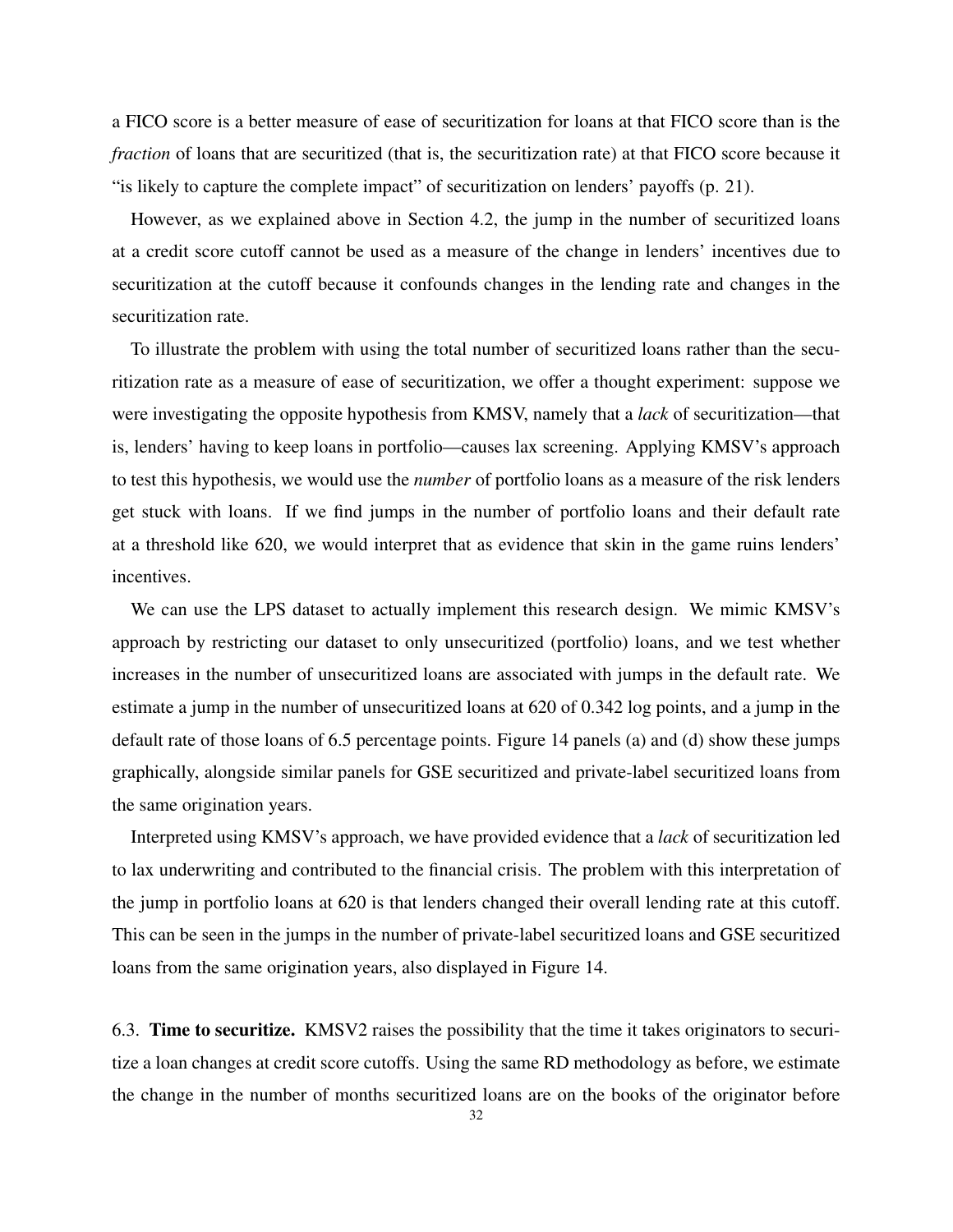being sold at 620 and 660. We find that there are only minor discontinuities in the time it takes originators to sell their loans. For example, at the 620 threshold in our 2003-2007 conforming sample, our point estimate is an insignificant difference of 0.003 months. Hence, a discontinuity in time to securitize does not explain the large change in lender screening at 620 that we document in our data. <sup>50</sup> Our largest estimate is for jumbo loans at 620. There we find that loans above 620 take 0.713 fewer months for originators to sell than loans below 620. Only 0.63 percent of loans near the cutoff in that sample default in that additional 0.713 of a month, out of a total default rate of 31.2 percent. All other samples exhibit smaller or nonexistent discontinuities in time to securitize (see Bubb and Kaufman (2011) for full results).

KMSV2 also suggests that the prevalence of buybacks (loans that default shortly after being sold and that the originator is forced to buy back) changes around the cutoff, and that this is best captured by using the unconditional lending rate. We estimate the prevalence of buybacks directly, and show that their prevalence does not change around the 620 and 660 cutoffs.

#### 7. CONCLUSION

In this paper we argue that lenders adopted credit score cutoff rules directly in response to underwriting guidelines from Fannie Mae and Freddie Mac. Institutional evidence shows that the GSEs required lenders to adopt credit score cutoff rules and that these rules spread through their incorporation into underwriting software. Moreover, we develop a simple equilibrium model that rationalizes the use of such cutoff rules in origination. Evidence from a loan-level dataset shows that there are screening cutoffs at 620 and 660 in the absence of a discontinuous increase in securitization. The data show that these lender screening cutoffs persisted in 2008–2009, after the private-label mortgage securitization market had shut down.

This pattern of evidence is consistent with the origination rule-of-thumb theory but not the securitization rule-of-thumb theory. This implies that credit score cutoff rules unfortunately do not provide a useful laboratory for estimating the effect of securitization on lender screening. Lenders

<sup>50</sup>Our estimates are much smaller than the 1.9 month change in time-to-securitize for low-doc private-label securitized loans reported in KMSV2. We tried to replicate KMSV2's estimate using their 2001–2006, low-doc, private-label securitized sample, but we estimated a 0.61 month change using that sample. We inquired with the authors of KMSV2 about this discrepancy, and they reported that they had made a mistake in reporting their point estimate and that the correct point estimate is 1.1 months, about half as large as the estimate reported in KMSV2 and closer to our 0.61 month estimate. We requested from the authors of KMSV2 the code they used to generate their estimates, but they did not provide it.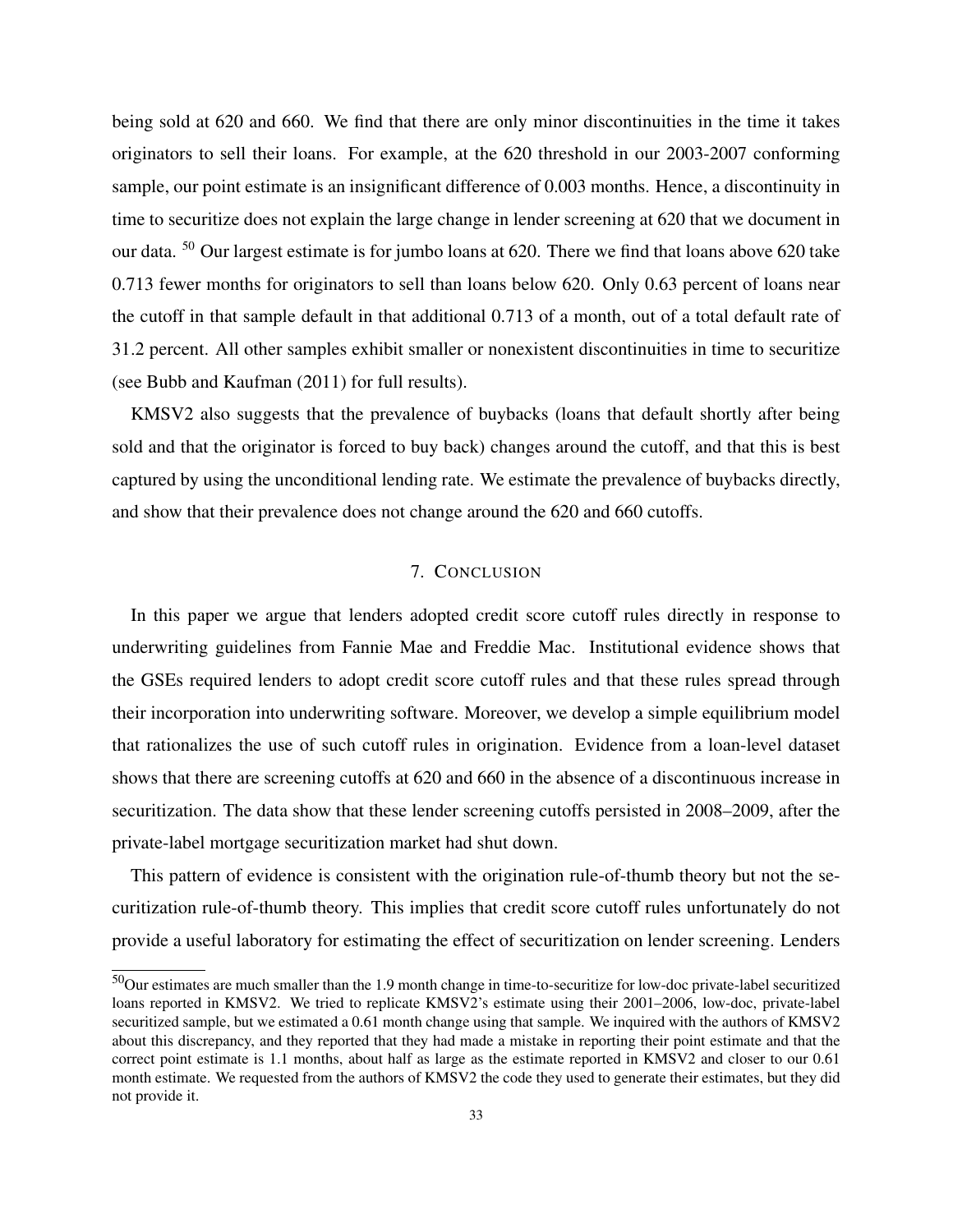change their screening behavior at the credit score cutoffs for reasons other than a change in the probability of securitization. Therefore the change in default at these credit score cutoffs is not evidence that securitization led to lax screening by lenders.

The cutoff rule evidence does tell us, however, that Fannie Mae and Freddie Mac were to a significant extent successful in implementing their desired underwriting guidelines throughout the mortgage industry. After concluding that credit score cutoff rules in screening would improve mortgage underwriting, Fannie and Freddie used contractual provisions, monitoring, and software systems to ensure that originators adopted them. This evidence, of course, does not settle the important question of the extent to which securitization led to lax underwriting in the run-up to the subprime mortgage crisis. It remains an open and pressing research question.

#### **REFERENCES**

- ADELINO, M., K. GERARDI, AND P. WILLEN (2009): "Why Don't Lenders Renegotiate More Home Mortgages? Redefaults, Self-Cures, and Securitization," *NBER Working Paper 15159*.
- AKERLOF, G. (1970): "The Market for Lemons: Quality Uncertainty and the Market Mechanism," *The Quarterly Journal of Economics*, 84(3), 488–500.
- AVERY, R., R. BOSTIC, P. CALEM, AND G. CANNER (1996): "Credit Risk, Credit Scoring, and the Performance of Home Mortgages," *Federal Reserve Bulletin*, 82(7), 621–648.
- BAUMOL, W. J., AND R. E. QUANDT (1964): "Rules of Thumb and Optimally Imperfect Decisions," *American Economic Review*, 54(3), 44–52.
- BUBB, R., AND A. KAUFMAN (2009): "Securitization and Moral Hazard: Evidence from a Lender Cutoff Rule," Federal Reserve Bank of Boston Public Policy Discussion Paper No. 09-5.
- (2011): "Further investigations into the origin of credit score cutoff rules," Unpublished manuscript.
- CASSIDY, H., AND R. ENGLESTAD (1998): "Credit Scoring and the Secondary Market: Perceptions, Policies, Practices," *Community Investments*, 10(3).
- COMPTROLLER OF THE CURRENCY (1997): "Asset Securitization: Comptroller's Handbook," .
- DEMIROGLU, C., AND C. JAMES (2011): "Works of Friction? Originator-Sponsor Affiliation and Losses on Mortgage Backed Securities," Unpublished manuscript.
- DEMYANYK, Y., AND O. VAN HEMERT (2009): "Understanding the Subprime Mortgage Crisis," *Review of Financial Studies*, 22.
- DOWNING, C., R. JAFFEE, AND N. WALLACE (2009): "Is the Market for Mortgage Backed Securities a Market for Lemons?," *Review of Financial Studies*, 22(7).
- DRUCKER, S., AND M. PURI (2008): "On Loan Sales, Loan Contracting, and Lending Relationships," *Review of Financial Studies*, 22(7).
- ELLISON, G., AND R. HOLDEN (2008): "A Theory of Rule Development," Unpublished manuscript.
- ELUL, R. (2009): "Securitization and Mortgage Default: Repuation vs. Adverse Selection," Unpublished manuscript.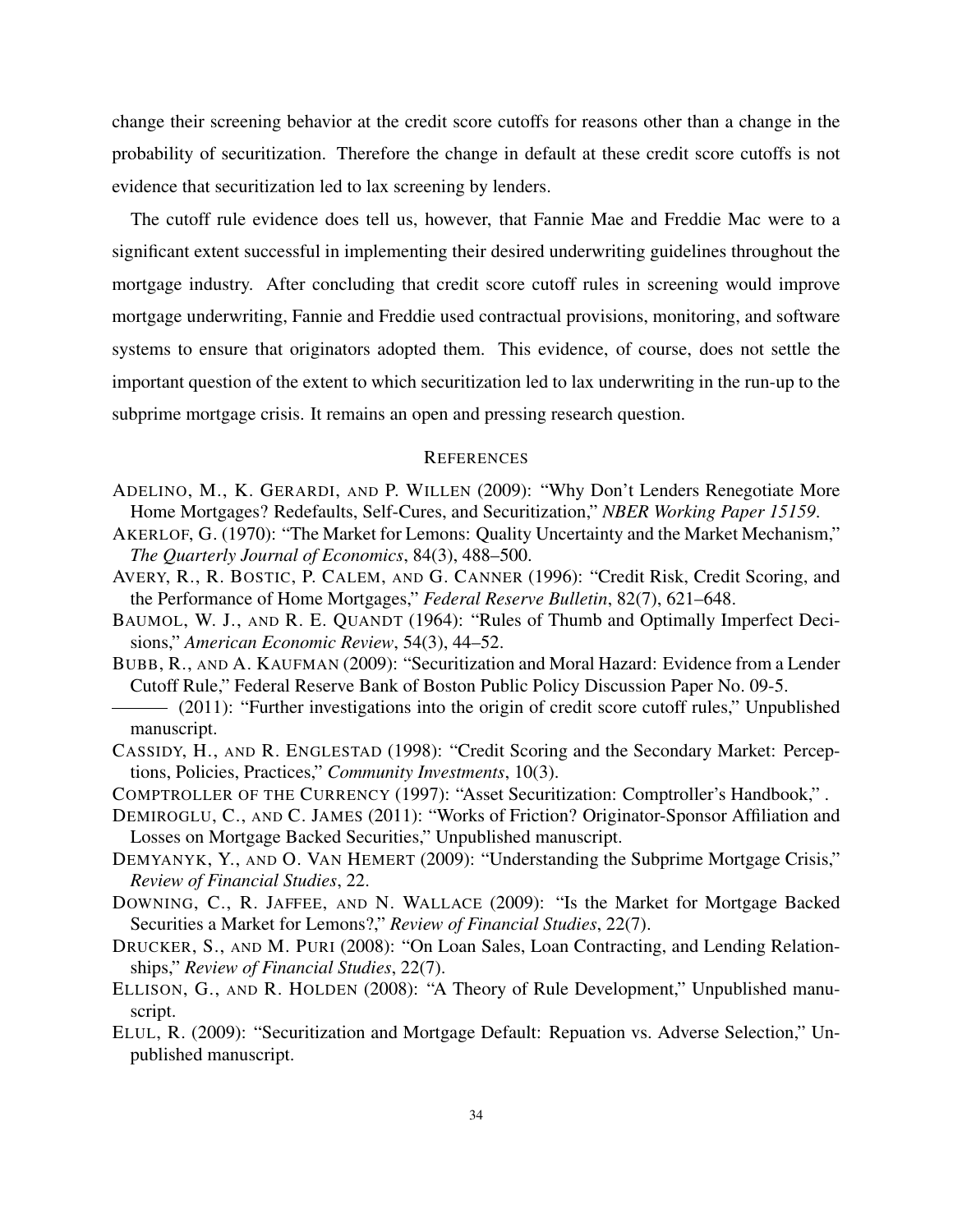FANNIE MAE (1995): "LL09-95: Measuring Credit Risk: Borrower Credit Scores and Lender Profiles," Letter to lenders.

(1997): "LL01-97: Mortgage Underwriting Tools—Automated Underwriting and Credit Scores: Measuring Credit Risk: Borrower Credit Scores and Lender Profiles," Letter to lenders.

(2007): "Guide to Underwriting with DU," Letter to Lenders.

(2011): "Selling Guide: Fannie Mae Single Family," .

- FRANGAKIS, C. E., AND D. B. RUBIN (2002): "Principal Stratification in Causal Inference," *Biometrics*, 58(1), 21–29.
- FREDDIE MAC (1995): "The Predictive Power of Selected Credit Scores," Industry Letter.

(2001): "Single-Family Seller/Servicers Guide," Guidebook for Lenders.

- GERARDI, K., A. SHAPIRO, AND P. WILLEN (2007): "Subprime Outcomes: Risky Mortgages, Homeownership Experiences, and Foreclosures," Federal Reserve Public Policy Discussion Paper No. 07-15.
- GORTON, G. (2009): "The Subprime Panic," *European Financial Management*, 15(1), 10–46.
- GORTON, G., AND G. PENNACCHI (1995): "Banks and Loan Sales Marketing Nonmarketable Assets," *Journal of Monetary Economics*, 35(3), 389–411.
- HUTTO, G., AND J. LEDERMAN (2003): *Handbook of Mortgage Lending*. Mortgage Bankers Association of America.
- IMBENS, G., AND T. LEMIEUX (2008): "Regression discontinuity designs: A guide to practice," *Journal of Econometrics*, 142(2), 615–635.
- JIANG, W., A. NELSON, AND E. VYTLACIL (2009): "Liar's Loan? Effects of Loan Origination Channel and Loan Sale on Delinquency," Unpublished manuscript.

(2010): "Securitization and Loan Performance: A Contrast of Ex Ante and Ex Post Relations in the Mortgage Market," Unpublished manuscript.

- KEYS, B., T. MUKHERJEE, A. SERU, AND V. VIG (2009): "Financial regulation and securitization: Evidence from subprime loans," *Journal of Monetary Economics*, 56(5), 700–720.
- KEYS, B., T. MUKHERJEE, A. SERU, AND V. VIG (2010a): "620 FICO, Take II: Securitization and Screening in the Subprime Mortgage Market," Unpublished manuscript.
- KEYS, B., T. MUKHERJEE, A. SERU, AND V. VIG (2010b): "Did Securitization Lead to Lax Screening? Evidence from Subprime Loans," *Quarterly Journal of Economics*, 125(1).
- KEYS, B., A. SERU, AND V. VIG (2011): "Lender Screening and the Role of Securitization: Evidence from Prime and Subprime Mortgage Markets," *Review of Financial Studies*, forthcoming.
- KRAINER, J., AND E. LADERMAN (2009): "Mortgage Loan Securitization and Relative Loan Performance," Unpublished manuscript.
- MAYER, C., K. PENCE, AND S. SHERLUND (2009): "The Rise in Mortgage Defaults," *Journal of Economic Perspectives*, 23(1), 27–50.
- MCCRARY, J. (2008): "Manipulation of the Running Variable in the Regression Discontinuity Design: A Density Test," *Journal of Econometrics*, 142(2), 698–714.
- MIAN, A., AND A. SUFI (2009): "The Consequences of Mortgage Credit Expansion: Evidence from The U.S. Mortgage Default Crisis Stability," *The Quarterly Journal of Economics*, 124(4).
- PENNACCHI, G. (1988): "Loan Sales and the Cost of Bank Capital," *Journal of Finance*, 43(2), 375–396.
- PISKORSKI, T., A. SERU, AND V. VIG (2008): "Securitization and Distressed Loan Renegotiation: Evidence from the Subprime Mortgage Crisis," Unpublished manuscript.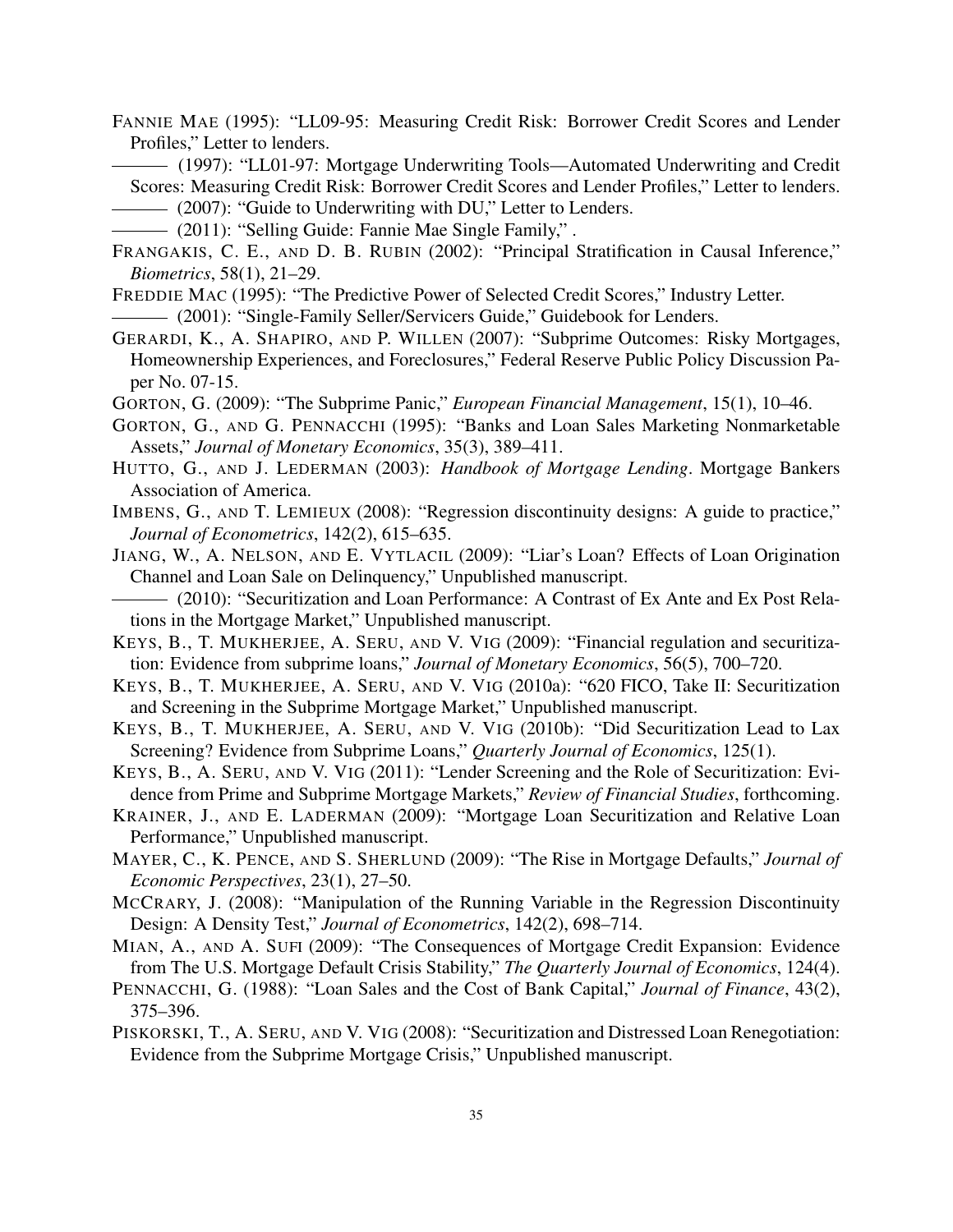- POON, M. (2009): "From new deal institutions to capital markets: Commercial consumer risk scores and the making of subprime mortgage finance," *Accounting, Organizations, and Society*, 34, 654–674.
- QUINN, L. (2000): "Credit Score Scrutiny," *Mortgage Banking*, 60(12), 50–55.
- RAJAN, U., A. SERU, AND V. VIG (2010): "The Failure of Models That Predict Failure: Distance, Incentives and Defaults," Unpublished manuscript.
- STRAKA, J. W. (2000): "A Shift in the Mortgage Landscape: The 1990s Move to Automated Credit Evaluations," *Journal of Housing Research*, 11(2), 207–232.
- SUFI, A. (2007): "Information Asymmetry and Financing Arrangements: Evidence from Syndicated Loans," *The Journal of Finance*, 62(2), 629–668.
- WASHINGTON MUTUAL HOME LOANS (2006): "Mortgage Securities Corporation Seller Guide," Internal manual.

#### APPENDIX A

**Proof of Proposition 1.** For each loan applicant type x, the lender does one of three things: denies the applications, accepts the applications without investigation, or investigates each applicant and, if no defaulter signal is observed, accepts the application. Denote this choice as  $a \in \{D, A, I\}$ . The per-applicant payoff to the lender of each of these actions for each value of  $x$  is given by:

(4) 
$$
V(x|a) = \begin{cases} 0 & \text{if } a = D \\ \bar{R}x - 1 & \text{if } a = A \\ \left(1 - (1 - x)s\right) \left(\frac{x}{1 - (1 - x)s}\bar{R} - 1\right) - c & \text{if } a = I. \end{cases}
$$

The lender's optimization problem is thus to choose an action  $a(x)$  for each value of x that solves:

(5) 
$$
\max_{a\in\{D,A,I\}}\Big\{V(x|a)\Big\}.
$$

Accepting is preferred to investigating if and only if  $\bar{R}x - 1 \geq \bar{R}x - (1 - (1 - x)s) - c \Leftrightarrow$  $x \geq 1 - \frac{c}{s}$  $\frac{c}{s} = \bar{x}$ . Accepting is preferred to rejecting if and only if  $\bar{R}x - 1 \ge 0 \Leftrightarrow x \ge \frac{1}{\bar{R}}$ . Investigating is preferred to rejecting if and only if  $\bar{R}x - (1 - (1 - x)s) - c \ge 0 \Leftrightarrow x \ge \frac{1 - s + c}{\bar{R} - s} = \underline{x}$ . Hence, the proposition holds if and only if the following are true:

- (1)  $\bar{x} > \underline{x}$ , or  $1 \frac{c}{s}$ <br>was true *s* >  $\frac{1-s+c}{\bar{R}-s}$ . Rearranging this inequality yields  $c < \frac{(\bar{R}-1)s}{\bar{R}}$  $\frac{(-1)S}{\bar{R}}$ , which we assumed was true.
- (2)  $\bar{x} < 1$ , or  $1 \frac{c}{s}$ <br>(3)  $x > 0$  or  $1 s + c$  $\frac{c}{s}$  < 1, which is true since *c* > 0 and *s* > 0.
- (3)  $\underline{x} > 0$ , or  $\frac{1-s+\bar{c}}{\bar{R}-s} > 0$ , which is true since  $\bar{R}-s > 0$  and  $s-c < 1$ .

 $\Box$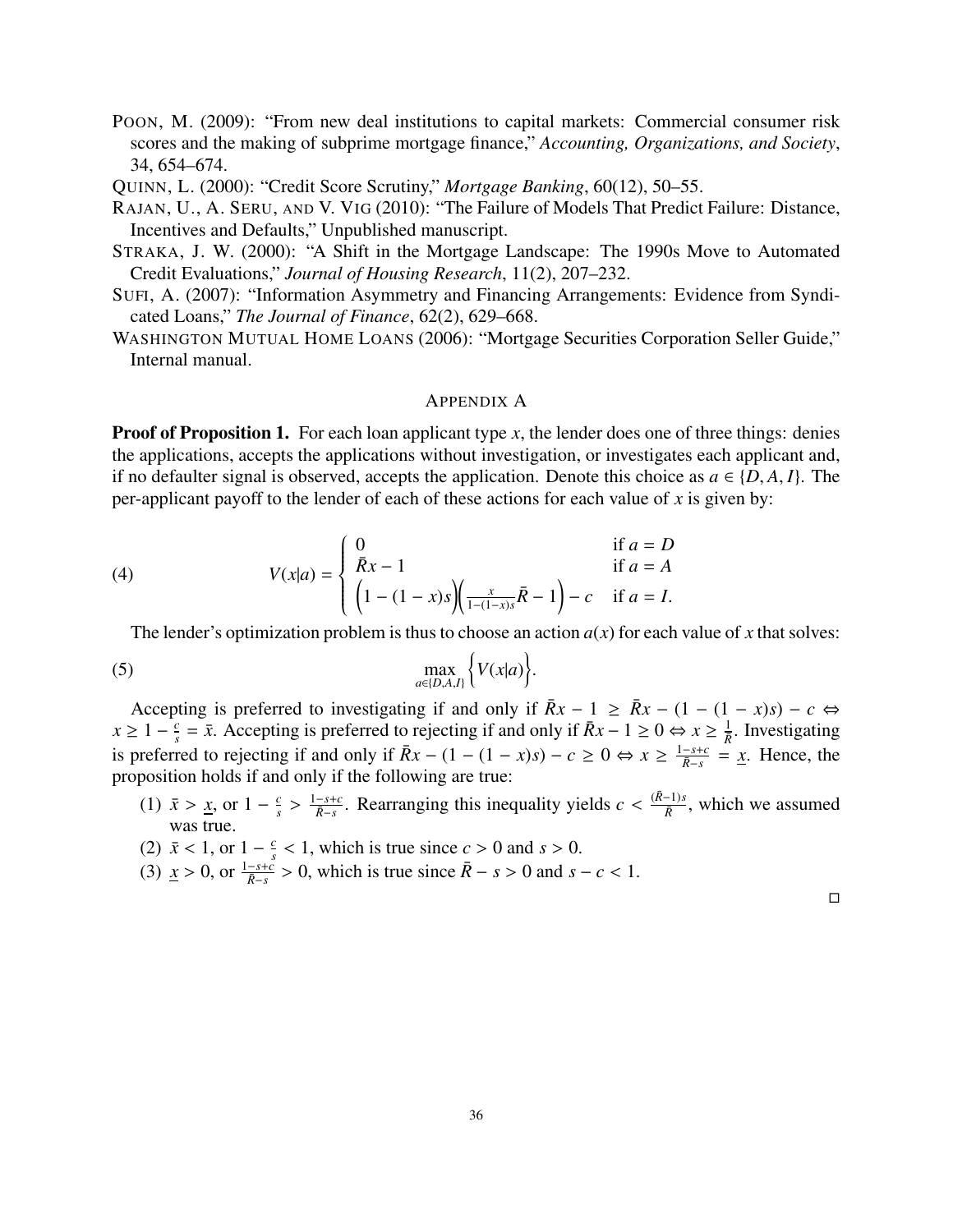| <b>APPENDIX B</b> |  |
|-------------------|--|
|-------------------|--|

|           | Total      | Conforming | Jumbo     | Low-doc   | Full-doc  |
|-----------|------------|------------|-----------|-----------|-----------|
| 2003      | 2,106,974  | 1,977,965  | 129,009   | 754,862   | 244,672   |
| 2004      | 2,712,677  | 2,371,601  | 341,076   | 1,299,459 | 496,093   |
| 2005      | 3,531,579  | 3,008,614  | 522,965   | 1,565,218 | 698,085   |
| 2006      | 3,230,989  | 2,868,342  | 362,647   | 1,329,786 | 730,844   |
| 2007      | 2,915,924  | 2,649,413  | 266,511   | 1,453,095 | 621,292   |
| 2008      | 2,103,962  | 2,039,782  | 64,180    | 1,229,176 | 394,356   |
| 2009H1    | 1,333,948  | 1,288,075  | 45,873    | 873,704   | 226,072   |
| All Years | 17,936,053 | 16,203,792 | 1,732,261 | 8,505,300 | 3,411,414 |

TABLE 1. Sample Sizes

*Notes:* Sample includes first-lien, non-buydown, owner-occupied, singlefamily mortgage loans. *Low-Doc* includes both "low" and "no" documentation loans. *Low-doc* and *Full-doc* do not sum to *Total* because documentation status is not available for all loans. 2009 data contain only originations from January to June.

TABLE 2. Summary Statistics: 2003–2007 Conforming and Jumbo Samples

|                            |         | Conforming |            |          | Jumbo   |                |
|----------------------------|---------|------------|------------|----------|---------|----------------|
|                            | Mean    | S.D.       | N          | Mean     | S.D.    | $\overline{N}$ |
| <b>GSE</b> Securitized     | .683    | .463       | 12,875,935 | .020     | .140    | 1,622,208      |
| <b>Private Securitized</b> | .231    | .421       | 12,875,935 | .712     | .453    | 1,622,208      |
| Portfolio                  | .087    | .281       | 12,875,935 | .268     | .443    | 1,622,208      |
| Low-doc                    | .284    | .451       | 8,210,433  | .463     | .499    | 982,973        |
| Adjustable                 | .246    | .430       | 12,778,436 | .663     | .473    | 1,609,472      |
| Refi                       | .545    | .498       | 12,875,935 | .550     | .497    | 1,622,208      |
| <b>FHA/VA</b>              | .078    | .268       | 12,875,935 | $\Omega$ | .019    | 1,622,208      |
| <b>Borrower FICO</b>       | 696.4   | 66.4       | 12,875,935 | 716.6    | 53.2    | 1,622,208      |
| Loan Amount $(\$)$         | 195,463 | 95,151     | 12,875,852 | 654,895  | 403,738 | 1,622,208      |
| Loan-to-Value              | 74.3    | 17.8       | 12,726,465 | 72.2     | 12.3    | 1,611,602      |
| Defaulted36                | .127    | .332       | 12,875,935 | .154     | .361    | 1,622,208      |
| Defaulted18                | .050    | .218       | 12,875,935 | .054     | .225    | 1,622,208      |

*Notes:* Sample includes first-lien, non-buydown, owner-occupied, single-family mortgage loans originated in 2003–2007. *GSE Securitized*, *Private Securitized*, and *Portfolio* capture securitization status 6 months after origination. *Low-doc* includes both "low" and "no" documentation loans. *Loan Amount* in 2009 dollars. *Defaulted36* equals 1 if loan became 61 days or more overdue within 36 months of origination. *Defaulted18* uses an 18-month follow-up.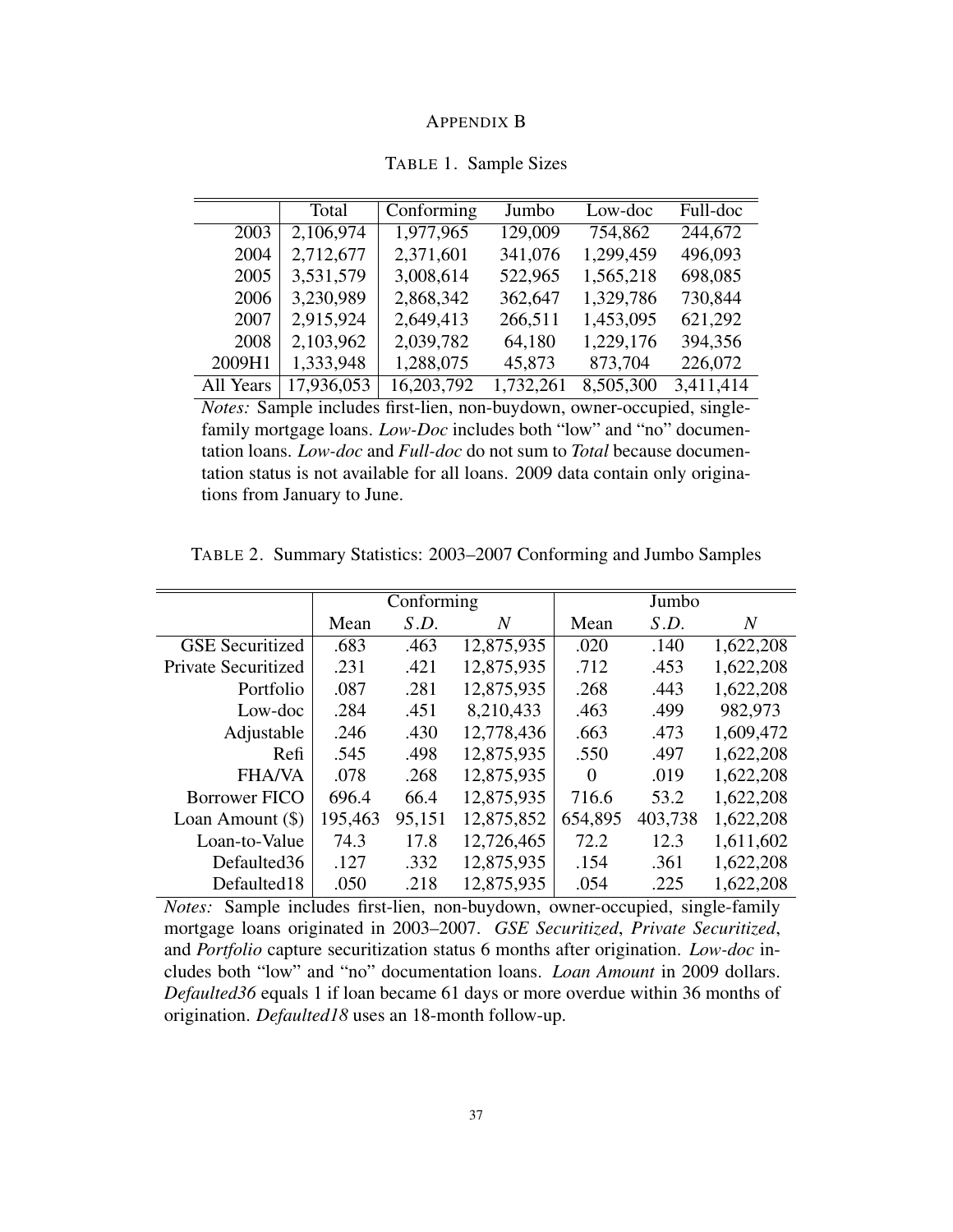|                            |         | Low-doc |           |         | Full-doc |                |
|----------------------------|---------|---------|-----------|---------|----------|----------------|
|                            | Mean    | S.D.    | N         | Mean    | S.D.     | $\overline{N}$ |
| <b>GSE</b> Securitized     | .585    | .493    | 2,790,986 | .632    | .482     | 6,402,420      |
| <b>Private Securitized</b> | .269    | .444    | 2,790,986 | .262    | .440     | 6,402,420      |
| Portfolio                  | .146    | .353    | 2,790,986 | .106    | .308     | 6,402,420      |
| Jumbo                      | .163    | .370    | 2,790,986 | .082    | .275     | 6,402,420      |
| Adjustable                 | .402    | .490    | 2,786,987 | .243    | .429     | 6,376,281      |
| Refi                       | .576    | .494    | 2,790,986 | .577    | .494     | 6,402,420      |
| <b>FHA/VA</b>              | .060    | .237    | 2,790,986 | .074    | .261     | 6,402,420      |
| <b>Borrower FICO</b>       | 699.2   | 59.0    | 2,790,986 | 693.4   | 69.3     | 6,402,420      |
| Loan Amount $(\$)$         | 289,014 | 264,732 | 2,790,986 | 225,818 | 198,943  | 6,402,420      |
| Loan-to-Value              | 73.0    | 16.9    | 2,769,400 | 74.3    | 18.0     | 6,332,129      |
| Defaulted36                | .158    | .365    | 2,790,986 | .121    | .326     | 6,402,420      |
| Defaulted18                | .057    | .232    | 2,790,986 | .051    | .219     | 6,402,420      |

TABLE 3. Summary Statistics: 2003–2007 Low-Doc and Full-Doc Samples

*Notes:* Sample includes first-lien, non-buydown, owner-occupied, single-family mortgage loans originated in 2003–2007. *GSE Securitized*, *Private Securitized*, and *Portfolio* capture securitization status 6 months after origination. *Low-doc* includes both "low" and "no" documentation loans. *Loan Amount* in 2009 dollars. *Defaulted36* equal to 1 if loan became 61 days or more overdue within 36 months of origination. *Defaulted18* uses an 18-month follow-up.

TABLE 4. Summary Statistics: 2008–2009

|                        | Mean    | S.D.    | $\overline{N}$ |
|------------------------|---------|---------|----------------|
| <b>GSE</b> Securitized | .946    | .227    | 3,437,910      |
| Private Securitized    | .013    | .115    | 3,437,910      |
| Portfolio              | .041    | .198    | 3,437,910      |
| Jumbo                  | .032    | .176    | 3,437,910      |
| Low-doc                | .228    | .419    | 2,723,308      |
| Adjustable             | .036    | .185    | 3,435,707      |
| Refi                   | .589    | .492    | 3,437,910      |
| <b>FHA/VA</b>          | .327    | .469    | 3,437,910      |
| <b>Borrower FICO</b>   | 716.0   | 61.7    | 3,437,910      |
| Loan Amount $(\$)$     | 212,685 | 143,725 | 3,437,908      |
| Loan-to-Value          | 77.3    | 19.1    | 3,388,371      |
| Defaulted18            | .046    | .210    | 3,437,910      |

*Notes:* Sample includes first-lien, non-buydown, owner-occupied, single-family mortgage loans originated in Jan. 2008–June 2009. *GSE Securitized*, *Private Securitized*, and *Portfolio* capture securitization status 6 months after origination. *Low-doc* includes both "low" and "no" documentation loans. *Loan Amount* in 2009 dollars. *Defaulted18* equal to 1 if loan became 61 days or more overdue within 18 months of origination.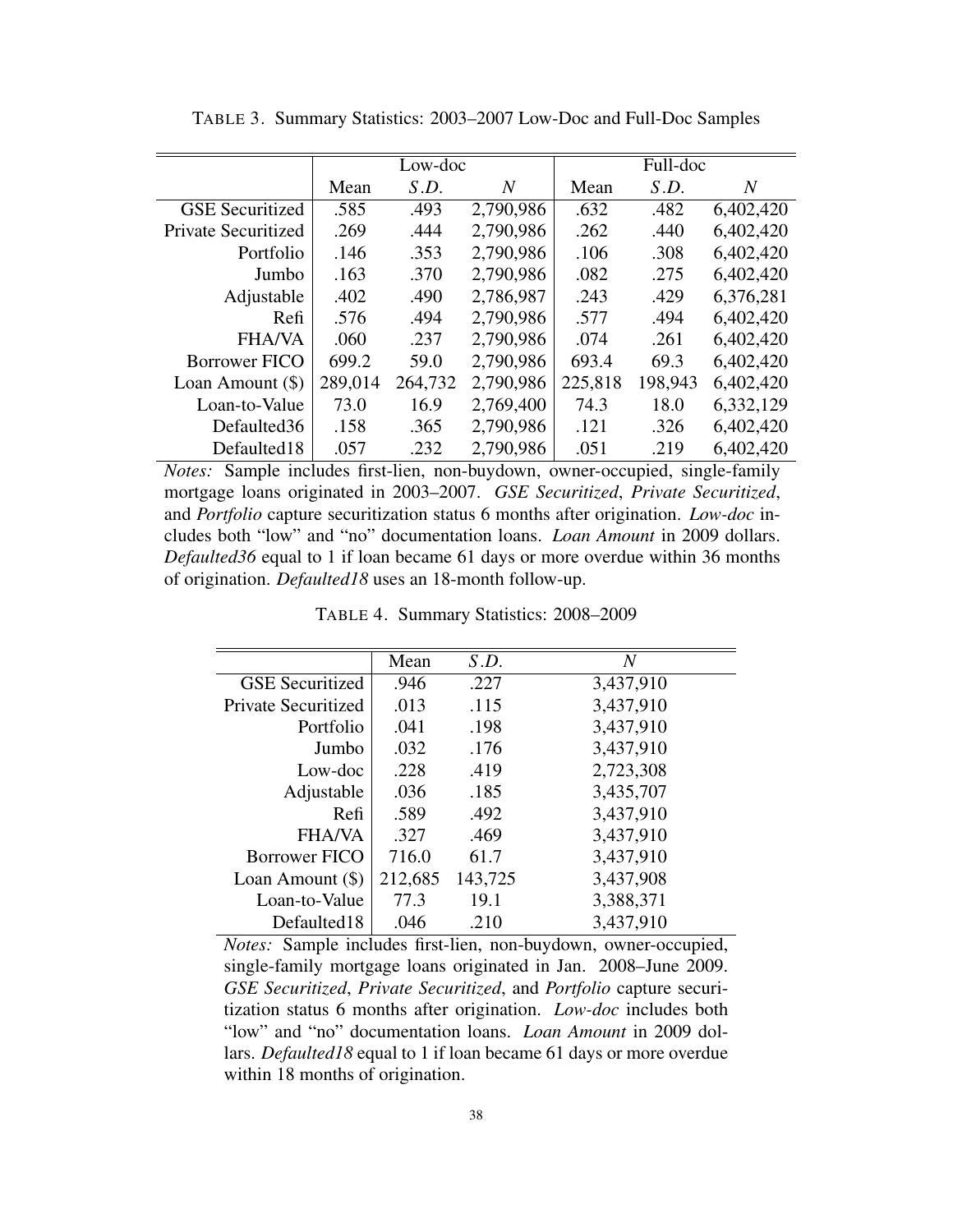|                                                |                             | <b>FICO 620</b> |                                             |                 | <b>FICO 660</b> |                |
|------------------------------------------------|-----------------------------|-----------------|---------------------------------------------|-----------------|-----------------|----------------|
|                                                | $log(H \cdot \text{loans})$ | Default         | Securitization                              | $log(\# loans)$ | Default         | Securitization |
|                                                | (1)                         | (2)             | (3)                                         | (4)             | (5)             | (6)            |
| PANEL A: CONFORMING LOANS $(N = 12, 875, 935)$ |                             |                 |                                             |                 |                 |                |
| Change at cutoff                               | $.307***$                   | $.033***$       | $-.006***$                                  | $.102***$       | $.021***$       | $-.002***$     |
| S.e.                                           | (.003)                      | (.002)          | (.001)                                      | (.003)          | (.001)          | (.001)         |
| Predicted below                                |                             | .232            | .935                                        |                 | .153            | .934           |
|                                                |                             |                 | PANEL B: JUMBO LOANS ( $N = 1,622,208$ )    |                 |                 |                |
| Change at cutoff                               | $.609***$                   | $.034***$       | $.020**$                                    | $.307***$       | $.033***$       | .006           |
| S.e.                                           | (.012)                      | (.010)          | (.008)                                      | (.008)          | (.005)          | (.005)         |
| Predicted below                                |                             | .312            | .807                                        |                 | .247            | .791           |
|                                                |                             |                 | PANEL C: LOW-DOC LOANS ( $N = 2,790,986$ )  |                 |                 |                |
| Change at cutoff                               | $.432***$                   | $.079***$       | $-.009***$                                  | $.141***$       | $.039***$       | $-.006**$      |
| S.e.                                           | (.007)                      | (.005)          | (.003)                                      | (.005)          | (.003)          | (.002)         |
| Predicted below                                |                             | .224            | .917                                        |                 | .193            | .894           |
|                                                |                             |                 | PANEL D: FULL-DOC LOANS $(N = 6, 402, 420)$ |                 |                 |                |
| Change at cutoff                               | .289***                     | $.009***$       | $-.004**$                                   | $.087***$       | $.009***$       | $-.006**$      |
| S.e.                                           | (.004)                      | (.003)          | (.002)                                      | (.004)          | (.002)          | (.001)         |
| Predicted below                                |                             | .252            | .934                                        |                 | .143            | .923           |

TABLE 5. Discontinuities in Pre-Crisis 2003–2007 Sample

*Notes*: Sample is loans originated in January 2003–December 2007. Conforming loans include all loans for amounts below the GSEs' conforming loan limits. *Default* is an indicator for whether the loan ever became 61 days delinquent within 36 months of origination. Securitization is an indicator for whether the loan was ever sold within 36 months of origination. Columns 1 and 4 use a local linear regression, as outlined in McCrary (2008). Columns 2, 3, 5, and 6 fit a 6th-order polynomial in FICO on either side of the cutoff. Numbers of observations in Panels C and D do not sum to the number of observations in Panel A because documentation status is missing for some loans. Heteroskedasticity-robust standard errors in parentheses. (\*\*\*) significant at 1 percent, (\*\*) significant at 5 percent, (\*) significant at 10 percent.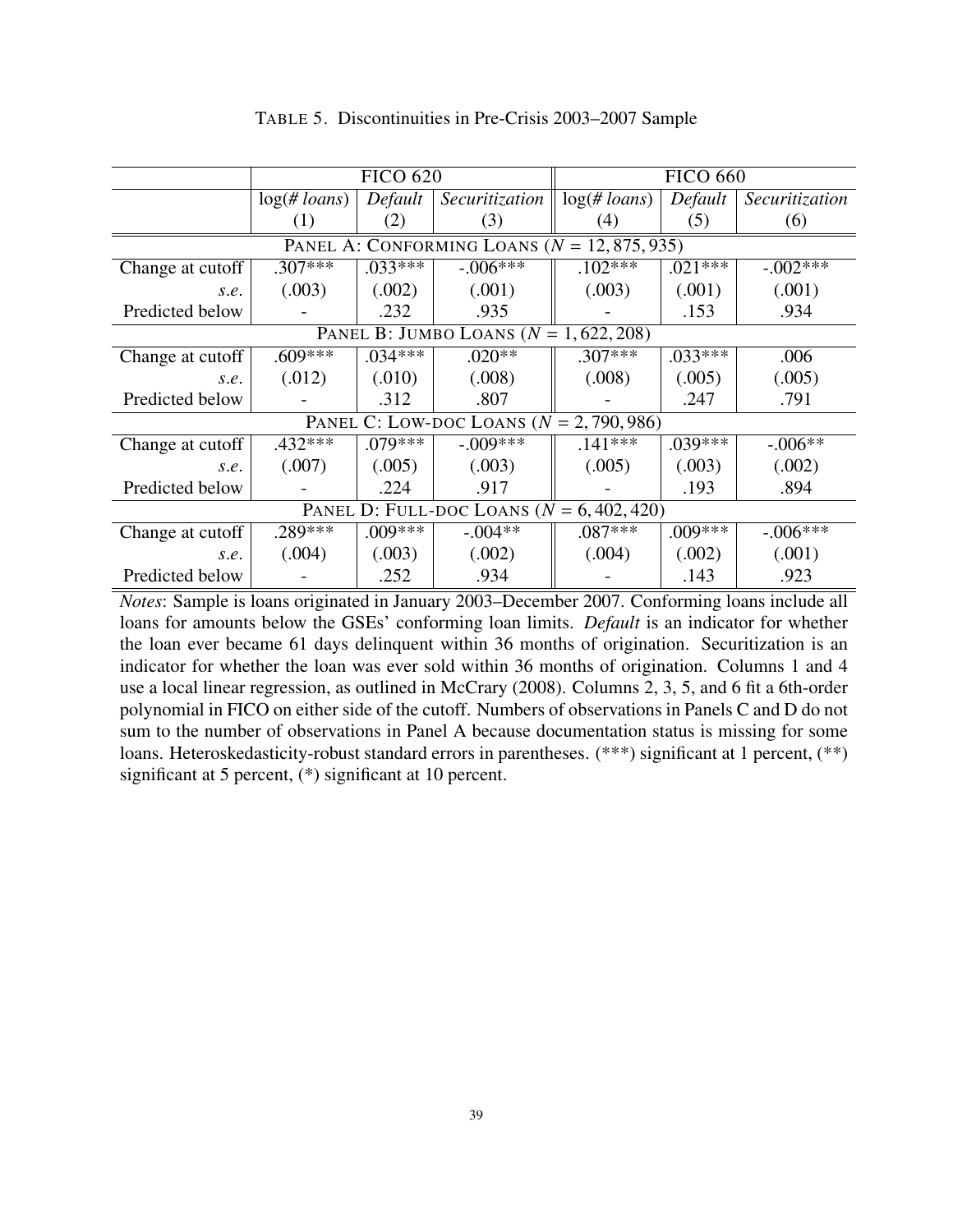|                                             |                 | <b>FICO 620</b> |                                        |                | <b>FICO 660</b> |                |
|---------------------------------------------|-----------------|-----------------|----------------------------------------|----------------|-----------------|----------------|
|                                             | $log(\# loans)$ | Default         | Securitization                         | $log(H$ loans) | Default         | Securitization |
|                                             | (1)             | (2)             | (3)                                    | (4)            | (5)             | (6)            |
|                                             |                 |                 | PANEL A: ALL LOANS ( $N = 3,437,910$ ) |                |                 |                |
| Change at cutoff $ $                        | $.372***$       | $.007*$         | .002                                   | $.210***$      | $.018***$       | $.007***$      |
| S.e.                                        | (.006)          | (.004)          | (.002)                                 | (.005)         | (.002)          | (.001)         |
| Predicted below                             |                 | .134            | .974                                   |                | .071            | .966           |
| PANEL B: FHA/VA LOANS ( $N = 1, 123, 381$ ) |                 |                 |                                        |                |                 |                |
| Change at cutoff                            | $.338***$       | $.009**$        | .001                                   | $.196***$      | $.024***$       | $-.000$        |
| S.e.                                        | (.007)          | (.004)          | (000)                                  | (.006)         | (.003)          | (.000)         |
| Predicted below                             |                 | .134            | .999                                   |                | .0721           | 1.000          |

TABLE 6. Discontinuities in Post-Crisis 2008–2009 Sample

*Notes*: Sample is loans originated in January 2008–June 2009. *Default* is an indicator for whether the loan ever became 61 days delinquent within 18 months of origination. *Securitization* is an indicator for whether the loan was ever sold within 18 months of origination. Columns 1 and 4 use a local linear regression, as outlined in McCrary (2008). Columns 2, 3, 5, and 6 fit a 6th-order polynomial in FICO on either side of the cutoff. Heteroskedasticity-robust standard errors in parentheses. (\*\*\*) significant at 1 percent, (\*\*) significant at 5 percent, (\*) significant at 10 percent.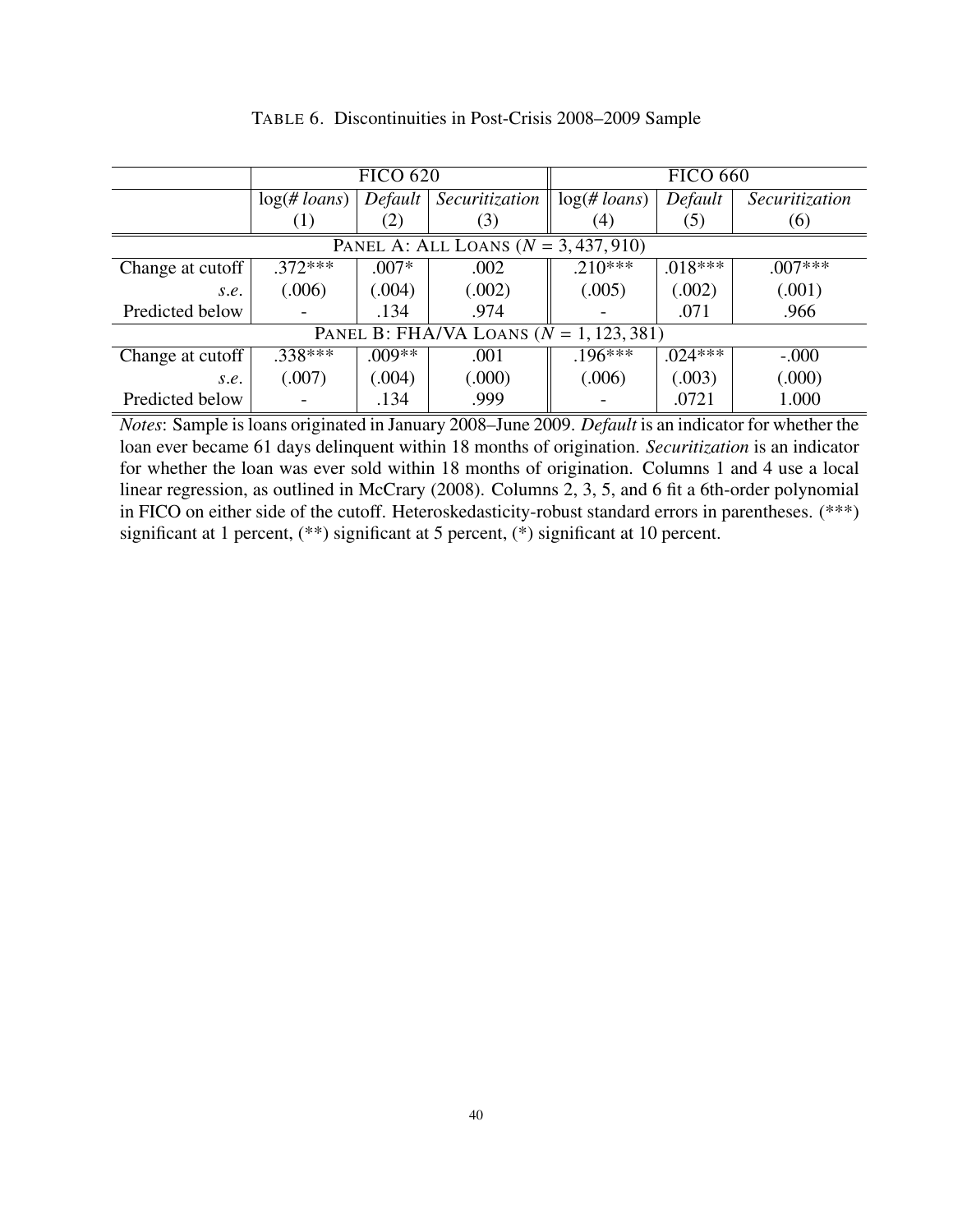| Panel A: Georgia                        | Law Period | Non-Law Period | Difference |
|-----------------------------------------|------------|----------------|------------|
| Georgia                                 | .985       | .963           | $.022***$  |
| s.e.                                    | (.001)     | (.001)         | (.001)     |
| $\overline{N}$                          | 21,232     | 52,169         | 73,301     |
| Neighboring states (AL, NC, SC, TN, FL) | .989       | .972           | $.018***$  |
| s.e.                                    | (.000)     | (.000)         | (.001)     |
| $\overline{N}$                          | 72,451     | 192,027        | 264,478    |
| <b>Difference</b>                       | $-.004***$ | $-.008***$     | $.005***$  |
| s.e.                                    | (.001)     | (.001)         | (.001)     |
| $\overline{N}$                          | 83,583     | 244,196        | 337,779    |
|                                         |            |                |            |
| Panel B: New Jersey                     | Law Period | Non-Law Period | Difference |
| New Jersey                              | .916       | .934           | $-.018***$ |
| s.e.                                    | (.001)     | (.001)         | (.002)     |
| $\boldsymbol{N}$                        | 36,264     | 104,199        | 140,463    |
| Neighboring states (NY, PA, DE)         | .906       | .926           | $-.020***$ |
| s.e.                                    | (.001)     | (.001)         | (.001)     |
| $\overline{N}$                          | 76,209     | 223,600        | 299,809    |
| Difference                              | $.011***$  | $.008***$      | .003       |
| s.e.                                    | (.002)     | (.001)         | (.002)     |

TABLE 7. Securitization Rates During the Enforcement of Anti-Predatory Lending Laws in Georgia and New Jersey

*Notes:* For Georgia, *Law Period* is equal to 1 if the loan was originated between the start of October 2002 and the end of February 2003. The sample period is six months longer than the *Law Period* on either end: from April 2002 to August 2003. For New Jersey, *Law Period* is equal to 1 if the loan was originated between the start of December 2003 and the end of May 2004. Similarly, the sample period is six months longer than the *Law Period* on either end: from June 2003 to November 2004. Heteroskedasticity-robust standard errors in parentheses. (\*\*\*) significant at 1 percent, (\*\*) significant at 5 percent, (\*) significant at 10 percent.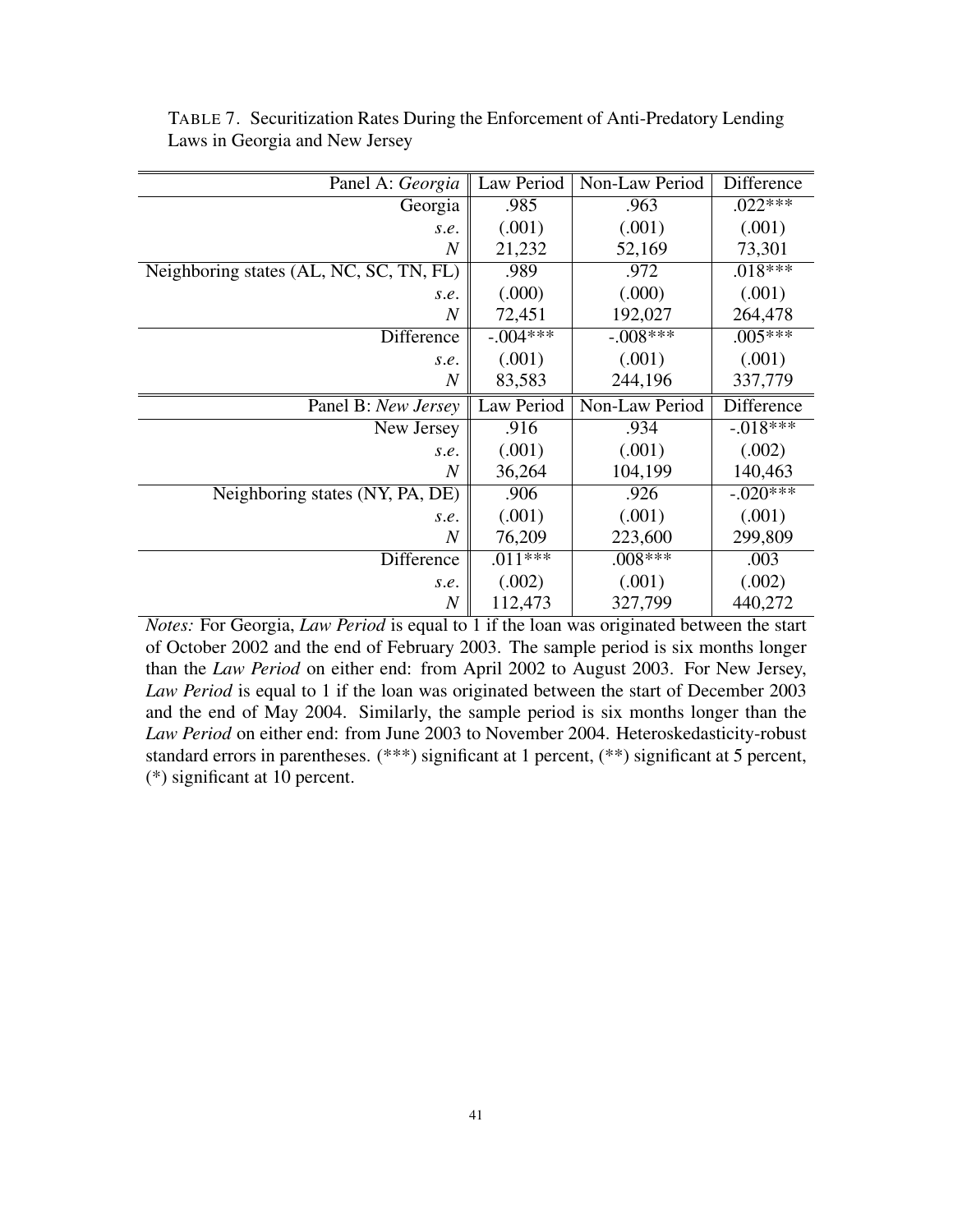

FIGURE 1. Discontinuities in the density of mortgages by credit score. Data source: Lender Processing Services Applied Analytics, Inc. Sample frame of firstlien, non-buydown, owner-occupied, single-family mortgage loans originated between January 2003 and December 2007.



FIGURE 2. Securitization rule-of-thumb theory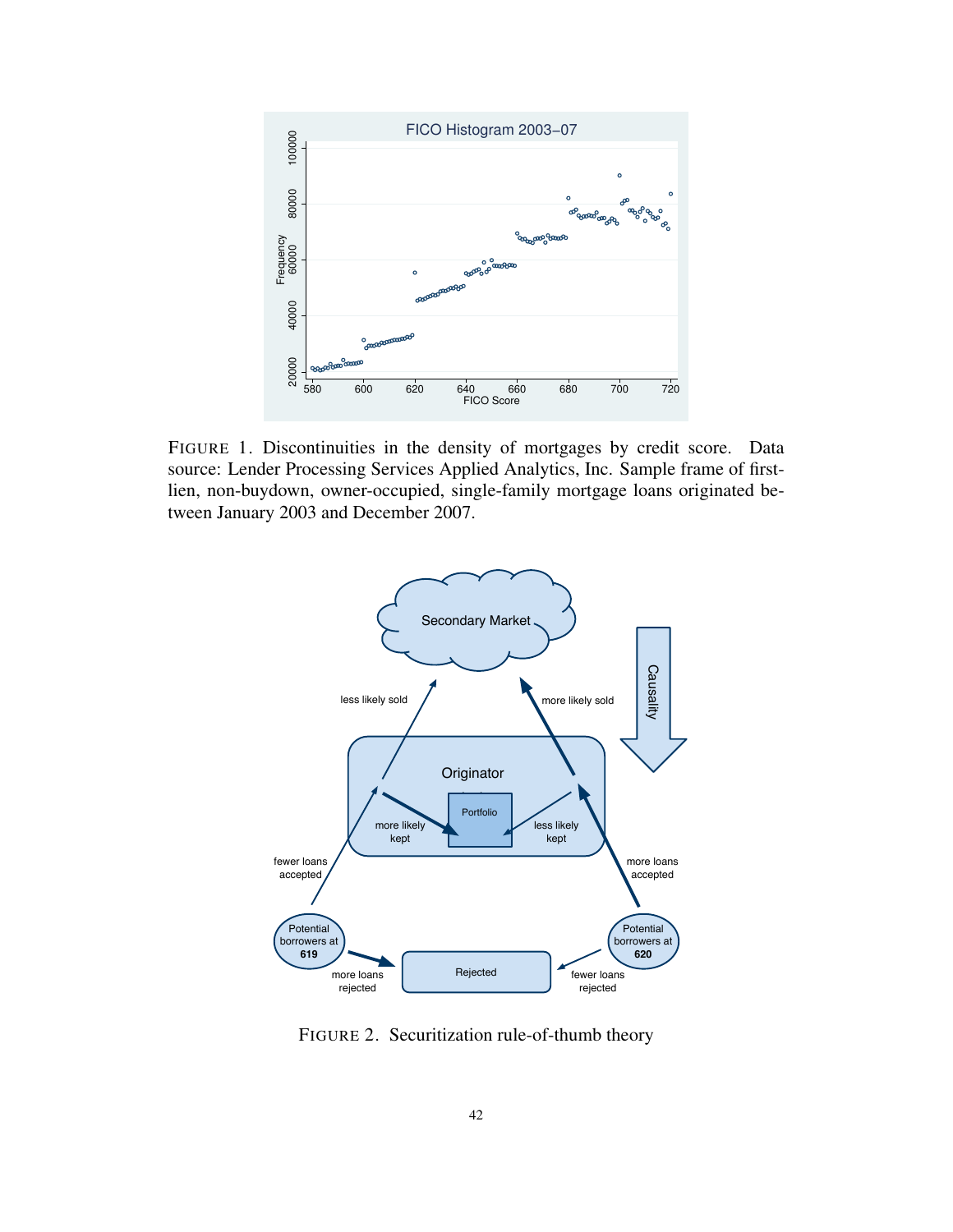

FIGURE 3. Identifying assumptions of RD research design



FIGURE 4. Institutional evidence on GSE guidance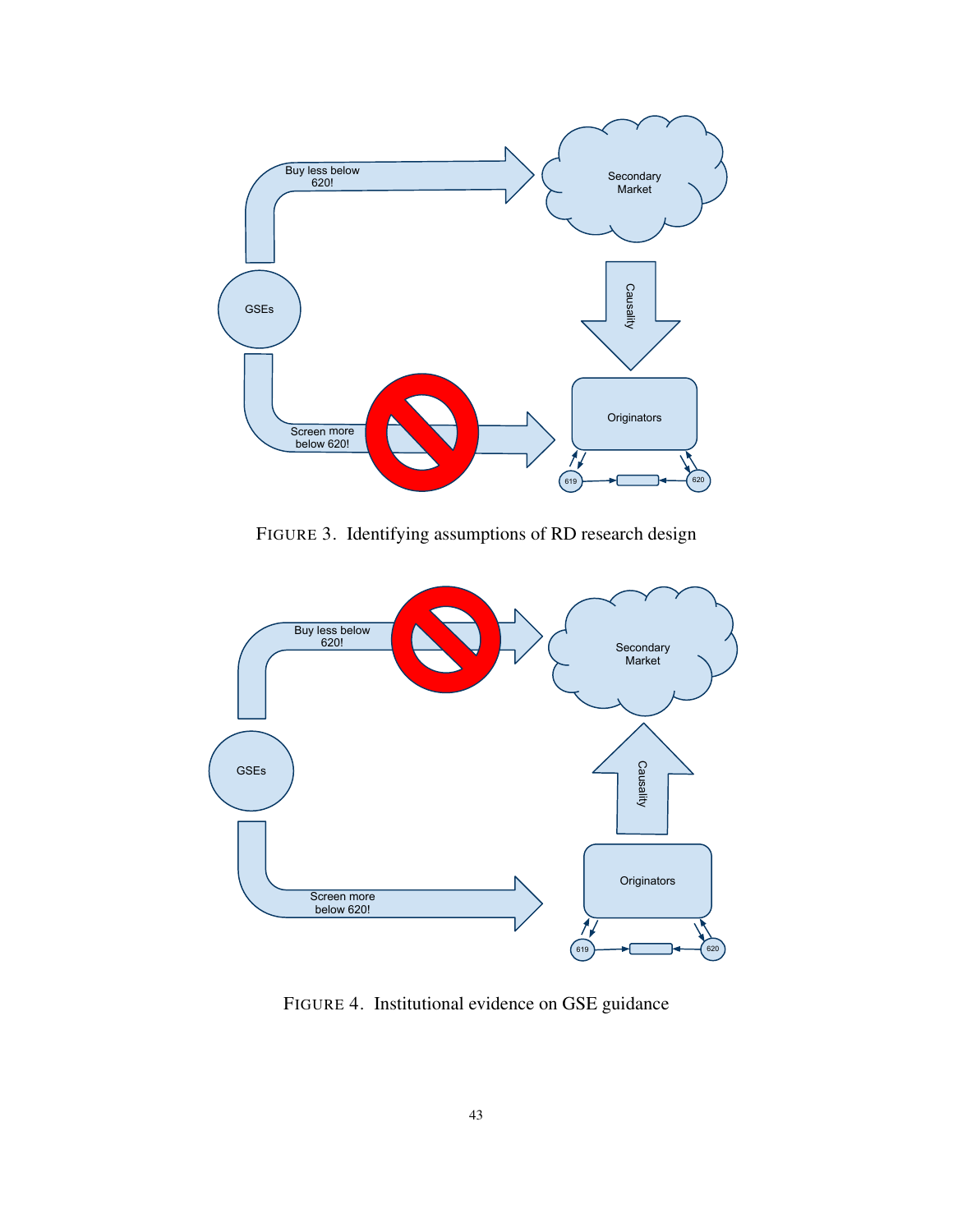

FIGURE 5. Discontinuity in the density of loans



FIGURE 6. Discontinuity in the default rate of loans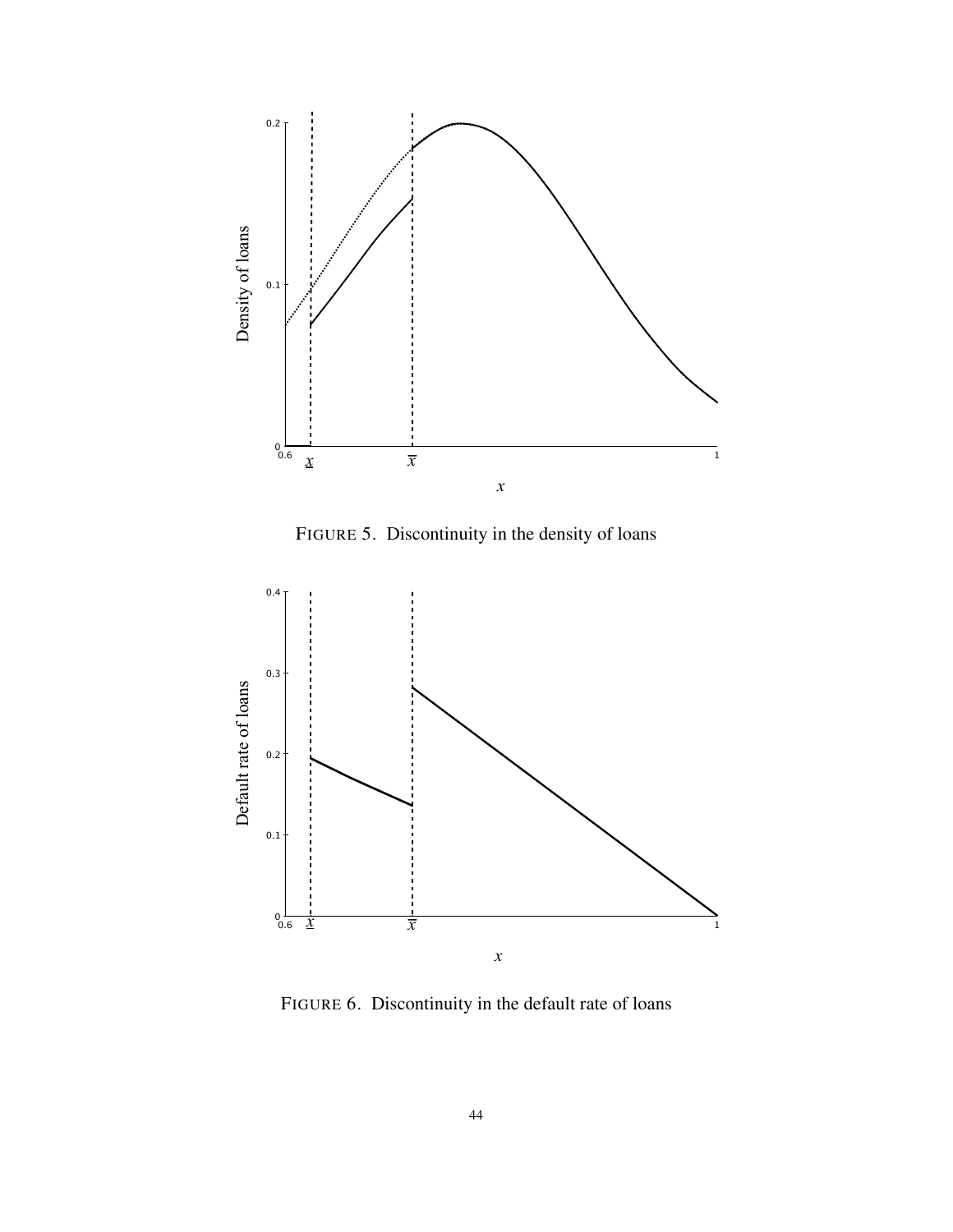

FIGURE 7. Proportion low documentation by FICO. Data source: Lender Processing Services Applied Analytics, Inc. Sample frame of first-lien, non-buydown, owner-occupied, single-family mortgage loans originated between January 2003 and December 2007.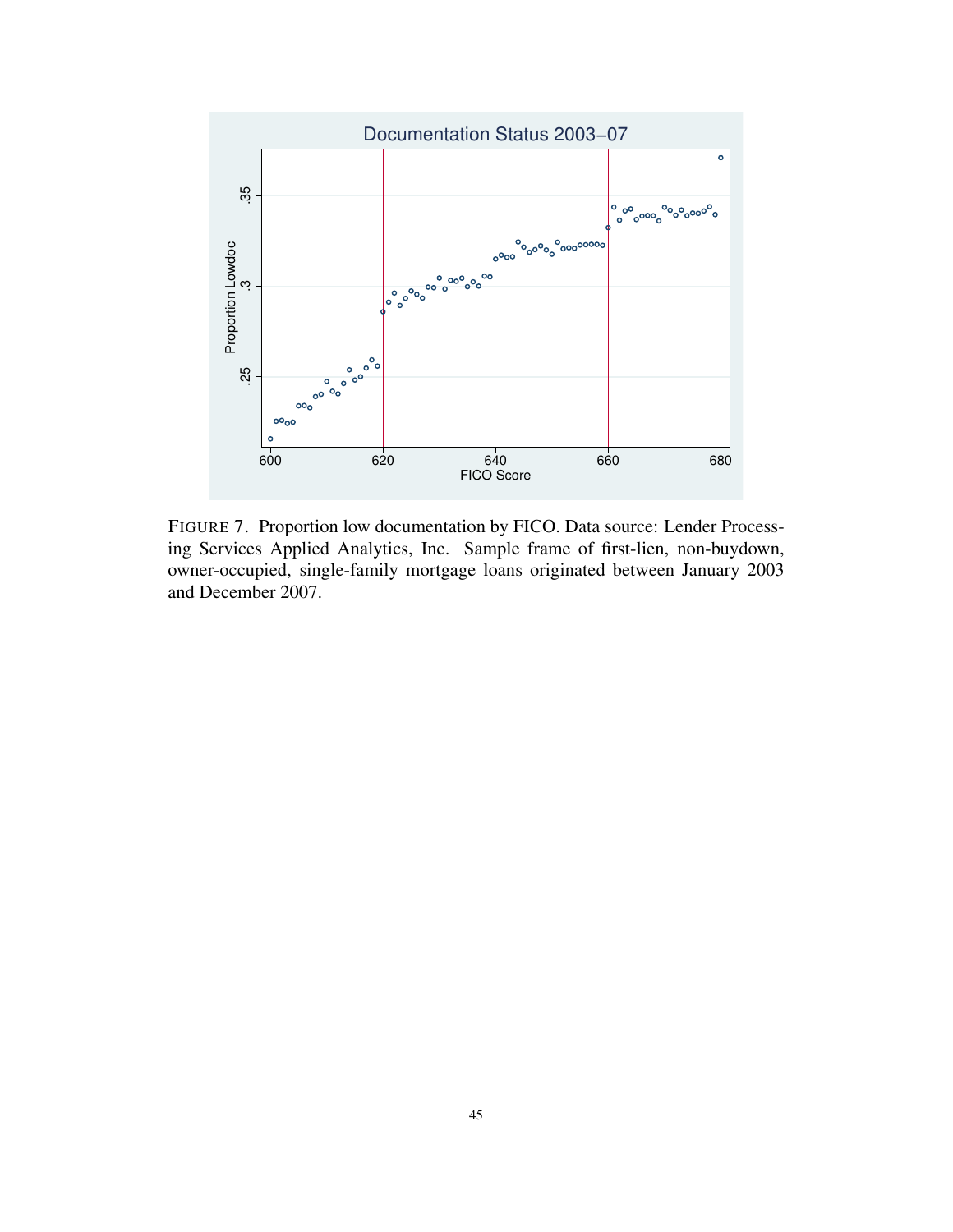FIGURE 8. Conforming sample. Data source: Lender Processing Services Applied Analytics, Inc. Sample frame of first-lien, non-buydown, owner-occupied, single-family, conforming mortgage loans originated between January 2003 FIGURE 8. Conforming sample. Data source: Lender Processing Services Applied Analytics, Inc. Sample frame of first-lien, non-buydown, owner-occupied, single-family, conforming mortgage loans originated between January 2003 and December 2007. and December 2007.

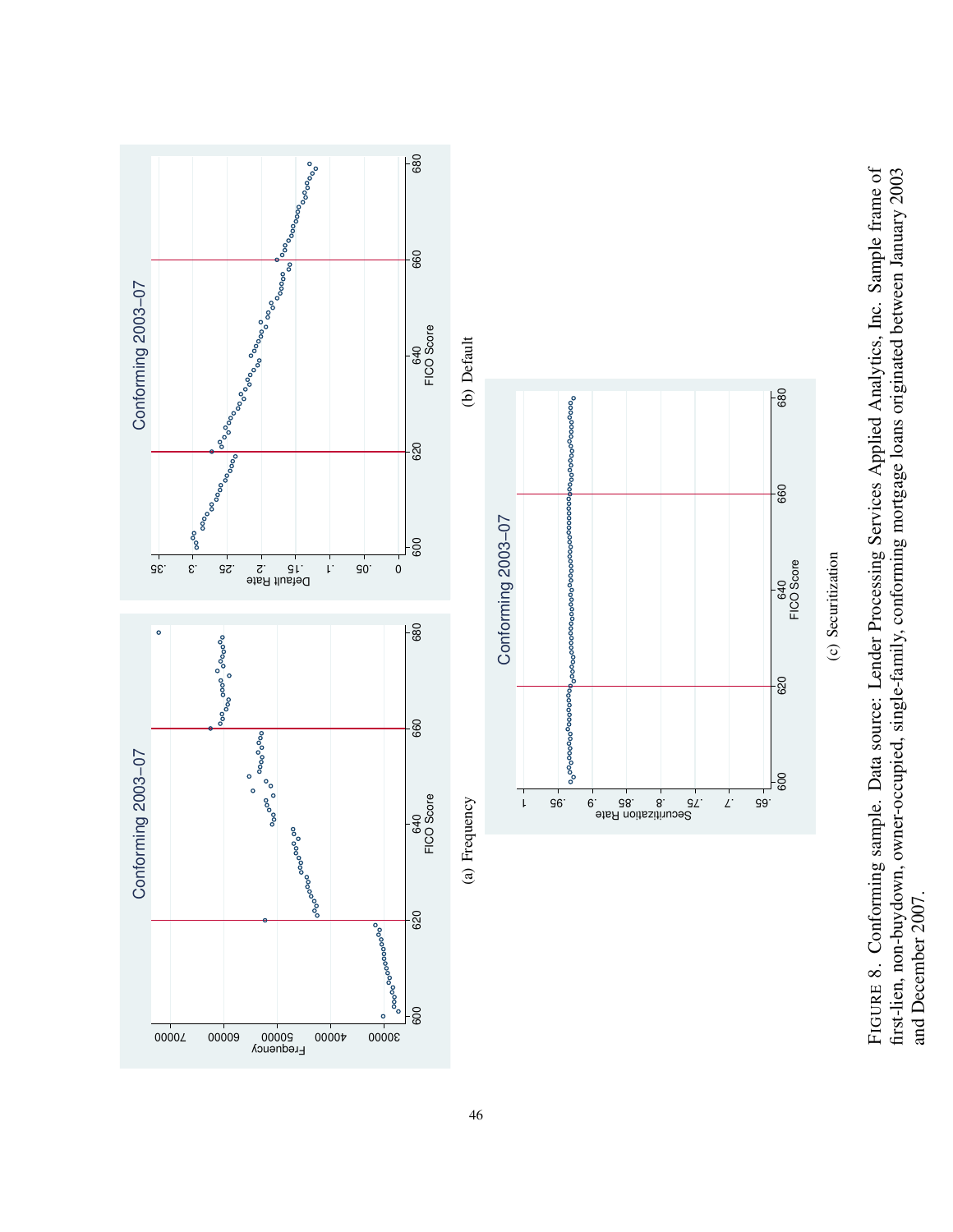FIGURE 9. Jumbo sample. Data source: Lender Processing Services Applied Analytics, Inc. Sample frame of firstlien, non-buydown, owner-occupied, single-family, jumbo mortgage loans originated between January 2003 and De-FIGURE 9. Jumbo sample. Data source: Lender Processing Services Applied Analytics, Inc. Sample frame of firstlien, non-buydown, owner-occupied, single-family, jumbo mortgage loans originated between January 2003 and December 2007. cember 2007.

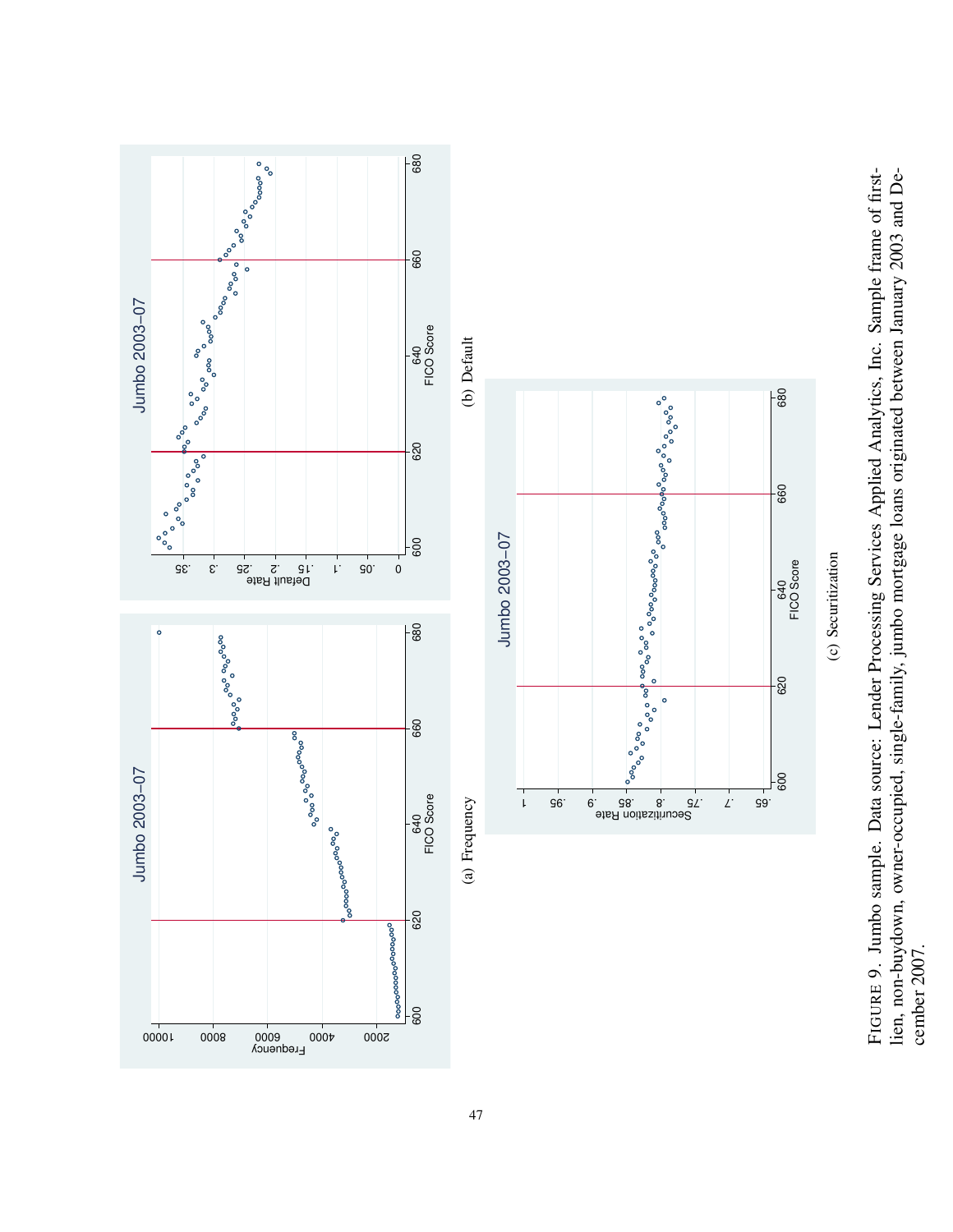FIGURE 10. Low-documentation sample. Data source: Lender Processing Services Applied Analytics, Inc. Sample frame of first-lien, non-buydown, owner-occupied, single-family, low-documentation mortgage loans originated ple frame of first-lien, non-buydown, owner-occupied, single-family, low-documentation mortgage loans originated FIGURE 10. Low-documentation sample. Data source: Lender Processing Services Applied Analytics, Inc. Sambetween January 2003 and December 2007. between January 2003 and December 2007.



48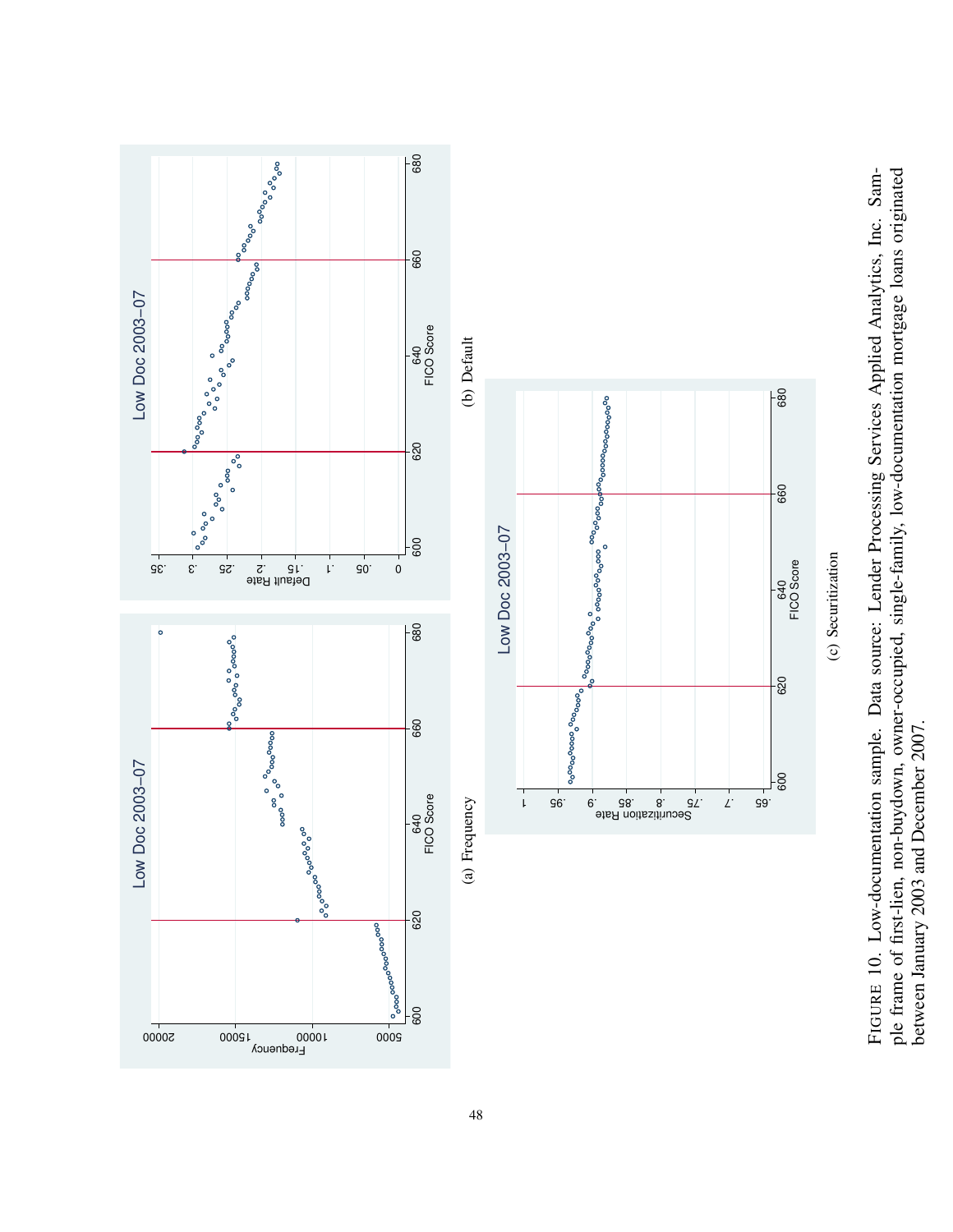FIGURE 11. Full-documentation sample. Data source: Lender Processing Services Applied Analytics, Inc. Sample frame of first-lien, non-buydown, owner-occupied, single-family, full-documentation mortgage loans originated ple frame of first-lien, non-buydown, owner-occupied, single-family, full-documentation mortgage loans originated FIGURE 11. Full-documentation sample. Data source: Lender Processing Services Applied Analytics, Inc. Sambetween January 2003 and December 2007. between January 2003 and December 2007.

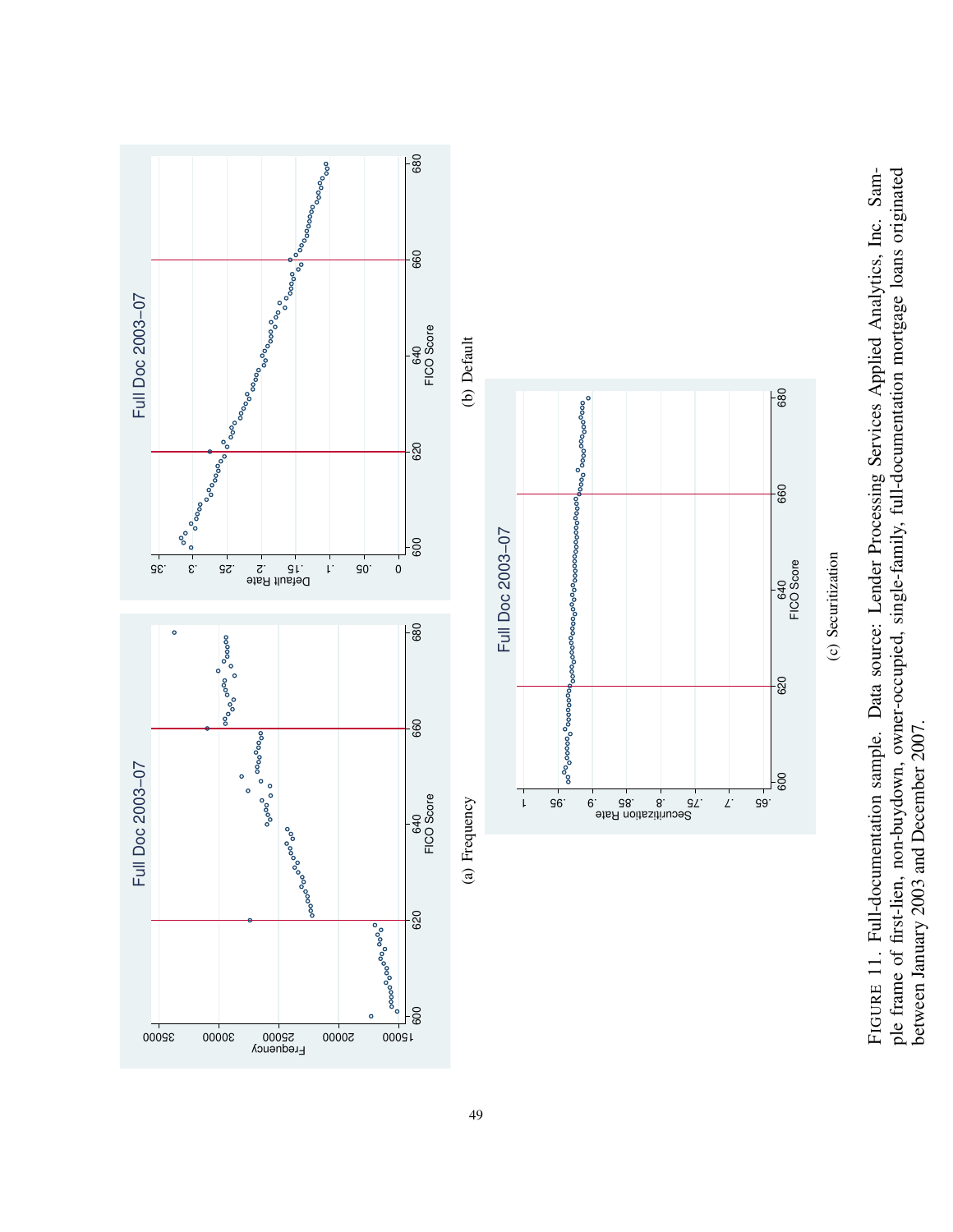FIGURE 12. 2008-2009 sample. Data source: Lender Processing Services Applied Analytics, Inc. Sample frame of first-lien, non-buydown, owner-occupied, single-family mortgage loans originated between January 2008 and June FIGURE 12. 2008–2009 sample. Data source: Lender Processing Services Applied Analytics, Inc. Sample frame of first-lien, non-buydown, owner-occupied, single-family mortgage loans originated between January 2008 and June 2009.

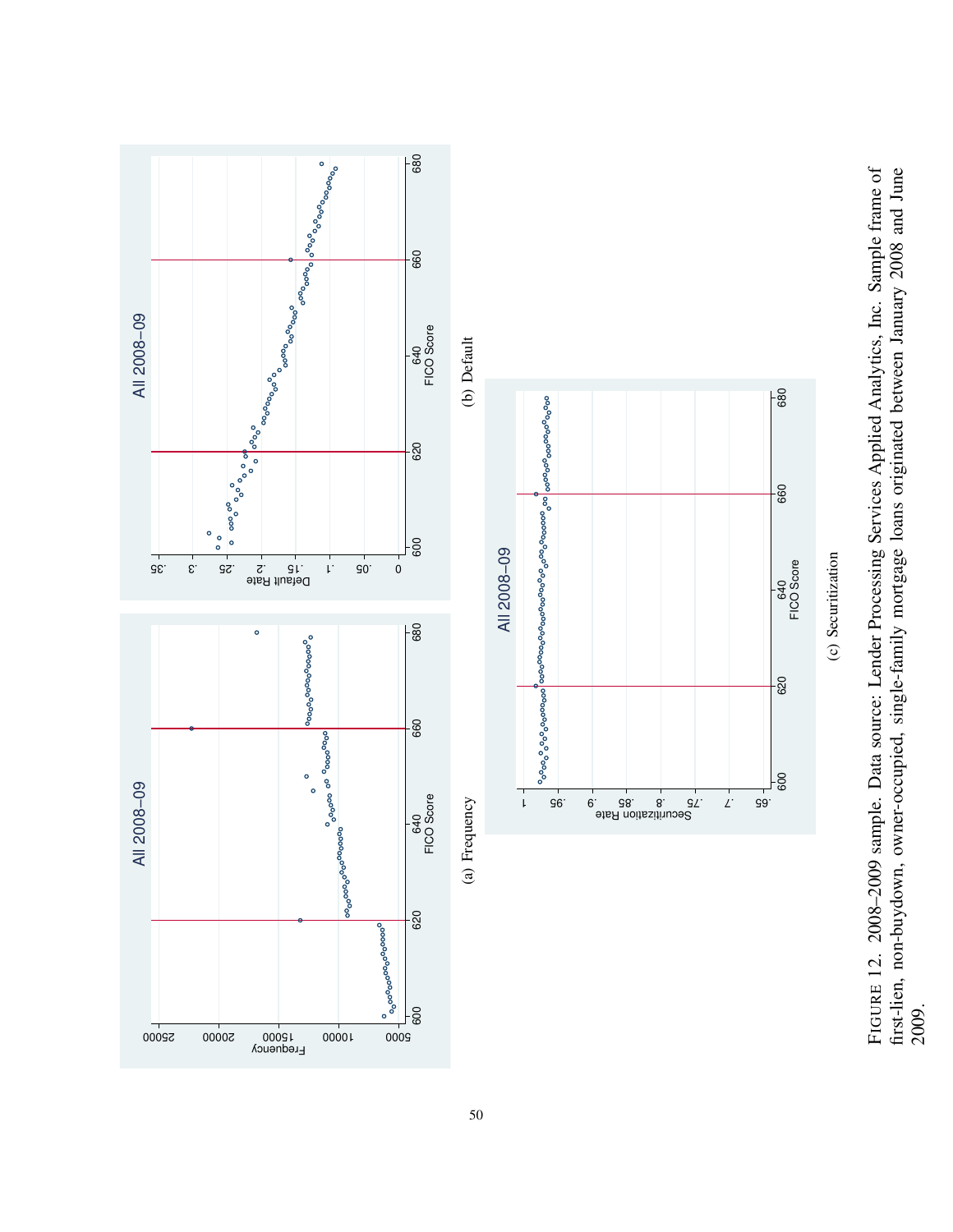FIGURE 13. 2008-2009 FHA/VA sample. Data source: Lender Processing Services Applied Analytics, Inc. Sample frame of first-lien, non-buydown, owner-occupied, single-family, FHA or VA mortgage loans originated between ple frame of first-lien, non-buydown, owner-occupied, single-family, FHA or VA mortgage loans originated between FIGURE 13. 2008–2009 FHA/VA sample. Data source: Lender Processing Services Applied Analytics, Inc. Sam-January 2008 and June 2009. January 2008 and June 2009.

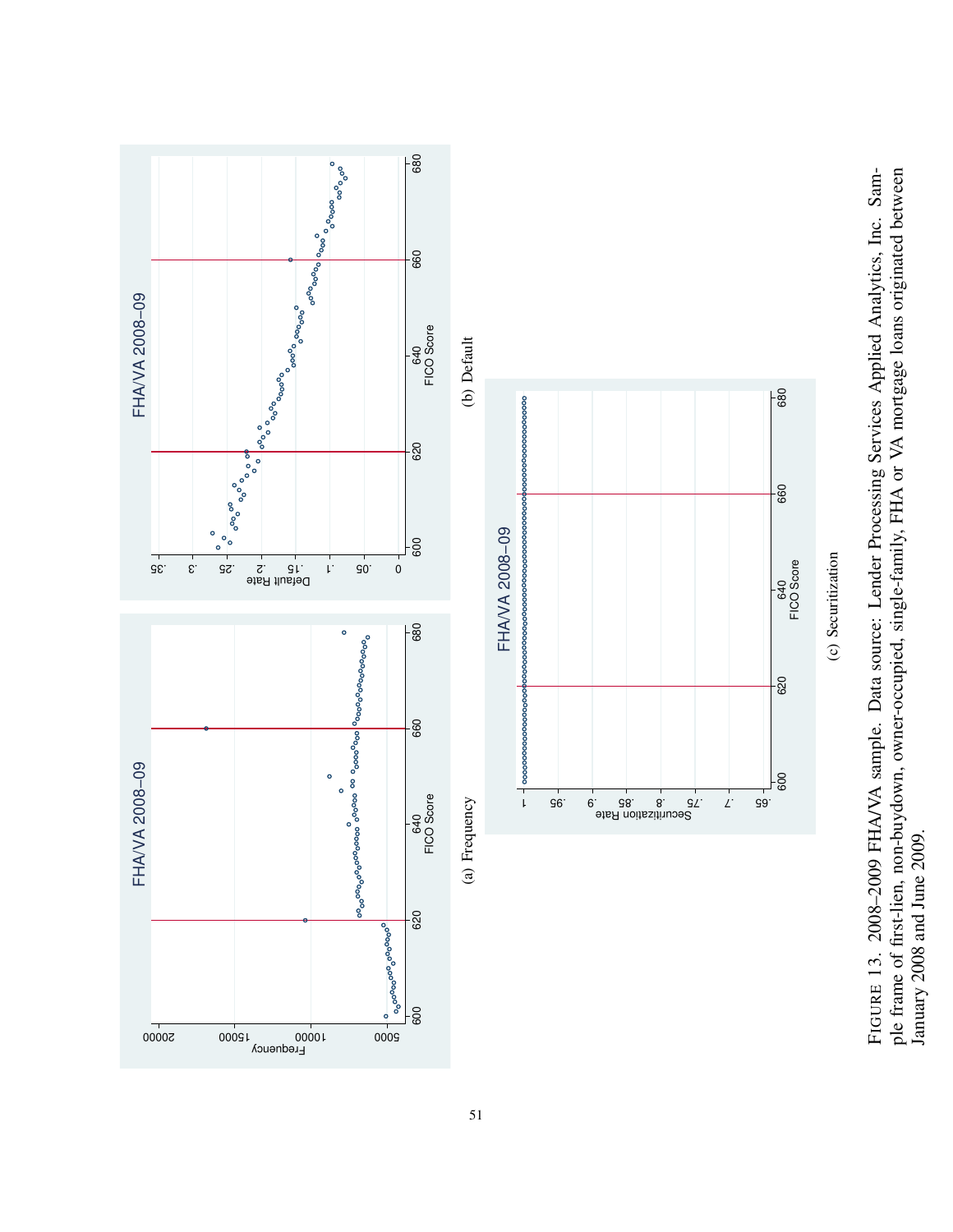



52